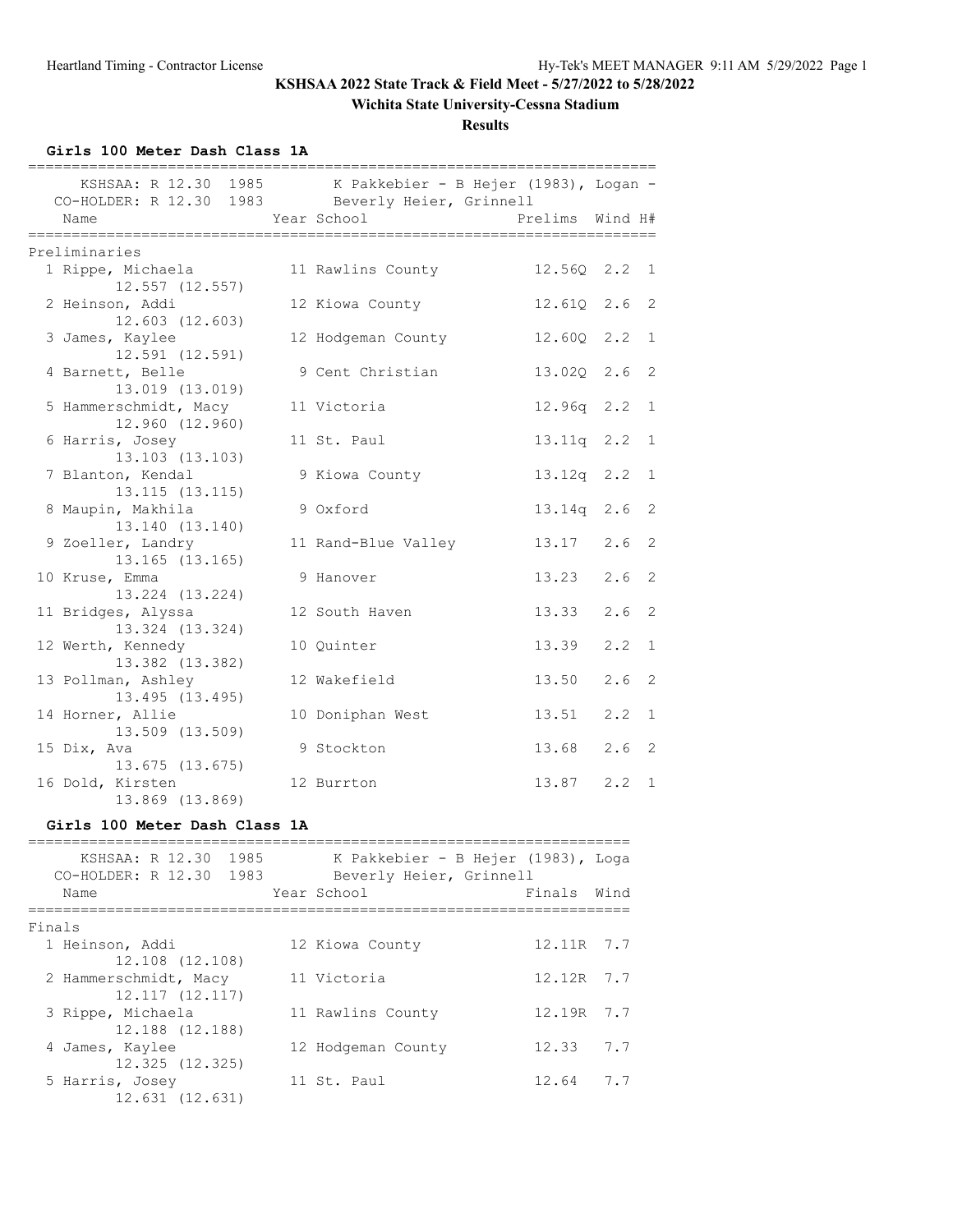**Wichita State University-Cessna Stadium**

**Results**

### **....Girls 100 Meter Dash Class 1A**

| 6 Blanton, Kendal | 9 Kiowa County   | 12.65 7.7 |  |
|-------------------|------------------|-----------|--|
| 12.643 (12.643)   |                  |           |  |
| 7 Barnett, Belle  | 9 Cent Christian | 12.74 7.7 |  |
| 12.737 (12.737)   |                  |           |  |
| 8 Maupin, Makhila | 9 Oxford         | 13.23 7.7 |  |
| 13.228 (13.228)   |                  |           |  |

### **Girls 200 Meter Dash Class 1A**

========================================================================

| KSHSAA: R 25.00 1979 Sandra Myers, Little River<br>Name | Year School        | Prelims Wind H#            |         |                |
|---------------------------------------------------------|--------------------|----------------------------|---------|----------------|
| Preliminaries                                           |                    |                            |         |                |
| 1 Heinson, Addi<br>26.179 (26.179)                      | 12 Kiowa County    | $26.18Q - 1.5$ 1           |         |                |
| 2 Harris, Josey<br>27.200 (27.200)                      | 11 St. Paul        | 27.200 1.6 2               |         |                |
| 3 Jueneman, Anna<br>26.885 (26.885)                     | 9 Hanover          | $26.89Q - 1.5$ 1           |         |                |
| 4 Bridges, Alyssa<br>27.214 (27.214)                    | 12 South Haven     | $27.220 \quad 1.6 \quad 2$ |         |                |
| 5 Blanton, Kendal<br>27.274 (27.274)                    | 9 Kiowa County     | $27.28q$ 1.6 2             |         |                |
| 6 Kruse, Emma<br>27.305 (27.305)                        | 9 Hanover          | $27.31q -1.5$ 1            |         |                |
| 7 Maupin, Makhila<br>27.324 (27.324)                    | 9 Oxford           | $27.33q -1.5$ 1            |         |                |
| 8 Werth, Kennedy<br>27.570 (27.570)                     | 10 Quinter         | $27.57q$ 1.6 2             |         |                |
| 9 Dix, Ava<br>27.620 (27.620)                           | 9 Stockton         | 27.62                      | $1.6-2$ |                |
| 10 Bradshaw, Alexis<br>27.654 (27.654)                  | 10 Hodgeman County | $27.66$ 1.6 2              |         |                |
| 11 Kramer, Tatum<br>27.760 (27.760)                     | 9 Centralia        | $27.76 - 1.5$              |         | 1              |
| 12 Cunningham, Camdyn<br>27.902 (27.902)                | 9 Ashland          | $27.91 - 1.5 1$            |         |                |
| 13 Pollman, Ashley<br>27.941 (27.941)                   | 12 Wakefield       | $27.95 -1.5 1$             |         |                |
| 14 Jordan, Monica<br>28.060 (28.060)                    | 10 Ness City       | $28.06 -1.5 1$             |         |                |
| 15 Orear, Josie<br>28.469 (28.469)                      | 12 Olpe            | 28.47 1.6 2                |         |                |
| 16 Poling, McKenna<br>28.705 (28.705)                   | 12 St. Francis     | 28.71 1.6                  |         | $\overline{2}$ |

### **Girls 200 Meter Dash Class 1A**

|                 | KSHSAA: R 25.00 1979 |  | Sandra Myers, Little River |               |  |
|-----------------|----------------------|--|----------------------------|---------------|--|
| Name            |                      |  | Year School                | Finals Wind   |  |
|                 |                      |  |                            |               |  |
| Finals          |                      |  |                            |               |  |
| 1 Heinson, Addi |                      |  | 12 Kiowa County            | $26.26 - 4.9$ |  |
|                 | 26.260 (26.260)      |  |                            |               |  |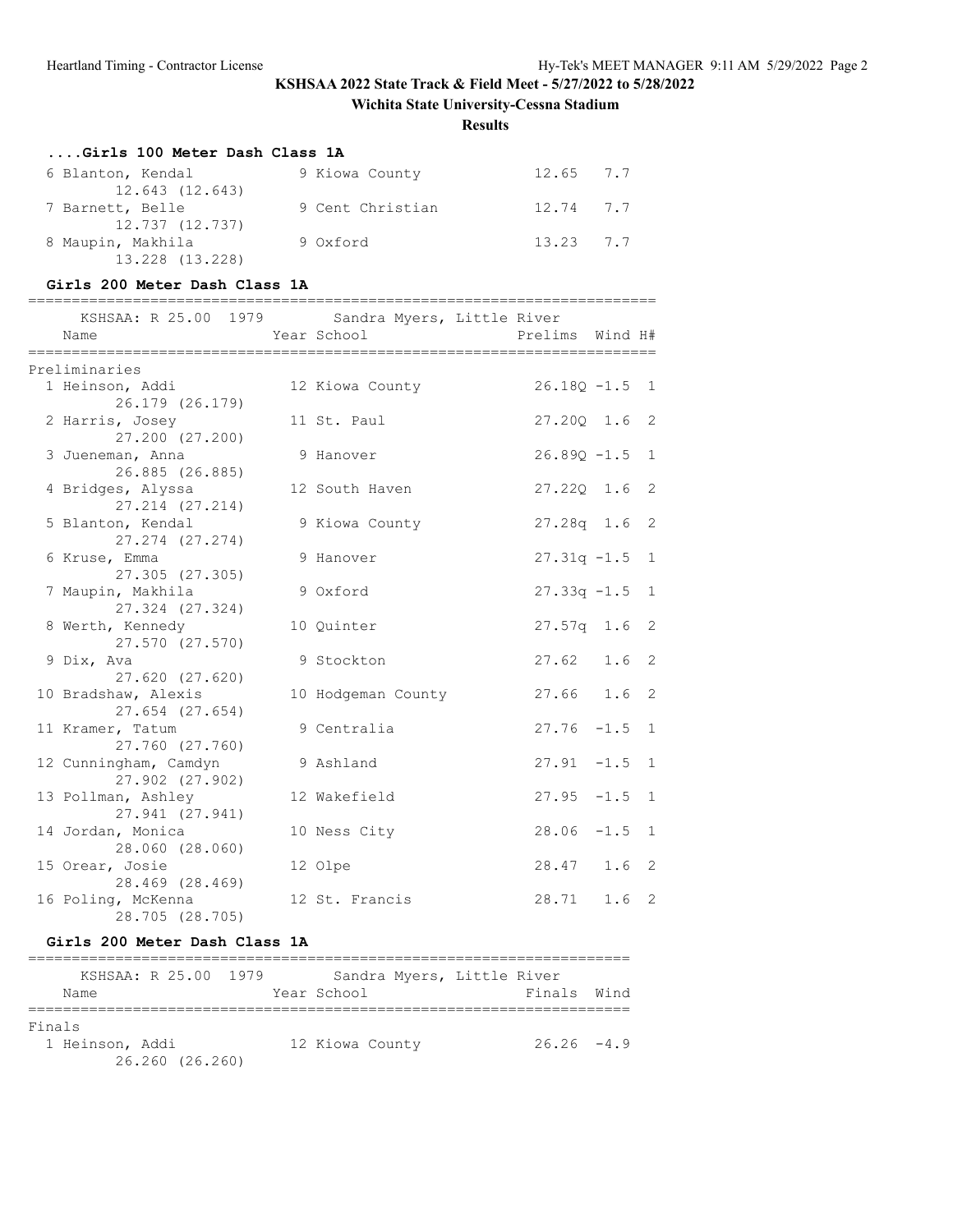# **Wichita State University-Cessna Stadium**

**Results**

|  | Girls 200 Meter Dash Class 1A |  |  |  |
|--|-------------------------------|--|--|--|
|  |                               |  |  |  |

| 2 Jueneman, Anna<br>27.466 (27.466)  | 9 Hanover      | $27.47 - 4.9$   |
|--------------------------------------|----------------|-----------------|
| 3 Blanton, Kendal<br>27.878 (27.878) | 9 Kiowa County | 27.88<br>$-4.9$ |
| 4 Harris, Josey<br>28.006 (28.006)   | 11 St. Paul    | 28.01<br>$-4.9$ |
| 5 Bridges, Alyssa<br>28.117 (28.117) | 12 South Haven | $28.12 - 4.9$   |
| 6 Werth, Kennedy<br>28.283 (28.283)  | 10 Ouinter     | $28.29 - 4.9$   |
| 7 Kruse, Emma<br>28.425 (28.425)     | 9 Hanover      | $28.43 - 4.9$   |
| 8 Maupin, Makhila<br>30.873 (30.873) | 9 Oxford       | 30.88<br>$-4.9$ |

# **Girls 400 Meter Dash Class 1A**

| =========<br>KSHSAA: R 56.50 1979<br>Name        | Sandra Myers, Little River<br>Year School | Prelims  | H#           |
|--------------------------------------------------|-------------------------------------------|----------|--------------|
| Preliminaries                                    |                                           |          |              |
| 1 Heinson, Addi<br>58.918 (58.918)               | 12 Kiowa County                           | 58.920   | 2            |
| 2 Jueneman, Anna<br>$1:00.010$ $(1:00.010)$      | 9 Hanover                                 | 1:00.01Q | 1            |
| 3 Bradshaw, Alexis<br>1:00.417(1:00.417)         | 10 Hodgeman County                        | 1:00.42Q | 2            |
| 4 Hackney, Kirstin<br>$1:00.511$ $(1:00.511)$    | 12 Coldwater-So Cen                       | 1:00.52Q | 1            |
| 5 Marcotte, Kirsten<br>1:01.015(1:01.015)        | 12 Palco                                  | 1:01.02q | 1            |
| 6 Kramer, Tatum<br>$1:01.257$ $(1:01.257)$       | 9 Centralia                               | 1:01.26q | 2            |
| 7 Tholstrup, Kiersten<br>$1:01.696$ $(1:01.696)$ | 10 Washington County                      | 1:01.70q | 1            |
| 8 Hawkins, Judy<br>$1:01.821$ $(1:01.821)$       | 11 Cheylin                                | 1:01.83q | 2            |
| 9 Hernandez, Ciera<br>1:01.927(1:01.927)         | 10 Wichita County                         | 1:01.93  | 1            |
| 10 Bridges, Alyssa<br>$1:02.115$ $(1:02.115)$    | 12 South Haven                            | 1:02.12  | 1            |
| 11 Beikmann, Claire<br>$1:02.651$ $(1:02.651)$   | 11 Linn                                   | 1:02.66  | 2            |
| 12 Hackney, Isabel<br>$1:02.811$ $(1:02.811)$    | 9 Coldwater-So Cen                        | 1:02.82  | 2            |
| 13 Granere, Janae<br>$1:03.149$ $(1:03.149)$     | 10 Moran-Marmaton                         | 1:03.15  | 2            |
| 14 Jones, Brooklyn<br>$1:04.052$ $(1:04.052)$    | 11 Lebo                                   | 1:04.06  | 2            |
| 15 Soeken, Marilyn<br>$1:04.324$ $(1:04.324)$    | 9 Central Plains                          | 1:04.33  | $\mathbf{1}$ |
| 16 Hiben, Zoe<br>$1:05.452$ $(1:05.452)$         | 11 Oswego                                 | 1:05.46  | $\mathbf{1}$ |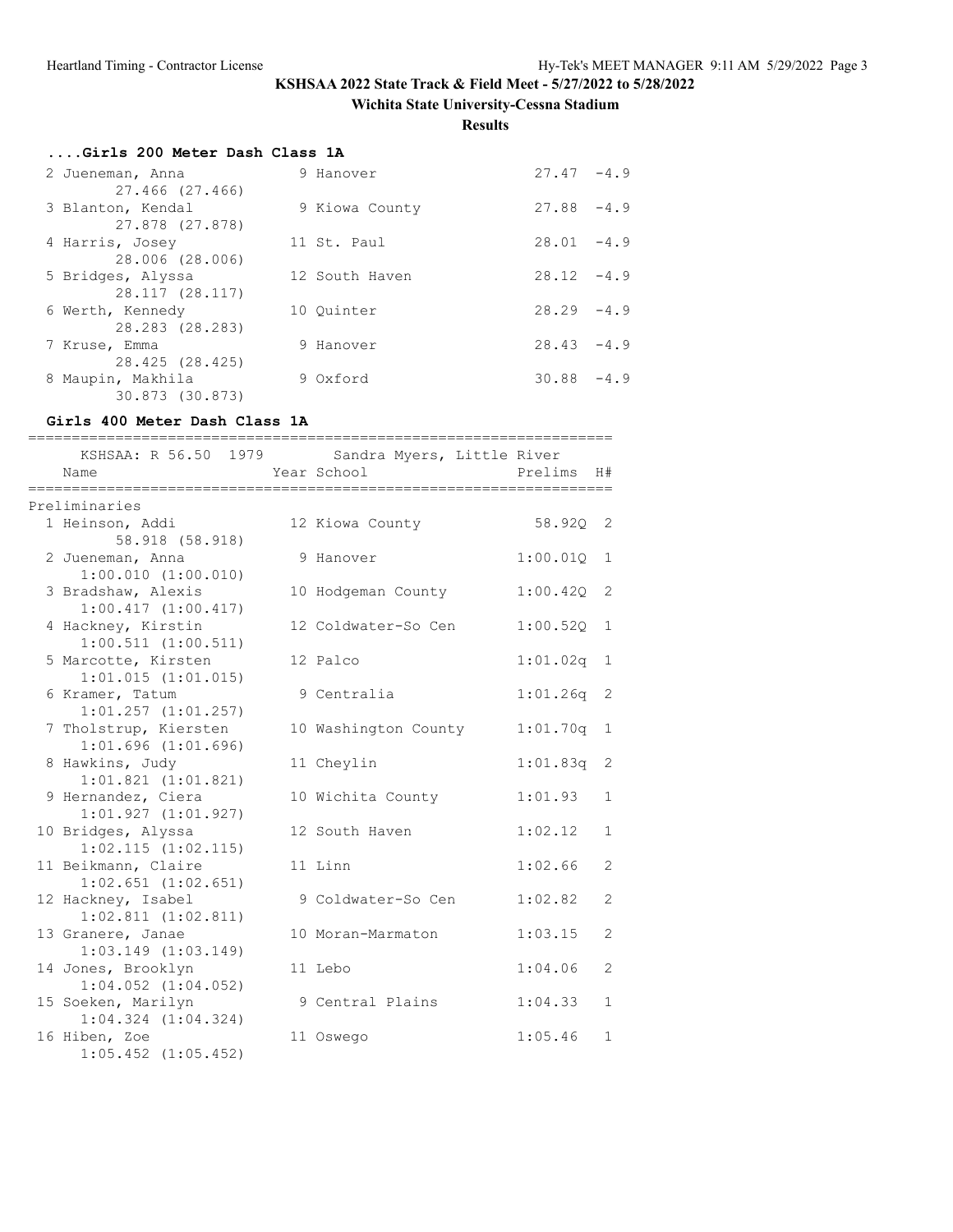### **Wichita State University-Cessna Stadium**

**Results**

**Girls 400 Meter Dash Class 1A**

|        | KSHSAA: R 56.50 1979<br>Name                     | Sandra Myers, Little River<br>Year School | Finals  |
|--------|--------------------------------------------------|-------------------------------------------|---------|
| Finals |                                                  |                                           |         |
|        | 1 Heinson, Addi<br>59.315 (59.315)               | 12 Kiowa County                           | 59.32   |
|        | 2 Jueneman, Anna<br>$1:00.266$ $(1:00.266)$      | 9 Hanover                                 | 1:00.27 |
|        | 3 Hackney, Kirstin<br>$1:01.855$ $(1:01.855)$    | 12 Coldwater-So Cen                       | 1:01.86 |
|        | 4 Kramer, Tatum<br>$1:02.670$ $(1:02.670)$       | 9 Centralia                               | 1:02.67 |
|        | 5 Marcotte, Kirsten<br>$1:02.978$ $(1:02.978)$   | 12 Palco                                  | 1:02.98 |
|        | 6 Bradshaw, Alexis<br>$1:03.337$ $(1:03.337)$    | 10 Hodgeman County                        | 1:03.34 |
|        | 7 Tholstrup, Kiersten<br>$1:03.813$ $(1:03.813)$ | 10 Washington County                      | 1:03.82 |
|        | 8 Hawkins, Judy<br>$1:04.098$ $(1:04.098)$       | 11 Cheylin                                | 1:04.10 |

#### **Girls 800 Meter Run Class 1A**

| ===========             |                                                              |         |
|-------------------------|--------------------------------------------------------------|---------|
| Name                    | KSHSAA: R 2:17.46 1996 Jackie Stiles, Claflin<br>Year School | Finals  |
|                         |                                                              |         |
| 1 Williams, Elle        | 12 Doniphan West                                             | 2:20.25 |
| $1:09.12$ $(1:09.12)$   | 2:20.247(1:11.14)                                            |         |
| 2 Stapleton, Kylie      | 9 South Gray                                                 | 2:24.74 |
| $1:10.02$ $(1:10.02)$   | 2:24.735(1:14.73)                                            |         |
| 3 Stephenson, Ashley    | 10 Little River                                              | 2:25.69 |
| $1:10.54$ $(1:10.54)$   | $2:25.681$ $(1:15.16)$                                       |         |
| 4 Cantrell, Grace       | 12 South Barber                                              | 2:25.76 |
| 1:11.05(1:11.05)        | 2:25.755(1:14.72)                                            |         |
| 5 Poore, Addison        | 9 Osborne                                                    | 2:31.64 |
| $1:12.52$ $(1:12.52)$   | 2:31.635(1:19.13)                                            |         |
| 6 Edwards, Elli         | 11 Wallace County                                            | 2:31.77 |
| 1:11.75(1:11.75)        | $2:31.767$ $(1:20.03)$                                       |         |
| 7 Baker, McKenzie       | 9 Washington County                                          | 2:31.85 |
| $1:10.82$ $(1:10.82)$   | 2:31.845(1:21.04)                                            |         |
| 8 Daily, Jaelyn         | 9 Wallace County                                             | 2:32.01 |
| $1:11.18$ $(1:11.18)$   | $2:32.003$ $(1:20.84)$                                       |         |
| 9 Beikmann, Claire      | 11 Linn                                                      | 2:38.60 |
| $1:14.629$ $(1:14.629)$ | $2:38.599$ $(1:23.970)$                                      |         |
| 10 Sutterfield, Madison | 11 Meade                                                     | 2:39.80 |
| $1:12.81$ $(1:12.81)$   | $2:39.798$ $(1:27.00)$                                       |         |
| 11 Reiff, Macy          | 10 Elyria Christian                                          | 2:42.08 |
| 1:13.71(1:13.71)        | 2:42.071(1:28.38)                                            |         |
| 12 Scheve, Gracie       | 10 Olpe                                                      | 2:45.29 |
| $1:17.82$ $(1:17.82)$   | $2:45.281$ $(1:27.47)$                                       |         |
| 13 Betz, Saige          | 10 Ouinter                                                   | 2:45.58 |
| 1:18.40(1:18.40)        | $2:45.573$ $(1:27.19)$                                       |         |
| 14 Baumann, Hannah      | 12 Burrton                                                   | 2:47.55 |
| 1:19.38(1:19.38)        | 2:47.547(1:28.18)                                            |         |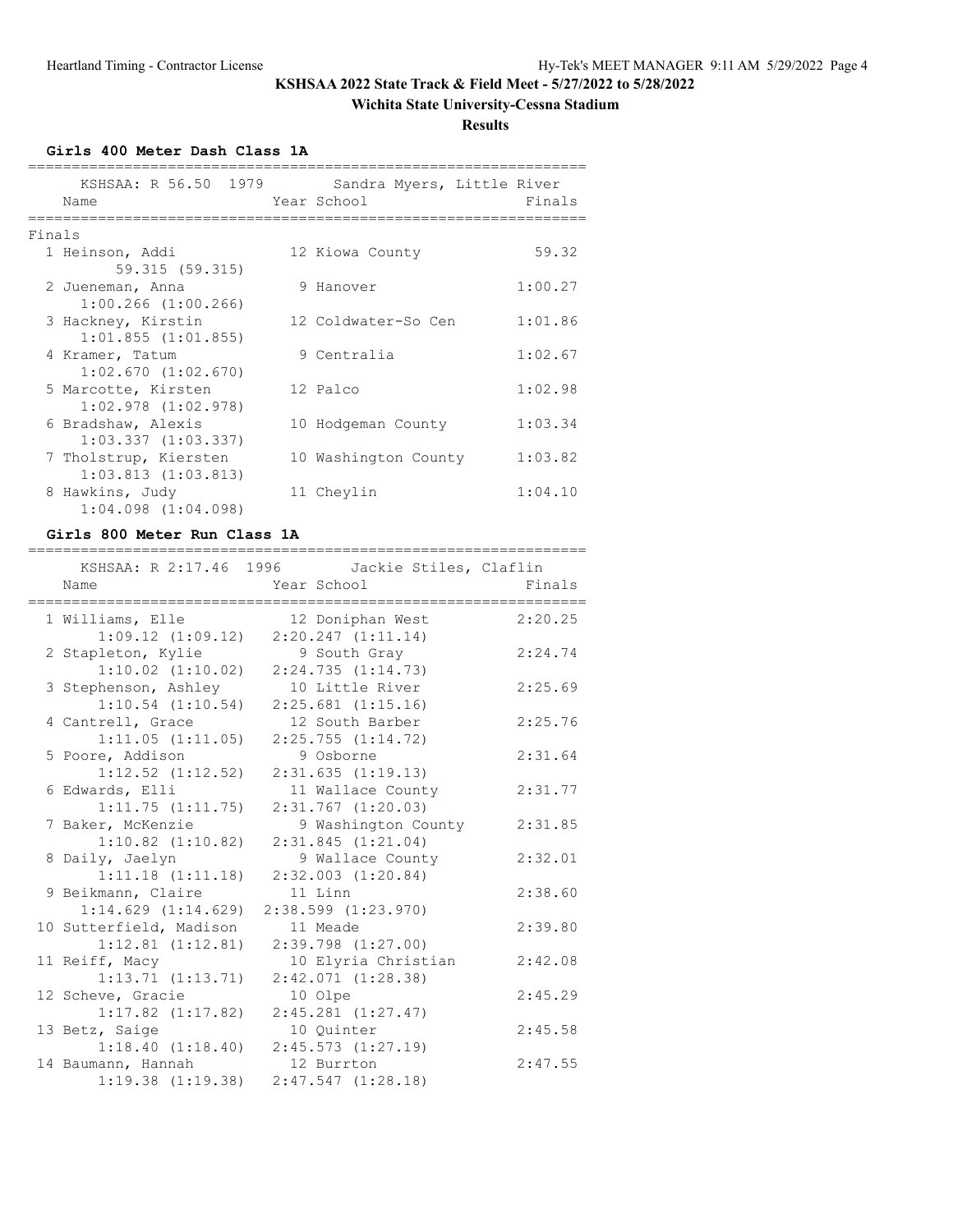### **Wichita State University-Cessna Stadium**

#### **Results**

# **....Girls 800 Meter Run Class 1A**

| 15 Zarybnicky, Michelle | 12 Hanover             | 3:09.49 |
|-------------------------|------------------------|---------|
| $1:12.46$ $(1:12.46)$   | $3:09.483$ $(1:57.04)$ |         |
| 16 Tong, Makayla        | 11 Oxford              | 3:18.60 |
| $1:20.81$ $(1:20.81)$   | 3:18.593(1:57.80)      |         |

### **Girls 1600 Meter Run Class 1A**

| Name                                       | KSHSAA: R 5:02.80 1982 Jacque Struckhoff, Grinnell<br>Year School Finals |                                              |                        |
|--------------------------------------------|--------------------------------------------------------------------------|----------------------------------------------|------------------------|
|                                            | 1 Williams, Elle 12 Doniphan West 5:33.73                                |                                              |                        |
|                                            | $1:14.62$ $(1:14.62)$ $2:42.31$ $(1:27.69)$ $4:11.59$ $(1:29.28)$        |                                              | $5:33.725$ $(1:22.14)$ |
|                                            | 2 Weiner, Emma 10 Golden Plains 5:37.03                                  |                                              |                        |
|                                            | $1:13.42$ $(1:13.42)$ $2:40.97$ $(1:27.55)$ $4:10.11$ $(1:29.14)$        |                                              | $5:37.025$ $(1:26.92)$ |
| 3 Sutterfield, Madison                     | 11 Meade<br>$1:13.36$ $(1:13.36)$ $2:43.83$ $(1:30.47)$                  | 5:38.34                                      |                        |
|                                            | 11 Macksville                                                            | 4:15.56(1:31.73)<br>5:46.42                  | 5:38.340(1:22.79)      |
| 4 Butler, Madison<br>$1:15.00$ $(1:15.00)$ | 2:44.35(1:29.35)                                                         | $4:15.04$ $(1:30.69)$                        | $5:46.414$ $(1:31.38)$ |
| 5 Cantrell, Grace                          | 12 South Barber                                                          | 5:51.19                                      |                        |
| $1:15.25$ $(1:15.25)$                      | 2:45.70(1:30.45)                                                         | 4:22.90(1:37.20)                             | $5:51.186$ $(1:28.29)$ |
| 6 Herrmann, MacKenzie                      | 10 Kinsley                                                               | 5:55.00                                      |                        |
| $1:10.54$ $(1:10.54)$                      | $2:43.97$ $(1:33.43)$                                                    | $4:20.66$ $(1:36.69)$                        | $5:54.991$ $(1:34.34)$ |
| 7 Zarybnicky, Michelle                     | 12 Hanover                                                               | 6:02.57                                      |                        |
| $1:15.43$ $(1:15.43)$                      | $2:45.24$ $(1:29.81)$                                                    | $4:27.85$ $(1:42.61)$                        | $6:02.567$ $(1:34.72)$ |
| 8 Hernandez, Anette                        | 9 Golden Plains                                                          | 6:06.04                                      |                        |
| 1:20.13(1:20.13)                           | $2:57.62$ $(1:37.49)$                                                    | 4:36.10(1:38.48)                             | $6:06.031$ $(1:29.94)$ |
| 9 Schweitzer, Mya                          | 10 Osborne                                                               | 6:10.26                                      |                        |
| $1:20.46$ $(1:20.46)$                      | 2:57.75(1:37.29)                                                         | $4:36.04$ $(1:38.29)$                        | $6:10.254$ $(1:34.22)$ |
| 10 Zickafoose, Kate                        | 10 Classical School                                                      | 6:10.68                                      |                        |
| $1:21.83$ $(1:21.83)$                      | $2:59.88$ $(1:38.05)$                                                    | 4:38.11(1:38.23)                             | $6:10.679$ $(1:32.58)$ |
| 11 Kendig, Kate                            | 9 Osborne                                                                | 6:11.94                                      |                        |
| $1:20.29$ $(1:20.29)$                      | $2:58.44$ $(1:38.15)$ $4:37.23$ $(1:38.79)$                              |                                              | 6:11.940(1:34.72)      |
| 12 Johns, Ashlynn                          | 9 Wic-C. Christian 6:20.31                                               |                                              |                        |
| $1:20.59$ $(1:20.59)$                      | 2:59.20(1:38.61)                                                         | 4:44.00(1:44.80)                             | $6:20.303$ $(1:36.31)$ |
| 13 Wiggli, Lani                            | 11 Wetmore                                                               | 6:26.83                                      |                        |
| $1:19.68$ $(1:19.68)$                      | $2:59.06$ $(1:39.38)$ $4:43.10$ $(1:44.04)$                              |                                              | 6:26.823(1:43.73)      |
| 14 Smith, Kiera                            | 9 Solomon                                                                | 6:37.89                                      |                        |
| $1:20.37$ $(1:20.37)$                      | $3:01.74$ $(1:41.37)$ $4:54.26$ $(1:52.52)$                              |                                              | $6:37.888$ $(1:43.63)$ |
| 15 Hudson, Lily                            | 9 Madison                                                                | 6:39.01                                      |                        |
| $1:20.65$ $(1:20.65)$                      | $3:01.63$ $(1:40.98)$ $4:51.82$ $(1:50.19)$                              |                                              | $6:39.007$ $(1:47.19)$ |
| 16 Griffin, Jaicee                         | 10 Goessel                                                               | 6:55.22                                      |                        |
| $1:26.80$ $(1:26.80)$                      | $3:13.46$ $(1:46.66)$                                                    | $5:07.61$ $(1:54.15)$ $6:55.219$ $(1:47.61)$ |                        |

### **Girls 3200 Meter Run Class 1A**

| KSHSAA: R 10:57.30 1983<br>Name | Year School           | Jacque Struckhoff, Grinnel<br>Finals |                        |
|---------------------------------|-----------------------|--------------------------------------|------------------------|
| 1 Weiner, Emma                  | 10 Golden Plains      | 11:53.14                             |                        |
| 1:14.95(1:14.95)                | $2:41.60$ $(1:26.65)$ | 4:11.03(1:29.43)                     | 5:40.16(1:29.13)       |
| $7:14.81$ $(1:34.65)$           | 8:49.66(1:34.85)      | $10:23.65$ $(1:33.99)$               | $11:53.42$ $(1:29.77)$ |
| 2 Sutterfield, Madison          | 11 Meade              | 12:15.31                             |                        |
| 1:16.55(1:16.55)                | 2:42.37(1:25.82)      | $4:12.39$ $(1:30.02)$                | 5:41.72(1:29.33)       |
| $7:20.39$ $(1:38.67)$           | 9:01.36(1:40.97)      | 10:42.90(1:41.54)                    | 12:15.31(1:32.41)      |
|                                 |                       |                                      |                        |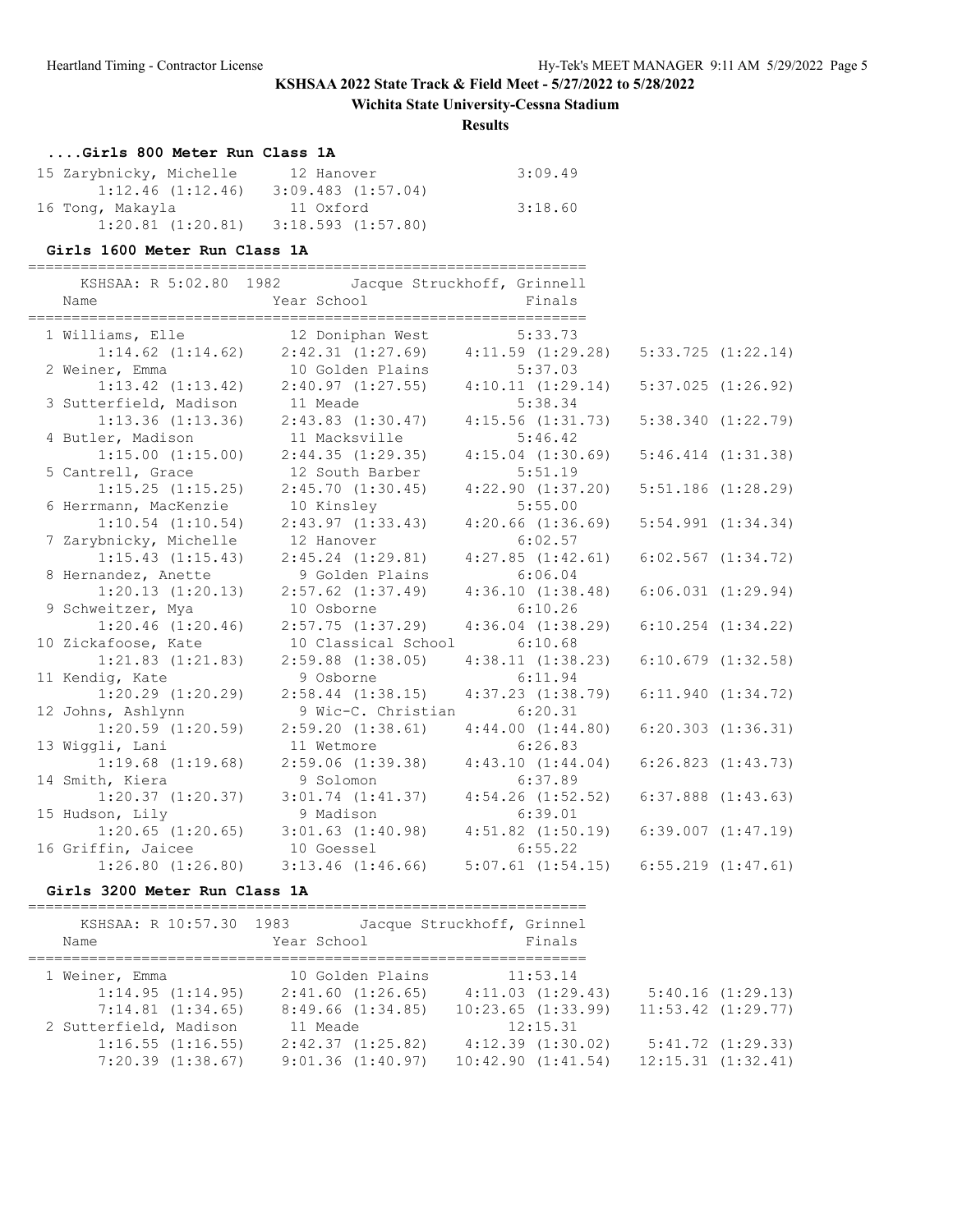**Wichita State University-Cessna Stadium**

**Results**

# **....Girls 3200 Meter Run Class 1A**

| 3 Williams, Elle        | 12 Doniphan West        | 12:34.59               |                         |
|-------------------------|-------------------------|------------------------|-------------------------|
| $1:16.00$ $(1:16.00)$   | $2:42.18$ $(1:26.18)$   | 4:11.89(1:29.71)       | 5:47.80(1:35.91)        |
| $7:28.82$ $(1:41.02)$   | $9:18.22$ $(1:49.40)$   | $10:58.74$ $(1:40.52)$ | $12:33.98$ $(1:35.24)$  |
| 4 Butler, Madison       | 11 Macksville           | 12:44.36               |                         |
| $1:15.26$ $(1:15.26)$   | $2:43.12$ $(1:27.86)$   | $4:16.61$ $(1:33.49)$  | 5:56.05(1:39.44)        |
| $7:37.64$ $(1:41.59)$   | 9:21.57(1:43.93)        | $11:04.57$ $(1:43.00)$ | 12:44.355(1:39.80)      |
| 5 Letourneau, Jane      | 11 Beloit-St. John's    | 12:56.40               |                         |
| $1:22.28$ $(1:22.28)$   | $2:55.30$ $(1:33.02)$   | 4:33.71(1:38.41)       | 6:13.65(1:39.94)        |
| $7:56.78$ $(1:43.13)$   | 9:40.19(1:43.41)        | $11:22.89$ $(1:42.70)$ | $12:56.400$ $(1:33.52)$ |
| 6 Doney, Maya           | 9 Meade                 | 13:01.69               |                         |
| $1:17.98$ $(1:17.98)$   | $2:51.23$ $(1:33.25)$   | 4:31.76(1:40.53)       | $6:12.87$ $(1:41.11)$   |
| $7:57.29$ $(1:44.42)$   | 9:40.26(1:42.97)        | $11:24.66$ $(1:44.40)$ | $13:01.687$ $(1:37.04)$ |
| 7 Mitchell, Destiny     | 9 Otis-Bison            | 13:12.72               |                         |
| $1:21.59$ $(1:21.59)$   | $2:56.09$ $(1:34.50)$   | $4:36.636$ $(1:40.56)$ | 6:19.26(1:42.62)        |
| $8:06.03$ $(1:46.77)$   | $9:53.24$ $(1:47.21)$   | 11:40.35(1:47.11)      | $13:12.715$ $(1:32.37)$ |
| 8 Bailey, Courtney      | 12 Ingalls              | 13:15.21               |                         |
| $1:21.51$ $(1:21.51)$   | 2:56.11(1:34.60)        | $4:36.87$ $(1:40.76)$  | 6:19.66(1:42.79)        |
| $8:05.08$ $(1:45.42)$   | $9:52.43$ $(1:47.35)$   | 11:38.35(1:45.92)      | $13:15.210$ $(1:36.87)$ |
| 9 Schweitzer, Mya       | 10 Osborne              | 13:30.42               |                         |
| $1:19.82$ $(1:19.82)$   | $2:56.51$ $(1:36.69)$   | $4:35.56$ $(1:39.05)$  | 6:19.41(1:43.85)        |
| $8:05.78$ $(1:46.37)$   | $9:53.00$ $(1:47.22)$   | $11:40.36$ $(1:47.36)$ | $13:30.420$ $(1:50.07)$ |
| 10 Buessing, Aspen      | 12 Axtell               | 13:36.94               |                         |
| $1:23.103$ $(1:23.103)$ | $3:00.364$ $(1:37.261)$ | $4:43.92$ $(1:43.56)$  | 6:30.30(1:46.38)        |
| $8:18.54$ $(1:48.24)$   | $10:07.64$ $(1:49.10)$  | 11:55.35(1:47.71)      | $13:36.939$ $(1:41.60)$ |
| 11 Voelker, Ana         | 10 Burden-Central       | 13:59.01               |                         |
| $1:21.27$ $(1:21.27)$   | 3:00.15(1:38.88)        | $4:43.81$ $(1:43.66)$  | $6:32.92$ $(1:49.11)$   |
| $8:28.02$ $(1:55.10)$   | 10:23.11(1:55.09)       | $12:18.87$ $(1:55.76)$ | $13:59.006$ $(1:40.15)$ |
| 12 Hudson, Lily         | 9 Madison               | 14:00.78               |                         |
| $1:21.99$ $(1:21.99)$   | $3:00.76$ $(1:38.77)$   | 4:45.95(1:45.19)       | 6:36.80(1:50.85)        |
| $8:29.80$ $(1:53.00)$   | $10:25.30$ $(1:55.50)$  | $12:18.96$ $(1:53.66)$ | 14:00.775(1:41.82)      |
| 13 Johns, Ashlynn       | 9 Wic-C. Christian      | 14:36.11               |                         |
| $1:23.32$ $(1:23.32)$   | $3:02.46$ $(1:39.14)$   | 4:48.13(1:45.67)       | 6:41.97(1:53.84)        |
| $8:41.73$ $(1:59.76)$   | 10:41.40(1:59.67)       | $12:44.40$ $(2:03.00)$ | $14:36.109$ $(1:51.72)$ |
| 14 Bacon, Alivia        | 10 South Haven          | 14:57.94               |                         |
| $1:23.94$ $(1:23.94)$   | 3:09.75(1:45.81)        | $5:01.02$ $(1:51.27)$  | $6:57.21$ $(1:56.19)$   |
| $8:53.61$ $(1:56.40)$   | $10:55.47$ $(2:01.86)$  | $12:56.68$ $(2:01.21)$ | $14:57.931$ $(2:01.26)$ |
| 15 Selzer, Adrienne     | 12 Wallace County       | 15:04.92               |                         |
| $1:22.80$ $(1:22.80)$   | $3:01.98$ $(1:39.18)$   | 4:47.25(1:45.27)       | $6:37.06$ $(1:49.81)$   |
| $8:32.19$ $(1:55.13)$   | 10:43.75(2:11.56)       | $13:04.71$ $(2:20.96)$ | $15:04.917$ $(2:00.22)$ |
| 16 Allen, Morgan        | 9 Centralia             | 15:27.49               |                         |
| $1:23.44$ $(1:23.44)$   | 3:09.43(1:45.99)        | 5:04.34(1:54.91)       | $7:08.00$ $(2:03.66)$   |
| $9:12.44$ $(2:04.44)$   | $11:18.71$ $(2:06.27)$  | $13:25.80$ $(2:07.09)$ | $15:27.483$ $(2:01.69)$ |
|                         |                         |                        |                         |

### **Girls 100 Meter Hurdles Class 1A**

| KSHSAA: R 14.34 2000<br>Name        | Lindsey Eck, Beloit-St. John's<br>Year School | Prelims Wind H# |  |
|-------------------------------------|-----------------------------------------------|-----------------|--|
| Preliminaries                       |                                               |                 |  |
| 1 James, Kaylee<br>14.869 (14.869)  | 12 Hodgeman County                            | 14.870 2.9 2    |  |
| 2 Goeckel, Addy<br>16.207 (16.207)  | 9 Washington County                           | 16.210 0.8 1    |  |
| 3 Atkins, Ceegan<br>14.903 (14.903) | 11 Hanover                                    | 14.910 2.9 2    |  |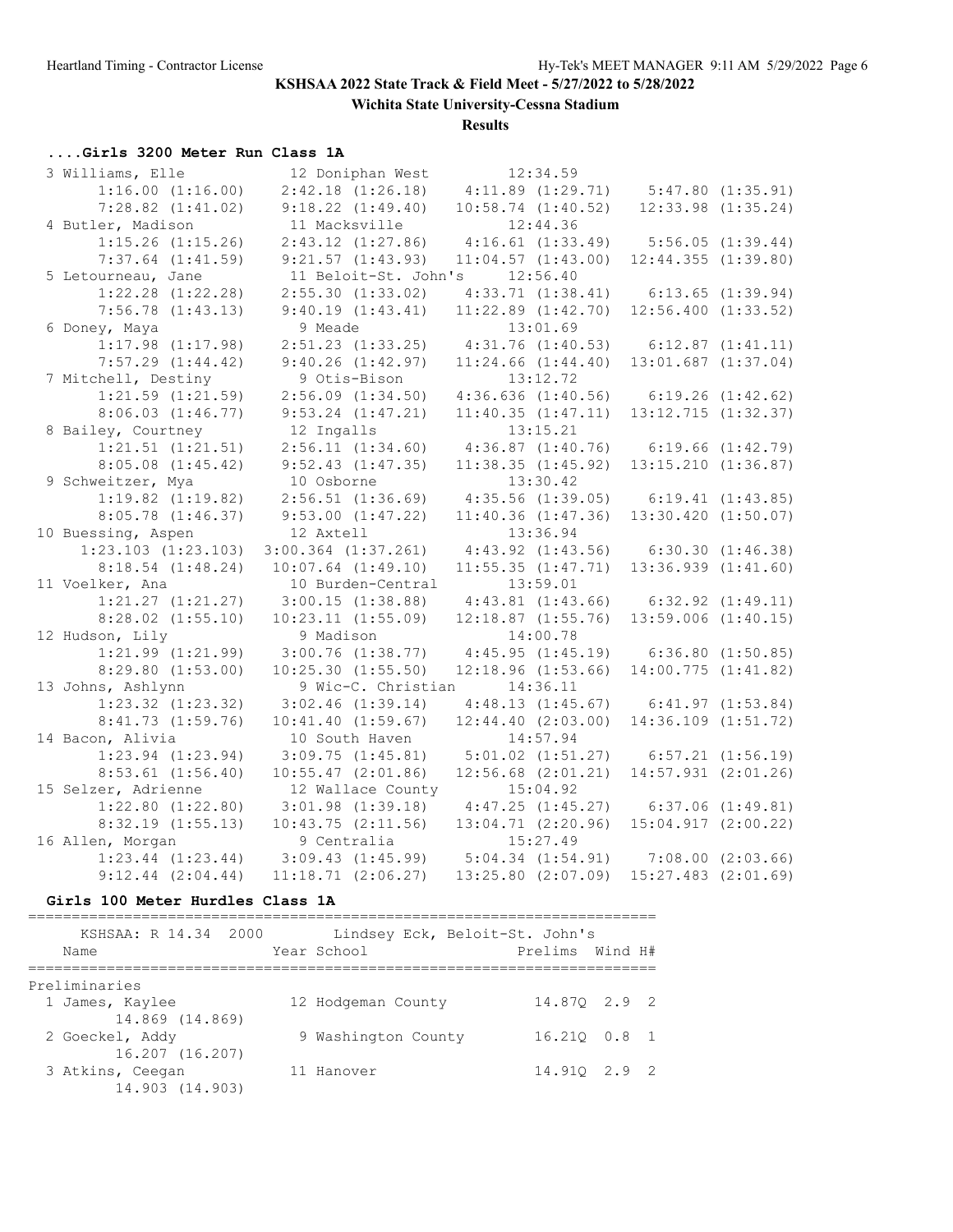# **Wichita State University-Cessna Stadium**

**Results**

| Girls 100 Meter Hurdles Class 1A                      |                  |                 |                 |
|-------------------------------------------------------|------------------|-----------------|-----------------|
| 4 Rudzik, Kylin                                       | 12 Meade         |                 | 16.260 0.8 1    |
| 16.251 (16.251)<br>5 Cole, Claire                     | 11 Doniphan West | 15.95q 2.9 2    |                 |
| 15.949 (15.949)<br>6 Cramer, Traci<br>16.303 (16.303) | 12 Dighton       |                 | 16.31q 2.9 2    |
| 7 Hawkins, Judy<br>16.336 (16.336)                    | 11 Cheylin       |                 | $16.34q$ 0.8 1  |
| 8 Sawyer, Cheyenne<br>16.471 (16.471)                 | 10 Goessel       |                 | 16.48q 2.9 2    |
| 9 Stapleton, Kylie<br>16.709 (16.709)                 | 9 South Gray     |                 | $16.71$ 0.8 1   |
| 10 Dalinghaus, Alexis<br>17.096 (17.096)              | 10 Frankfort     |                 | $17.10$ $2.9$ 2 |
| 11 Peek, Abby<br>$17.115$ $(17.115)$                  | 12 Lebo          | 17.12           | $0.8 \quad 1$   |
| 12 Olander, Aubrey<br>17.219 (17.219)                 | 10 Little River  | $17.22$ $2.9$ 2 |                 |
| 13 Vontz, Gabbie<br>17.224 (17.224)                   | 11 Decatur Comm  | 17.23           | $0.8 \quad 1$   |
| 14 Coleman, Mia<br>17.451 (17.451)                    | 10 Colony-Crest  | 17.46           | $0.8 \quad 1$   |
| 15 Albertini, Sophia<br>17.569 (17.569)               | 11 St. Paul      |                 | $17.57$ $2.9$ 2 |
| 16 Steinert, Brennen<br>18.478 (18.478)               | 10 La Crosse     |                 | 18.48  0.8  1   |

### **Girls 100 Meter Hurdles Class 1A**

|        |                                                          | KSHSAA: R 14.34 2000 Lindsey Eck, Beloit-St. John's |             |     |
|--------|----------------------------------------------------------|-----------------------------------------------------|-------------|-----|
|        | Name                                                     | Year School                                         | Finals Wind |     |
| Finals |                                                          |                                                     |             |     |
|        | 1 James, Kaylee<br>14.561 (14.561)                       | 12 Hodgeman County                                  | 14.57       | 3.9 |
|        | 2 Atkins, Ceegan                                         | 11 Hanover                                          | 14.91       | 3.9 |
|        | 14.901 (14.901)<br>3 Rudzik, Kylin                       | 12 Meade                                            | 15.92       | 3.9 |
|        | 15.919 (15.919)<br>4 Goeckel, Addy                       | 9 Washington County                                 | 16.11       | 3.9 |
|        | 16.102 (16.102)<br>5 Cole, Claire                        | 11 Doniphan West                                    | 16.33       | 3.9 |
|        | 16.323 (16.323)                                          |                                                     |             |     |
|        | 6 Cramer, Traci<br>16.490 (16.490)                       | 12 Dighton                                          | 16.49       | 3.9 |
|        | 7 Hawkins, Judy                                          | 11 Chevlin                                          | 16.76       | 3.9 |
|        | 16.760 (16.760)<br>8 Sawyer, Cheyenne<br>16.831 (16.831) | 10 Goessel                                          | 16.84       | 3.9 |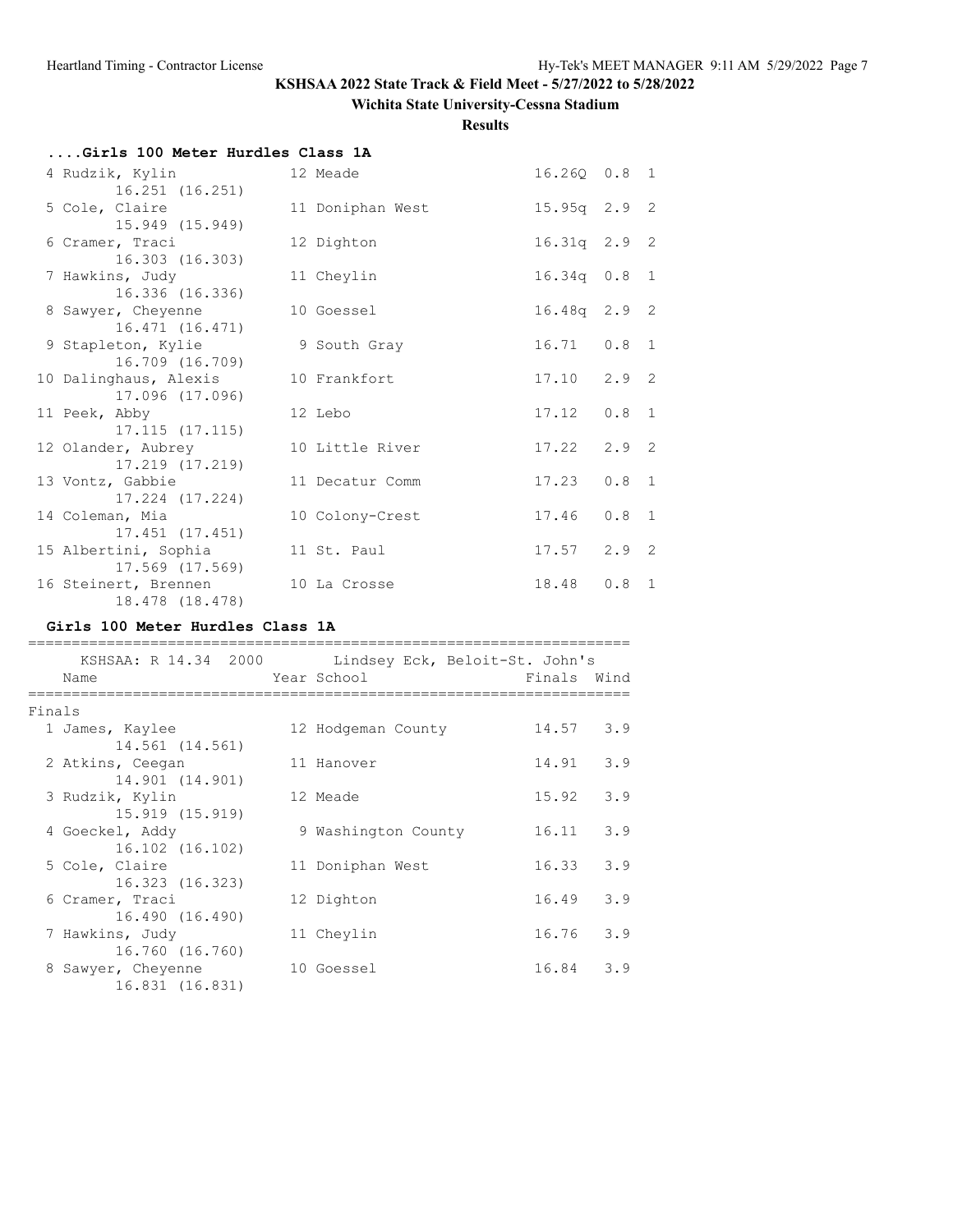# **Wichita State University-Cessna Stadium**

**Results**

**Girls 300 Meter Hurdles Class 1A**

| ===========<br>=============          |  | ======================                                               |          |              |  |  |  |
|---------------------------------------|--|----------------------------------------------------------------------|----------|--------------|--|--|--|
| Name                                  |  | KSHSAA: R 43.62 2000 Lindsay Eck, Beloit-Saint John's<br>Year School | Prelims  | H#           |  |  |  |
| Preliminaries                         |  |                                                                      |          |              |  |  |  |
| 1 James, Kaylee                       |  | 12 Hodgeman County                                                   | 47.40Q 2 |              |  |  |  |
| 47.400 (47.400)                       |  |                                                                      |          |              |  |  |  |
| 2 Atkins, Ceegan                      |  | 11 Hanover                                                           | 47.890   | $\mathbf{1}$ |  |  |  |
| 47.890 (47.890)                       |  |                                                                      |          |              |  |  |  |
| 3 Rudzik, Kylin                       |  | 12 Meade                                                             | 48.160   | 1            |  |  |  |
| 48.155 (48.155)                       |  |                                                                      |          |              |  |  |  |
| 4 Hardwick, Emma                      |  | 10 Frankfort                                                         | 48.23Q   | 2            |  |  |  |
| 48.221 (48.221)                       |  |                                                                      |          |              |  |  |  |
| 5 Goeckel, Addy                       |  | 9 Washington County                                                  | 48.82q   | -2           |  |  |  |
| 48.820 (48.820)                       |  |                                                                      |          |              |  |  |  |
| 6 Cole, Claire                        |  | 11 Doniphan West                                                     | 49.10q   | 1            |  |  |  |
| 49.095 (49.095)                       |  | 10 Goessel                                                           |          | 2            |  |  |  |
| 7 Sawyer, Cheyenne<br>49.467 (49.467) |  |                                                                      | 49.47q   |              |  |  |  |
| 8 White, Abigail                      |  | 12 Pretty Prairie                                                    | 49.52q   | $\mathbf{1}$ |  |  |  |
| 49.511 (49.511)                       |  |                                                                      |          |              |  |  |  |
| 9 Cramer, Traci                       |  | 12 Dighton                                                           | 50.04    | 2            |  |  |  |
| 50.036 (50.036)                       |  |                                                                      |          |              |  |  |  |
| 10 Bryant, Logan                      |  | 9 Goessel                                                            | 50.28    | $\mathbf{1}$ |  |  |  |
| $50.277$ (50.277)                     |  |                                                                      |          |              |  |  |  |
| 11 Huelskamp, Jacelyn                 |  | 10 South Gray                                                        | 50.79    | 2            |  |  |  |
| 50.785 (50.785)                       |  |                                                                      |          |              |  |  |  |
| 12 Lane, Callie                       |  | 11 Victoria                                                          | 51.37    | 2            |  |  |  |
| 51.365 (51.365)                       |  |                                                                      |          |              |  |  |  |
| 13 Steinert, Brennen                  |  | 10 La Crosse                                                         | 51.71    | $\mathbf{1}$ |  |  |  |
| 51.709 (51.709)                       |  |                                                                      |          |              |  |  |  |
| 14 Rider, Cydnee                      |  | 10 Logan                                                             | 52.22    | $\mathbf{1}$ |  |  |  |
| 52.219 (52.219)                       |  |                                                                      |          |              |  |  |  |
| 15 Romig, Josie<br>53.232 (53.232)    |  | 9 Waverly                                                            | 53.24    | 2            |  |  |  |
| 16 Barney, Piper                      |  | 9 Moran-Marmaton                                                     | 54.13    | $\mathbf{1}$ |  |  |  |
| 54.123 (54.123)                       |  |                                                                      |          |              |  |  |  |

### **Girls 300 Meter Hurdles Class 1A**

|        | KSHSAA: R 43.62 2000<br>Name          | Lindsay Eck, Beloit-Saint Joh<br>Year School | Finals |
|--------|---------------------------------------|----------------------------------------------|--------|
| Finals |                                       |                                              |        |
|        | 1 James, Kaylee                       | 12 Hodgeman County                           | 46.06  |
|        | 46.057 (46.057)<br>2 Atkins, Ceegan   | 11 Hanover                                   | 47.25  |
|        | 47.249 (47.249)                       |                                              |        |
|        | 3 Goeckel, Addy<br>48.131 (48.131)    | 9 Washington County                          | 48.14  |
|        | 4 Rudzik, Kylin                       | 12 Meade                                     | 48.67  |
|        | 48.669 (48.669)                       |                                              |        |
|        | 5 Hardwick, Emma                      | 10 Frankfort                                 | 48.80  |
|        | 48.793 (48.793)<br>6 Sawyer, Cheyenne | 10 Goessel                                   | 49.00  |
|        | 48.999 (48.999)                       |                                              |        |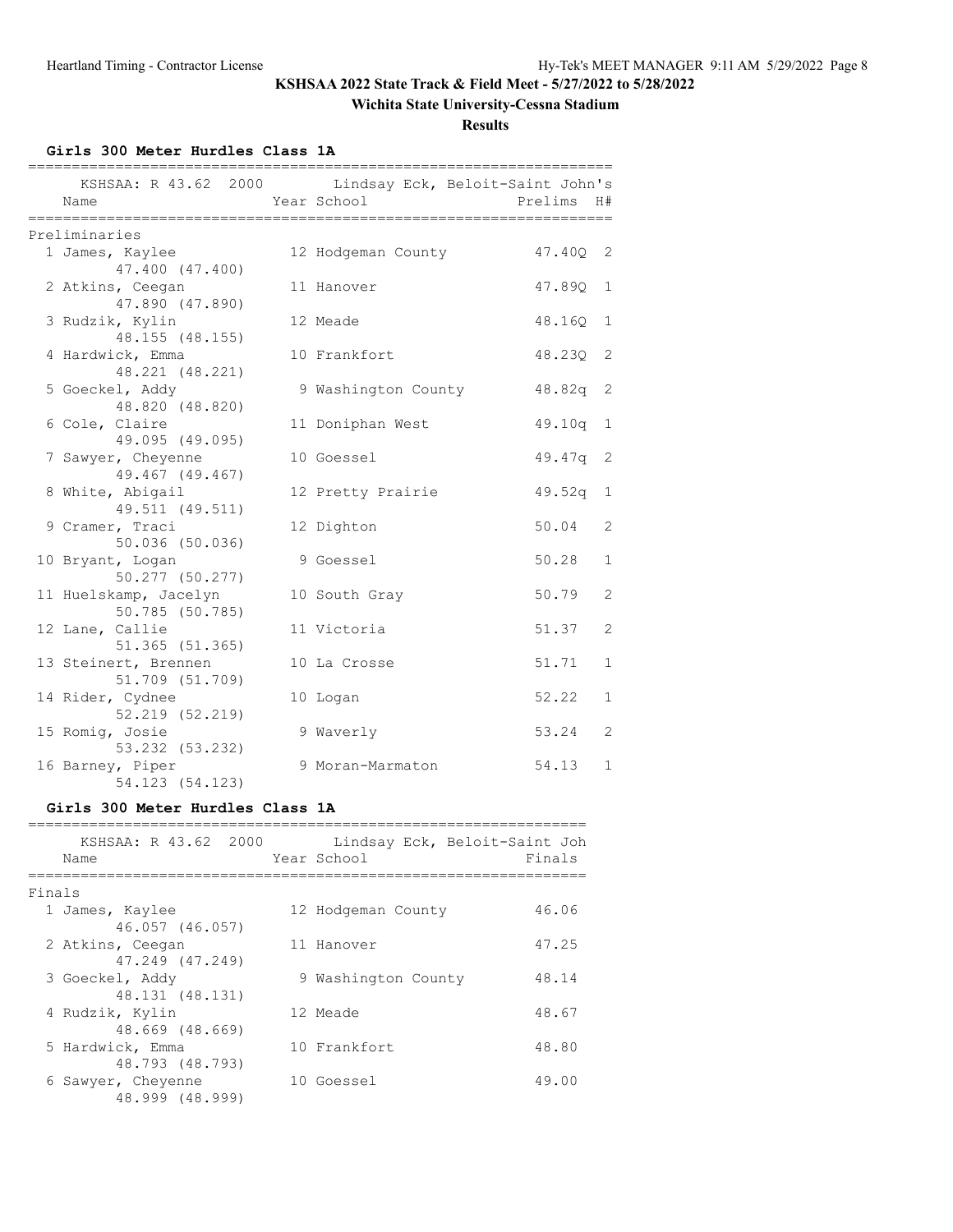# **Wichita State University-Cessna Stadium**

**Results**

| Girls 300 Meter Hurdles Class 1A                             |                                      |               |
|--------------------------------------------------------------|--------------------------------------|---------------|
| 7 Cole, Claire                                               | 11 Doniphan West                     | 49.14         |
| 49.132 (49.132)<br>8 White, Abigail<br>$50.213$ $(50.213)$   | 12 Pretty Prairie                    | 50.22         |
| Girls 4x100 Meter Relay Class 1A                             |                                      |               |
| -===================================<br>KSHSAA: R 50.44 2019 | , Frankfort                          |               |
|                                                              | Broxterman, Dressman, Loiseau, Ebert |               |
| School                                                       | Prelims                              | H#            |
| Preliminaries                                                |                                      |               |
| 1 Hanover                                                    |                                      | R 50.28Q<br>2 |
| 1) Kruse, Emma 9                                             | 2) Jueneman, Allison 12              |               |
| 3) Jueneman, Anna 9<br>50.274 (50.274)                       | 4) Atkins, Ceegan 11                 |               |
| 2 Hodgeman County                                            |                                      | 51.420<br>1   |
| 1) Dansel, Blake 9                                           | 2) James, Kaylee 12                  |               |
| 3) Ewy, Kaytlin 11                                           | 4) Bradshaw, Alexis 10               |               |
| 51.413 (51.413)                                              |                                      |               |
| 3 Frankfort                                                  |                                      | 51.74Q<br>2   |
| 1) Bussmann, Joee 11                                         | 2) Studer, Ellie 9                   |               |
| 3) Hardwick, Emma 10<br>51.739 (51.739)                      | 4) Gros, Hattie 10                   |               |
| 4 Little River                                               |                                      | 51.87Q<br>1   |
| 1) Eck, Alaina 10                                            | 2) Grasser, Kami 10                  |               |
| 3) Stephenson, Ashley 10                                     | 4) Boughfman, Elsie 9                |               |
| 51.862 (51.862)                                              |                                      |               |
| 5 Ness City                                                  |                                      | 51.93q<br>1   |
| 1) Starr, Taylor 12                                          | 2) Tillitson, Mackenzy 11            |               |
| 3) Brenner, Sienna 9                                         | 4) Jordan, Monica 10                 |               |
| 51.922 (51.922)                                              |                                      | $52.02q$ 2    |
| 6 Rawlins County<br>1) Dirks, Kaci 10                        | 2) Smith, Reece 9                    |               |
| 3) Dewey, Tayten 9                                           | 4) Rippe, Michaela 11                |               |
| 52.017 (52.017)                                              |                                      |               |
| 7 Stockton                                                   |                                      | 52.18q<br>1   |
| 1) Couse, Katlyn 9                                           | 2) Snyder, Delany 12                 |               |
| 3) $Dix, Ava$ 9                                              | 4) Creighton, Jalia 9                |               |
| 52.176 (52.176)                                              |                                      |               |
| 8 Goessel                                                    |                                      | 52.37q<br>2   |
| 1) Funk, Aimee 9                                             | 2) Funk, Abbigail 9                  |               |
| 3) Bryant, Logan 9<br>52.364 (52.364)                        | 4) Sawyer, Cheyenne 10               |               |
| 9 Clifton-Clyde                                              |                                      | 52.71<br>2    |
| 1) Winter, Jaci 9                                            | 2) Wurtz, Shea 10                    |               |
| 3) Steinbrock, Lillian 9                                     | 4) Osterman, Jessica 10              |               |
| 52.702 (52.702)                                              |                                      |               |
| 10 Ashland                                                   |                                      | 52.73<br>2    |
| 1) Ceniceros, Biannca 9                                      | 2) Cunningham, Camdyn 9              |               |
| 3) Meza, Janet 11                                            | 4) Johnson, Raylee 12                |               |
| 52.728 (52.728)                                              |                                      |               |
| 11 Quinter                                                   |                                      | 52.74<br>1    |
| 1) Smith, Serenity 9                                         | 2) Selensky, Kelsey 10               |               |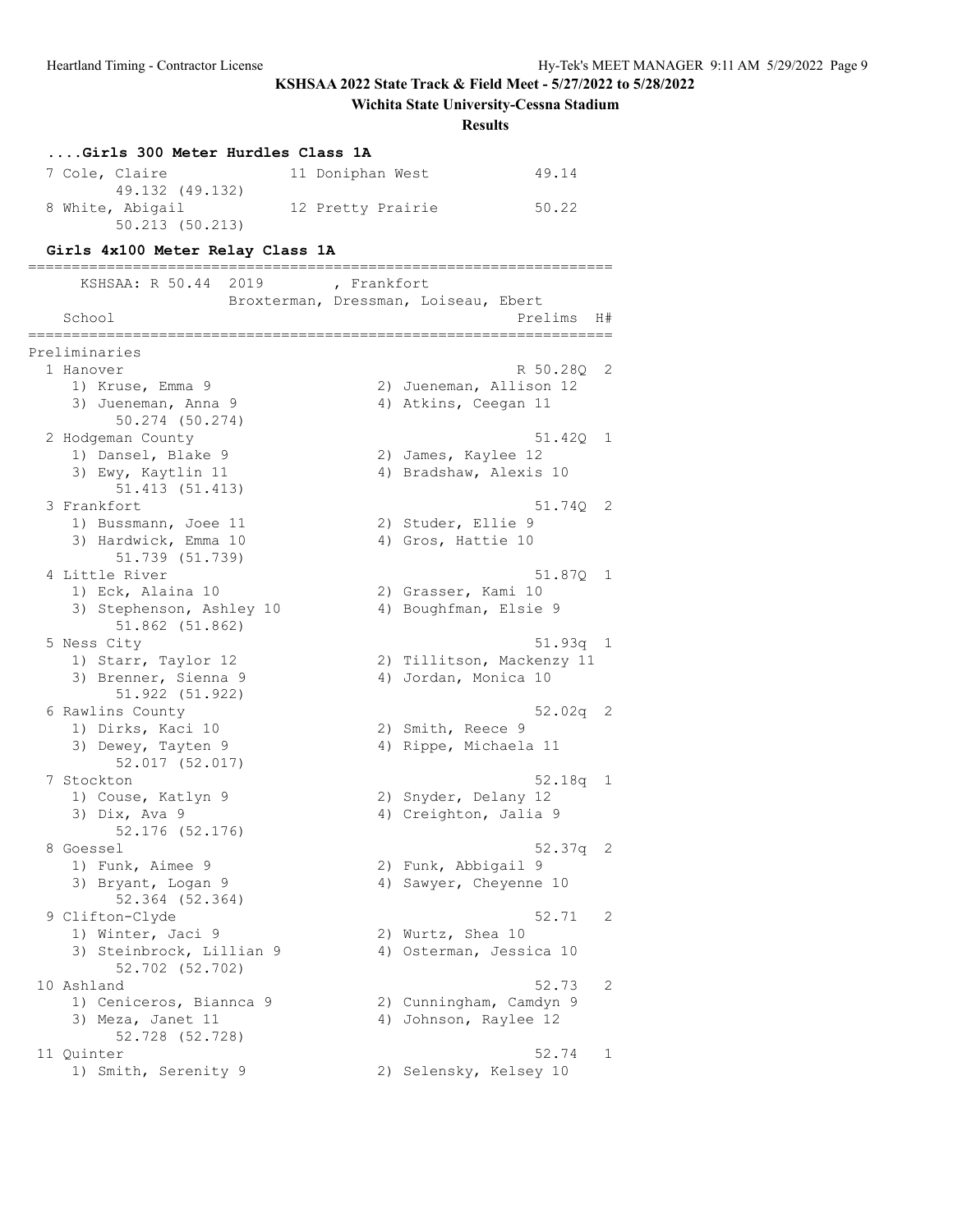#### **Wichita State University-Cessna Stadium**

#### **Results**

#### **....Girls 4x100 Meter Relay Class 1A**

| 3) Gillespie, Bryn 9     | 4) Werth, Kennedy 10      |
|--------------------------|---------------------------|
| 52.740 (52.740)          |                           |
| 12 Oxford                | 53.14<br>$\blacksquare$   |
| 1) Payne, Lauren 12      | 2) Gardea, Magdalena 12   |
| 3) Gardea, Yasmin 9      | 4) Maupin, Makhila 9      |
| 53.132 (53.132)          |                           |
| 13 Washington County     | 53.70<br>$\sim$ 1         |
| 1) Boykin, Briahna 11    | 2) Tholstrup, Kiersten 10 |
| 3) Hoover, Jesse 9       | 4) Boykin, Alexandia 11   |
| 53.699 (53.699)          |                           |
| 14 South Haven           | 53.74<br>$\overline{2}$   |
| 1) Theurer, Jacee 10     | 2) Bacon, Alivia 10       |
| 3) Pond, Macey 12        | 4) Bridges, Alyssa 12     |
| 53.736 (53.736)          |                           |
| 15 Meade                 | 54.62<br>$\overline{2}$   |
| 1) Powell, Charity 9     | 2) Martin, Carlie 10      |
| 3) Christensen, Chloe 11 | 4) Flavin, Kynlee 10      |
| 54.613 (54.613)          |                           |
| 16 Olpe                  | 54.75<br>1                |
| 1) Scheve, Adalina 12    | 2) Garriott, Aubren 10    |
| 3) Orear, Josie 12       | 4) Smith, Jade 10         |

# 54.749 (54.749) **Girls 4x100 Meter Relay Class 1A**

================================================================ KSHSAA: R 50.44 2019 , Frankfort Broxterman, Dressman, Loiseau, Ebert School Finals ================================================================ Finals 1 Hanover 51.42 1) Kruse, Emma 9 2) Jueneman, Allison 12 3) Jueneman, Anna 9 40 40 41 Atkins, Ceegan 11 51.415 (51.415) 2 Hodgeman County 52.33<br>1) Dansel, Blake 9 (2) James, Kaylee 12 1) Dansel, Blake 9 2) James, Kaylee 12 3) Ewy, Kaytlin 11 4) Bradshaw, Alexis 10 52.321 (52.321) 3 Little River 52.35 1) Eck, Alaina 10 2) Grasser, Kami 10 3) Stephenson, Ashley 10 4) Boughfman, Elsie 9 52.341 (52.341) 4 Ness City 52.96 1) Starr, Taylor 12 2) Tillitson, Mackenzy 11 3) Brenner, Sienna 9 1944 (4) Jordan, Monica 10 52.956 (52.956) 5 Goessel 53.06 1) Funk, Aimee 9 2) Funk, Abbigail 9 3) Bryant, Logan 9 4) Sawyer, Cheyenne 10 53.054 (53.054) 6 Frankfort 53.65 1) Bussmann, Joee 11 2) Studer, Ellie 9 3) Hardwick, Emma 10 4) Gros, Hattie 10 53.641 (53.641) 7 Rawlins County 53.81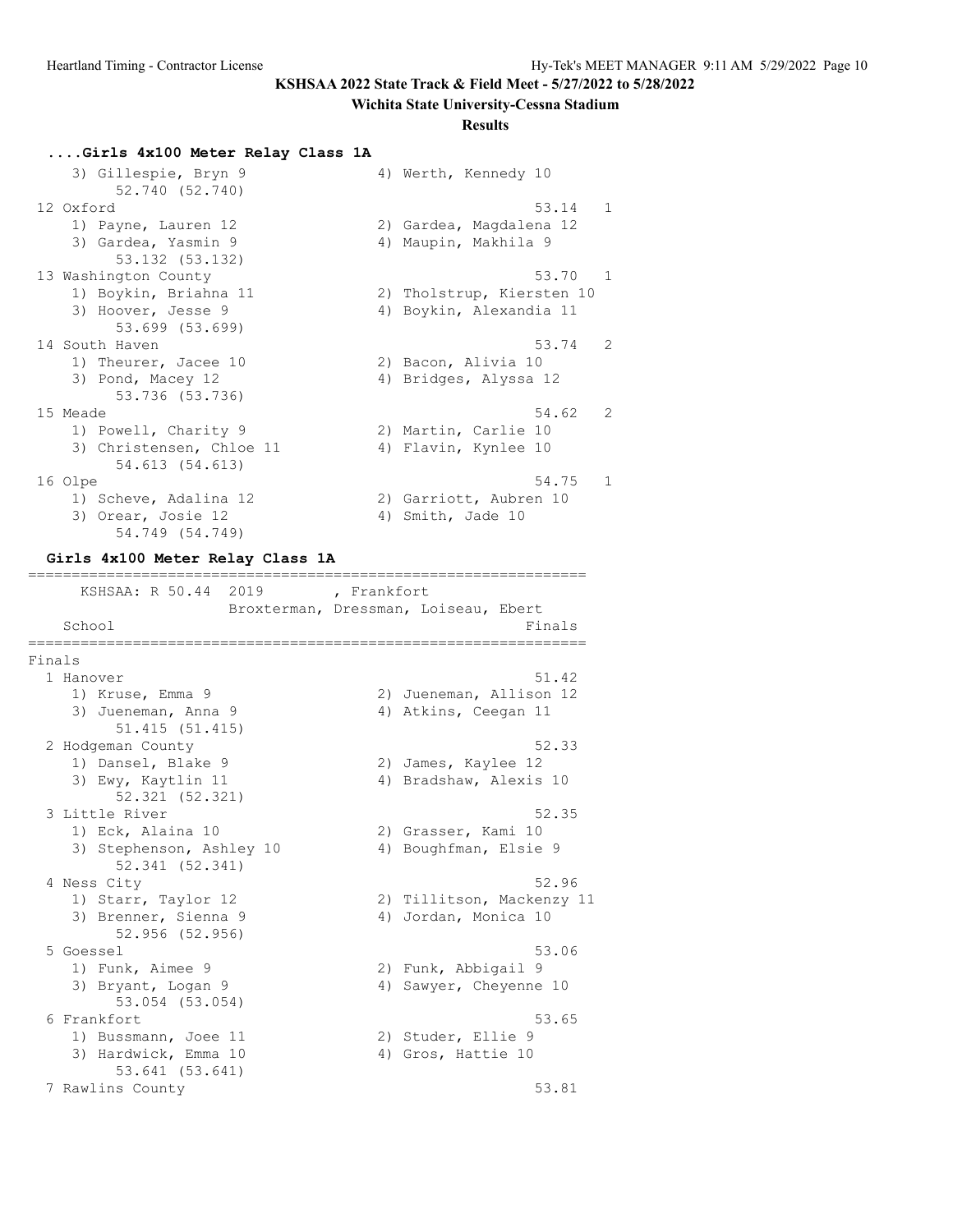**Wichita State University-Cessna Stadium**

#### **Results**

#### **....Girls 4x100 Meter Relay Class 1A**

| 1) Dirks, Kaci 10  | 2) Smith, Reece 9     |
|--------------------|-----------------------|
| 3) Dewey, Tayten 9 | 4) Rippe, Michaela 11 |
| 53.807 (53.807)    |                       |
| -- Stockton        | DQ Exchange Violation |
| 1) Couse, Katlyn 9 | 2) Snyder, Delany 12  |
| 3) Dix, Ava 9      | 4) Creighton, Jalia 9 |
| 54.363 (54.363)    |                       |

#### **Girls 4x400 Meter Relay Class 1A**

=================================================================== KSHSAA: R 4:02.10 1982 , Bucklin Haller, Ingland, Young, Stimpert School Prelims H# =================================================================== Preliminaries 1 Hanover 4:13.22Q 2 1) Kruse, Emma 9 2) Atkins, Ceegan 11 3) Jueneman, Allison 12 4) Jueneman, Anna 9 2:06.160 (2:06.160) 3:12.635 (1:06.475) 4:13.217 (1:00.583) 2 Washington County 4:13.54Q 1 1) Tholstrup, Kiersten 10 2) Hoover, Jesse 9 3) Baker, McKenzie 9 4) Goeckel, Addy 9 2:09.467 (2:09.467) 3:13.155 (1:03.689) 4:13.539 (1:00.384) 3 Kiowa County 4:15.53Q 1 1) Martinez, Karina 11 2) Sherer, Addison 12 3) Blanton, Kendal 9 1912 11 4) Heinson, Addi 12 2:09.698 (2:09.698) 3:14.345 (1:04.648) 4:15.521 (1:01.176) 4 Little River 1) Olander, Aubrey 10 (2) Grasser, Kami 10 3) Eck, Alaina 10 4) Stephenson, Ashley 10 2:10.607 (2:10.607) 3:13.640 (1:03.033) 4:16.041 (1:02.401) 5 Frankfort 4:16.41q 2 1) Ebert, Breleigh 9 2) Hardwick, Emma 10 3) Studer, Ellie 9 4) Gros, Hattie 10 2:09.363 (2:09.363) 3:13.373 (1:04.011) 4:16.408 (1:03.035) 6 St. John 4:16.51q 1 1) Fisher, Heidi 10 2) Reed, Lydia 9 3) Smith, Darby 12 4) Meyer, Payton 12 2:10.962 (2:10.962) 3:14.223 (1:03.262) 4:16.508 (1:02.286) 7 South Gray 4:16.65q 2 1) Huelskamp, Jacelyn 10 2) Meairs, Reegan 9 3) Jantz, Gwyn 9 4) Stapleton, Kylie 9 2:10.348 (2:10.348) 3:17.361 (1:07.014) 4:16.648 (59.287) 8 Burlingame 4:19.22q 1 1) Wyatt, Willow 9 2) Winters, Daelyn 12 3) Noonan, Kaylin 10  $\hskip1cm$  4) Tyson, Bella 11 2:10.081 (2:10.081) 3:14.453 (1:04.373) 4:19.216 (1:04.763) 9 Ness City 4:23.87 1 1) Starr, Taylor 12 2) Tillitson, Mackenzy 11 3) Fuchs, Issy 9 19 19 4) Jordan, Monica 10 2:19.151 (2:19.151) 3:19.700 (1:00.550) 4:23.870 (1:04.170) 10 Osborne 4:24.11 1 1) Lutters, Trinity 11 (2) Elson, Taylor 12 3) Kaser, Kassi 9 4) Poore, Addison 9 2:12.654 (2:12.654) 3:18.745 (1:06.091) 4:24.102 (1:05.357)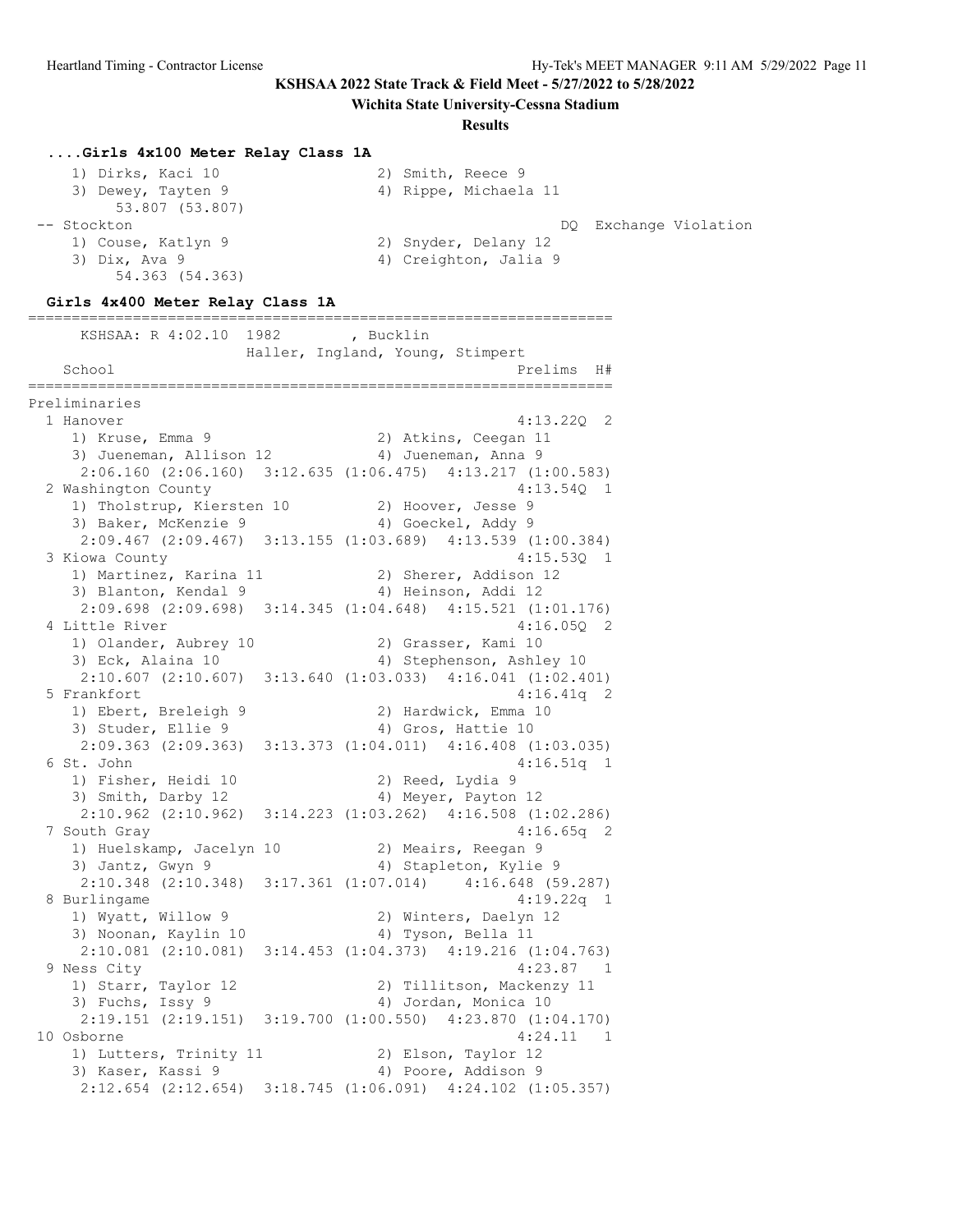#### **Wichita State University-Cessna Stadium**

**Results**

#### **....Girls 4x400 Meter Relay Class 1A**

 11 Rawlins County 4:26.96 2 1) Smith, Reece 9 2) Dirks, Kaci 10 3) Dewey, Tayten 9 4) Rippe, Michaela 11 2:19.086 (2:19.086) 3:25.273 (1:06.188) 4:26.959 (1:01.686) 12 Lebo 4:27.56 1 1) Jones, Brooklyn 11 120 2) Hadley, Saige 9 3) Ferguson, Keaira 10 4) Jones, Abigail 9 2:14.408 (2:14.408) 3:22.653 (1:08.245) 4:27.551 (1:04.899) 13 Wichita County 4:30.97 2 1) Medina, Samantha 9 2) Wiggs, Allison 12 3) Myers, Madeleine 10 4) Hernandez, Ciera 10 2:20.197 (2:20.197) 3:26.878 (1:06.682) 4:30.961 (1:04.083) 14 Goessel 4:31.05 1 1) Bryant, Logan 9 2) Flaming, Emily 12 3) Rebitzer, Sophie 11 4) Sawyer, Cheyenne 10 2:15.172 (2:15.172) 3:22.940 (1:07.769) 4:31.048 (1:08.108) 15 Waverly 15 Waver 2 (1) Matthews, Anna 10 (1) 2 (1) Meehan, Chloe 12 1) Matthews, Anna 10 2) Meehan, Chloe 12 3) Lockwood, Serenity 11  $\hskip10mm 4$ ) Romig, Josie 9 2:17.682 (2:17.682) 3:29.209 (1:11.528) 4:33.996 (1:04.787) 16 Burrton 4:45.64 2 1) Perkins, Olivia 10 2) Dold, Kirsten 12 3) Embree, Lucy 9 4) Baumann, Hannah 12 2:22.607 (2:22.607) 3:40.013 (1:17.407) 4:45.638 (1:05.625) **Girls 4x400 Meter Relay Class 1A** ================================================================ KSHSAA: R 4:02.10 1982 , Bucklin Haller, Ingland, Young, Stimpert School Finals and the set of the set of the set of the set of the set of the set of the set of the set of the s ================================================================ Finals 1 Hanover 4:12.68 1) Kruse, Emma 9 2) Atkins, Ceegan 11 3) Jueneman, Allison 12 (4) Jueneman, Anna 9 2:07.213 (2:07.213) 3:12.127 (1:04.915) 4:12.671 (1:00.544) 2 Washington County 4:17.32 1) Tholstrup, Kiersten 10 2) Hoover, Jesse 9 3) Baker, McKenzie 9 4) Goeckel, Addy 9 2:11.191 (2:11.191) 3:15.786 (1:04.595) 4:17.314 (1:01.529) 3 St. John 4:18.88 1) Fisher, Heidi 10 2) Reed, Lydia 9 3) Smith, Darby 12 4) Meyer, Payton 12 2:10.167 (2:10.167) 3:15.343 (1:05.176) 4:18.876 (1:03.534) 4 Little River 4:19.31 1) Olander, Aubrey 10 (2) Grasser, Kami 10 3) Eck, Alaina 10 4) Stephenson, Ashley 10 2:12.658 (2:12.658) 3:16.344 (1:03.687) 4:19.304 (1:02.960) 5 Burlingame 4:20.16 1) Wyatt, Willow 9 2) Tyson, Bella 11 3) Noonan, Kaylin 10 4) Winters, Daelyn 12 2:11.134 (2:11.134) 3:16.424 (1:05.290) 4:20.158 (1:03.735) 6 Kiowa County 4:21.29 1) Martinez, Karina 11 2) Sherer, Addison 12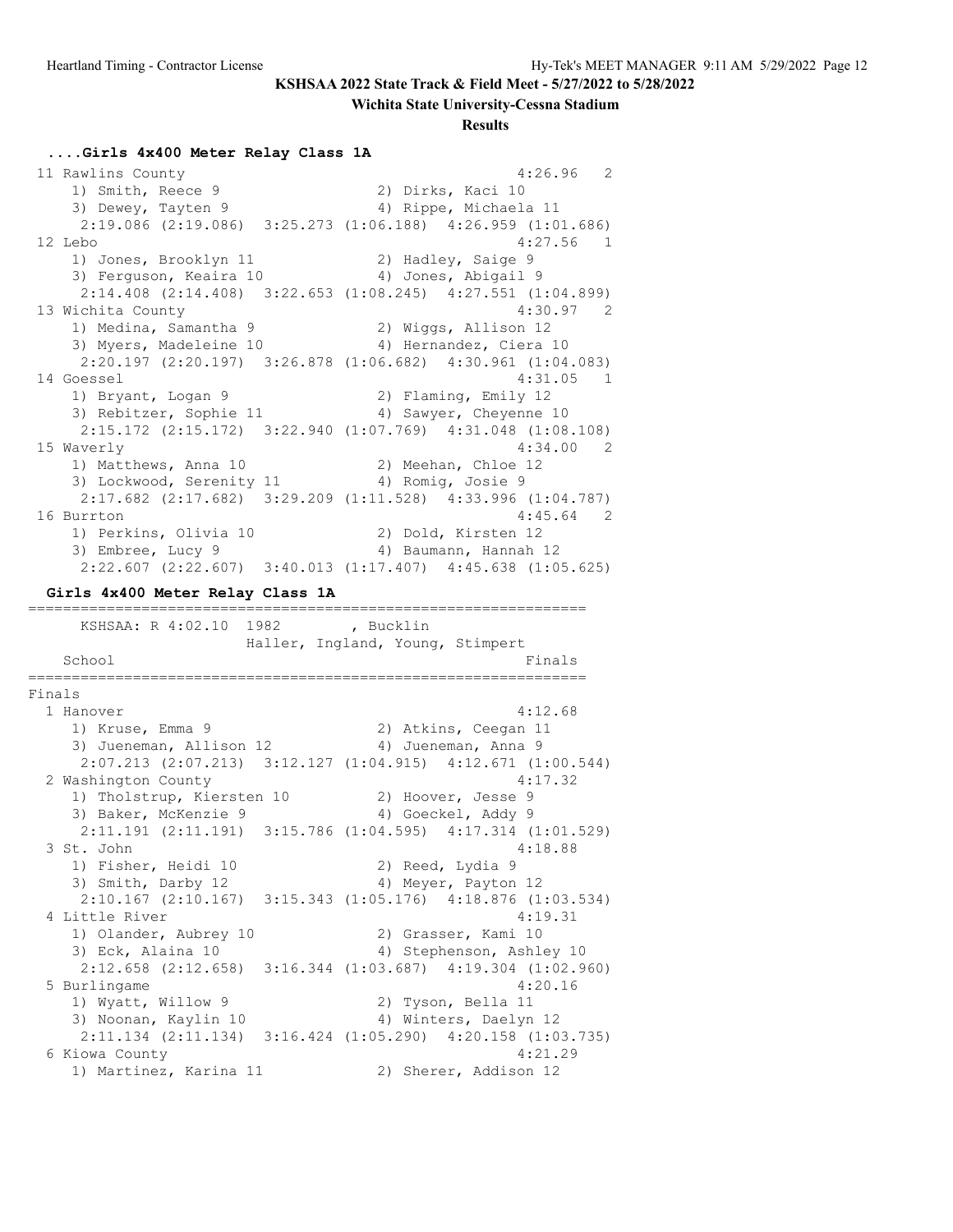**Wichita State University-Cessna Stadium**

#### **Results**

### **....Girls 4x400 Meter Relay Class 1A**

3) Blanton, Kendal 9 4) Heinson, Addi 12 2:13.829 (2:13.829) 3:20.646 (1:06.817) 4:21.289 (1:00.643) 7 South Gray 4:21.34 1) Huelskamp, Jacelyn 10 2) Meairs, Reegan 9 3) Jantz, Gwyn 9 4) Stapleton, Kylie 9 2:13.996 (2:13.996) 3:20.296 (1:06.301) 4:21.333 (1:01.037) 8 Frankfort 4:21.37<br>1) Ebert, Breleigh 9 (2) Hardwick, Emma 10 1) Ebert, Breleigh 9 2) Hardwick, Emma 10 3) Studer, Ellie 9 4) Gros, Hattie 10 2:11.671 (2:11.671) 3:16.069 (1:04.399) 4:21.364 (1:05.295)

#### **Girls 4x800 Meter Relay Class 1A**

| KSHSAA: R 9:53.66<br>2010        | , Hoxie<br>Hill, Kaus, McKenna, Heim |  |
|----------------------------------|--------------------------------------|--|
| School<br>====================== | Finals<br>===============            |  |
| 1 Osborne                        | 10:29.28                             |  |
| 1) Lutters, Trinity 11           | 2) Riner, Gracie 10                  |  |
| 3) Elson, Taylor 12              | 4) Poore, Addison 9                  |  |
| 2 Meade                          | 10:29.98                             |  |
| 1) Thompson, Haley 12            | 2) Miller, Allie 12                  |  |
| 3) Doney, Maya 9                 | 4) Sutterfield, Madison 11           |  |
| 3 St. John                       | 10:30.82                             |  |
| 1) Meyer, Payton 12              | 2) Reed, Lydia 9                     |  |
| 3) Smith, Darby 12               | 4) Fisher, Heidi 10                  |  |
| 4 Quinter                        | 10:41.47                             |  |
| 1) Anstaett, Leah 11             | 2) Bell, Paige 11                    |  |
| 3) Betz, Saige 10                | 4) Countryman, Brooklyn 9            |  |
| 5 Frankfort                      | 10:45.85                             |  |
| 1) Hardwick, Emma 10             | 2) Studer, Ellie 9                   |  |
| 3) Parthemer, Taryn 11           | 4) Gros, Hattie 10                   |  |
| 6 Rexford-Golden Plains          | 10:47.85                             |  |
| 1) Weiner, Emma 10               | 2) Taylor, Sidney 11                 |  |
| 3) Taylor, Rayna 12              | 4) Hernandez, Anette 9               |  |
| 7 Pretty Prairie                 | 10:49.32                             |  |
| 1) Harbaugh, Joley 10            | 2) Kruse, Trinity 11                 |  |
| 3) Vogl, McKenna 12              | 4) Harbaugh, Jorah 12                |  |
| 8 Kiowa County                   | 11:00.90                             |  |
| 1) Bunce, Audrey 9               | 2) Redecop, Alexandra 11             |  |
| 3) Greenleaf, Hannah 9           | 4) Martinez, Karina 11               |  |
| 9 Wakefield                      | 11:07.74                             |  |
| 1) Smith, Paige 9                | 2) Neet, Mazey 9                     |  |
| 3) Flickinger, Erin 11           | 4) Duff, Abbie 9                     |  |
| 10 Washington County             | 11:09.70                             |  |
| 1) Boykin, Briahna 11            | 2) Boykin, Alexandia 11              |  |
| 3) Tholstrup, Kiersten 10        | 4) Baker, McKenzie 9                 |  |
| 11 Ness City                     | 11:16.70                             |  |
| 1) Rodriguez, Danae 10           | 2) Fuchs, Issy 9                     |  |
| 3) Tavarez, Angela 9             | 4) Buller, Savannah 9                |  |
| 12 Tipton Catholic               | 11:32.37                             |  |
| 1) Brummer, Katie 11             | 2) Brummer, Carlie 9                 |  |
| 3) Ellenz, Lauren 11             | 4) Hollerich, Paige 12               |  |
| 13 Wichita-Classical School      | 11:41.32                             |  |
| 1) Zickafoose, Kate 10           | 2) Sweigart, Ava 11                  |  |
| 3) Kohn, Betsy 10                | 4) Black, Flannery 10                |  |
|                                  |                                      |  |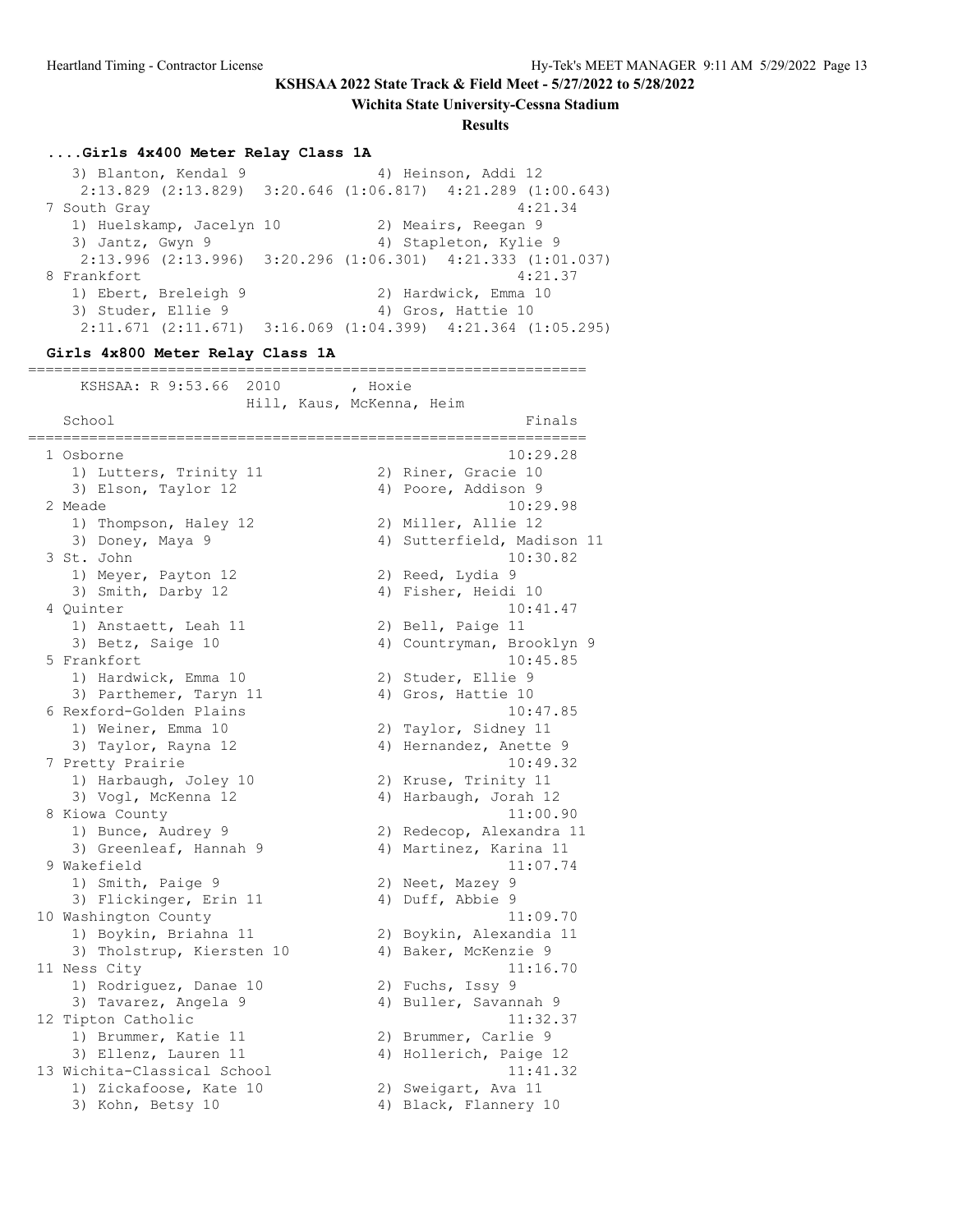# **Wichita State University-Cessna Stadium**

### **Results**

# **....Girls 4x800 Meter Relay Class 1A**

| 14 Goessel            | 12:17.18                 |
|-----------------------|--------------------------|
| 1) Griffin, Jaicee 10 | 2) Walker, Rylee 11      |
| 3) Hoopes, Braylyn 10 | 4) Flaming, Emily 12     |
| 15 Cedar Vale         | 12:26.28                 |
| 1) Dennis, Kailee 9   | 2) Dennis, Daesie 10     |
| 3) Bonnell, Shyann 10 | 4) Haden, Kinlee 10      |
| 16 Hartford           | 12:46.49                 |
| 1) Windle, Trinity 9  | 2) McAvoy, Brooke 10     |
| 3) Westhoff, Emma 9   | 4) Geisken-Mears, Lexi 9 |
|                       |                          |

### **Girls High Jump Class 1A**

| Name                                                                                       | KSHSAA: R 5-08.50 1992 Vanessa Schmidt, Goessel<br>Year School | Finals       |
|--------------------------------------------------------------------------------------------|----------------------------------------------------------------|--------------|
| 1 Becker, Raegan<br>$4-06$ $4-08$ $4-10$ $5-00$ $5-02$ $5-04$ $5-06$                       | 11 Centralia                                                   | $5 - 04.00$  |
| $\begin{matrix}0&0&0&0&0&0&\text{X0} &\text{XXX}\end{matrix}$<br>2 Winters, Daelyn         | 12 Burlingame 5-02.00                                          |              |
| $4-06$ $4-08$ $4-10$ $5-00$ $5-02$ $5-04$<br>O O O XO XXX<br>$\bigcirc$                    |                                                                |              |
| $4-06$ $4-08$ $4-10$ $5-00$ $5-02$ $5-04$<br>PPP PPP 0 XO XO XXX                           | 3 Thompson, Sophia 9 Beloit-St. John's J5-02.00                |              |
| 4 Cole, Claire<br>$4-06$ $4-08$ $4-10$ $5-00$ $5-02$ $5-04$<br>0 0 0 0 XXO XXX             | 11 Doniphan West J5-02.00                                      |              |
| 5 Love, Lakelyn<br>$4-06$ $4-08$ $4-10$ $5-00$ $5-02$                                      | 9 Argonia                                                      | $5 - 00.00$  |
| O O O O XXX<br>5 Rudzik, Kylin 12 Meade<br>$4-06$ $4-08$ $4-10$ $5-00$ $5-02$              |                                                                | $5 - 00.00$  |
| 0 0 0 0 XXX<br>7 Dewey, Tayten<br>$4-06$ $4-08$ $4-10$ $5-00$ $5-02$                       | 9 Rawlins County                                               | $J5 - 00.00$ |
| O XXO XO XO XXX<br>8 Helm, Vi<br>$4-06$ $4-08$ $4-10$ $5-00$ $5-02$                        | 10 South Gray                                                  | $J5 - 00.00$ |
| XO O O XXO XXX<br>9 Gillen, Abby<br>$4 - 06$ $4 - 08$ $4 - 10$ $5 - 00$                    | 11 Ingalls                                                     | $4 - 10.00$  |
| $O$ $O$ $O$ $XXX$<br>9 Drake, Kaitlyn<br>$4-06$ $4-08$ $4-10$ $5-00$                       | 11 Moran-Marmaton                                              | $4 - 10.00$  |
| $O$ $O$ $O$ $XXX$<br>11 Windle, Trinity<br>$4-06$ $4-08$ $4-10$ $5-00$<br>O XO O XXX       | 9 Hartford                                                     | $J4 - 10.00$ |
| 12 Cochrun, Jennifer<br>$4 - 06$ $4 - 08$ $4 - 10$ $5 - 00$                                | 9 Thunder Ridge                                                | $J4 - 10.00$ |
| XXO XO O XXX<br>13 Wright, Courtney<br>$4-06$ $4-08$ $4-10$ $5-00$<br>XO XO XXX<br>$\circ$ | 12 Cheylin                                                     | $J4 - 10.00$ |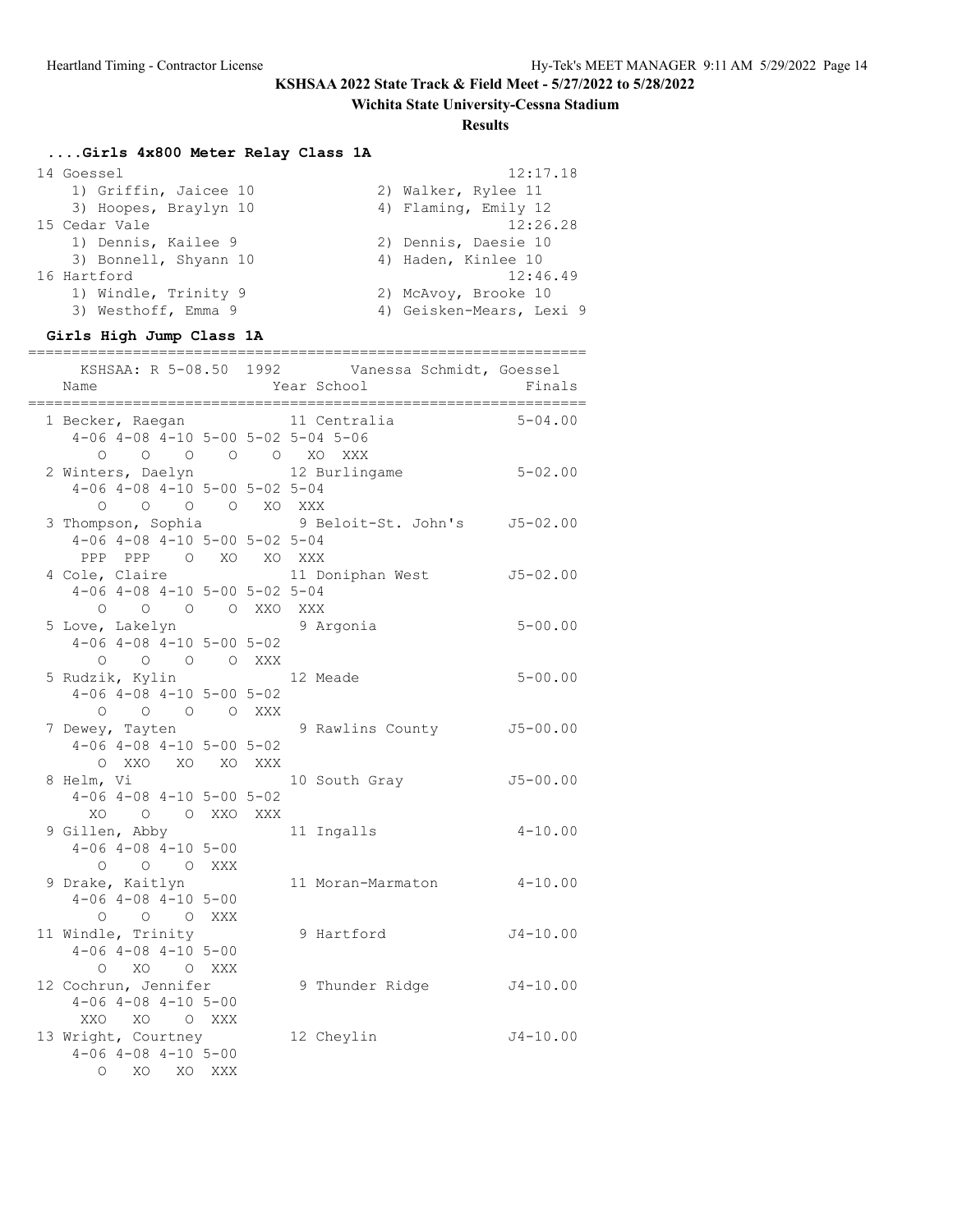**Wichita State University-Cessna Stadium**

**Results**

| Girls High Jump Class 1A   |            |             |
|----------------------------|------------|-------------|
| 14 Hawkins, Judy           | 11 Chevlin | $4 - 08.00$ |
| $4 - 06$ $4 - 08$ $4 - 10$ |            |             |
| O XXX<br>$\Omega$          |            |             |
| 15 Graber, Riley           | 11 Goessel | J4-08.00    |
| $4 - 06$ $4 - 08$ $4 - 10$ |            |             |
| XO XXX<br>$\bigcap$        |            |             |
| -- Cunningham, Camdyn      | 9 Ashland  | ΝH          |
| $4 - 06$                   |            |             |
| XXX                        |            |             |

### **Girls Pole Vault Class 1A**

| Name                                                                                                                                         | KSHSAA: R 11-07 2000 Keara Welsh, Wallace County<br>Year School                                | Finals       |
|----------------------------------------------------------------------------------------------------------------------------------------------|------------------------------------------------------------------------------------------------|--------------|
| 1 Lozoya, Tamara                                                                                                                             | 12 Attica<br>7-00 7-06 8-00 8-06 9-00 9-06 10-00 10-06 11-00                                   | $10 - 06.00$ |
| 2 Little, Marley                                                                                                                             | PPP PPP PPP 0 XO XXO XXO 0 XXX<br>10 Kiowa County<br>7-00 7-06 8-00 8-06 9-00 9-06 10-00 10-06 | $10 - 00.00$ |
| 3 Croft, Carly 12 South Gray<br>$7-00$ $7-06$ $8-00$ $8-06$ $9-00$ $9-06$<br>$\begin{matrix} 0 & 0 & 0 & 0 & \text{XXX} \end{matrix}$<br>PPP | PPP PPP PPP XO XXO XXO O XXX                                                                   | $9 - 00.00$  |
| $7-00$ $7-06$ $8-00$ $8-06$ $9-00$ $9-06$<br>PPP PPP 0 0 XO XXX                                                                              | 4 Richard, Lillee 10 Washington County J9-00.00                                                |              |
| 5 Werth, Kennedy<br>7-00 7-06 8-00 8-06 9-00 9-06<br>PPP PPP 0 0 XXO XXX                                                                     | 10 Quinter                                                                                     | $J9 - 00.00$ |
| 5 Peek, Abby<br>$7-00$ $7-06$ $8-00$ $8-06$ $9-00$ $9-06$                                                                                    | 12 Lebo                                                                                        | $J9 - 00.00$ |
| O O O O XXO XXX<br>7 Peek, Audrey<br>$7-00$ $7-06$ $8-00$ $8-06$ $9-00$ $9-06$                                                               | 10 Lebo                                                                                        | $J9 - 00.00$ |
| PPP 0 0 XO XXO XXX<br>8 Scott, Whitney<br>$7-00$ $7-06$ $8-00$ $8-06$ $9-00$                                                                 | 9 Bucklin                                                                                      | $8 - 06.00$  |
| $O$ $O$ $O$ $O$ $XXX$<br>9 Bussmann, Joee<br>$7 - 00$ $7 - 06$ $8 - 00$ $8 - 06$ $9 - 00$                                                    | 11 Frankfort                                                                                   | $J8 - 06.00$ |
| PPP XO O O XXX<br>10 Haverkamp, Lena<br>$7-00$ $7-06$ $8-00$ $8-06$ $9-00$                                                                   | 11 Centralia                                                                                   | $J8 - 06.00$ |
| PPP XO O XO XXX<br>11 Ostmeyer, Isabella<br>$7 - 00$ $7 - 06$ $8 - 00$ $8 - 06$                                                              | 12 Wheatland                                                                                   | $8 - 00.00$  |
| O PPP O XXX<br>11 Copeland, Sabryn<br>$7 - 00$ $7 - 06$ $8 - 00$ $8 - 06$                                                                    | 9 Ness City                                                                                    | $8 - 00.00$  |
| O O O XXX<br>13 Oien, Kamryn<br>$7 - 00$ $7 - 06$ $8 - 00$<br>PPP<br>O XXX                                                                   | 10 Decatur Comm                                                                                | $7 - 06.00$  |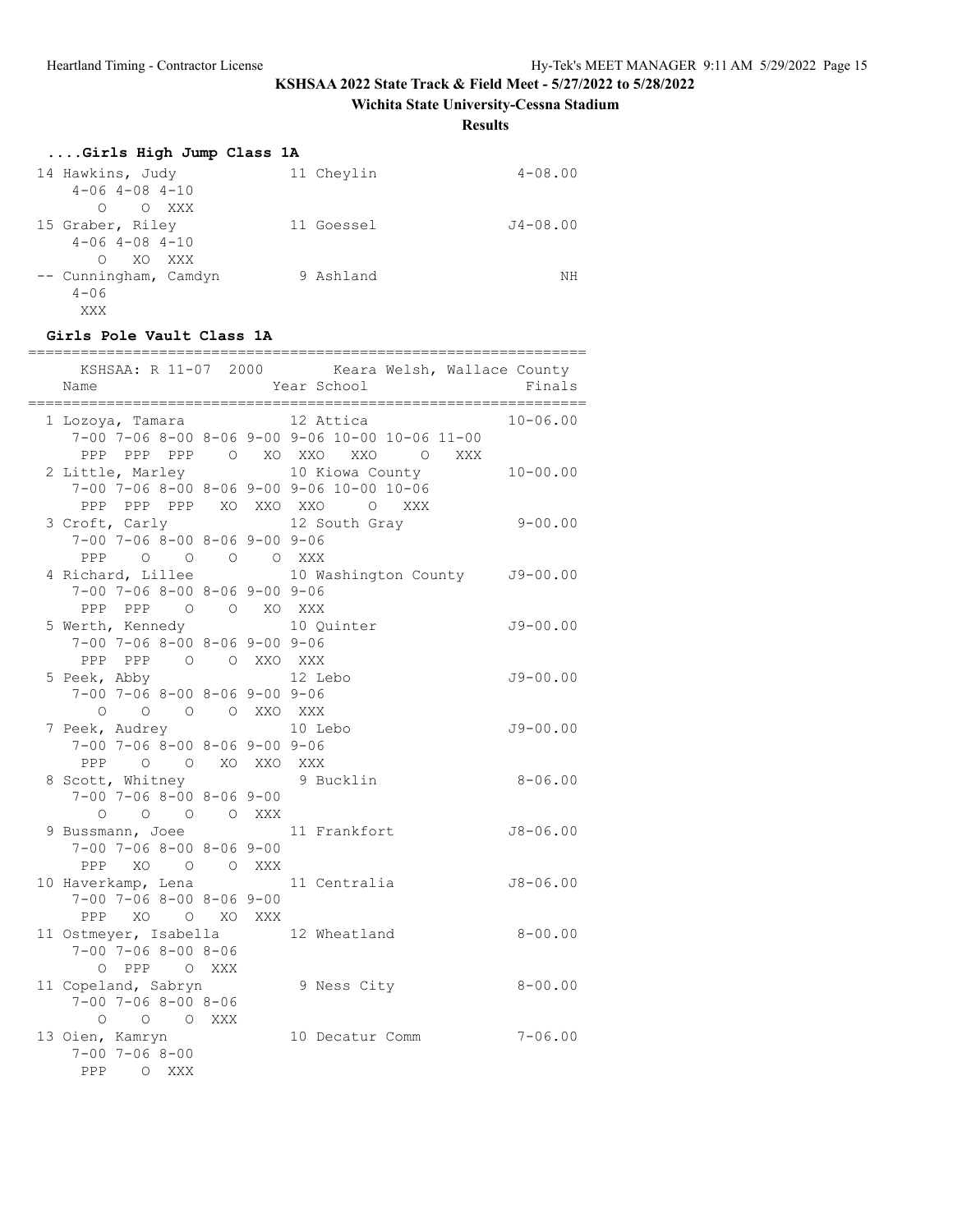**Wichita State University-Cessna Stadium**

**Results**

#### **....Girls Pole Vault Class 1A**

| -- Voelker, Ana<br>$7 - 00$           | 10 Burden-Central     | NH |
|---------------------------------------|-----------------------|----|
| XXX                                   |                       |    |
| -- Locke, Callie<br>$7 - 00$          | 10 South Haven        | NH |
| XXX                                   |                       |    |
| -- Reeves, Breanna<br>$7 - 00$<br>XXX | 9 Scandia-Pike Valley | NH |

#### **Girls Long Jump Class 1A**

| Name                                                  | KSHSAA: R 19-07.25 1979 Sandra Myers, Little River<br>Year School <a> Finals Wind<br/> H#</a>                                                            |                      |  |
|-------------------------------------------------------|----------------------------------------------------------------------------------------------------------------------------------------------------------|----------------------|--|
|                                                       | 1 Hammerschmidt, Macy 11 Victoria 17-08.75 -5.9 2                                                                                                        |                      |  |
|                                                       | $17-04.75(-1.9)$ $17-08(-7.7)$ $17-03.50(-2.5)$ $17-02(-4.8)$ $16-02.50(-6.0)$ $17-08.75(-5.9)$<br>2 Stapleton, Kylie 3 9 South Gray 17-02.25 -3.6 2     |                      |  |
|                                                       | $16-06.50(-1.7)$ $16-11(-5.2)$ $16-06(-5.9)$ $16-08.50(-6.5)$ $17-02.25(-3.6)$ $15-01.75(-3.6)$                                                          |                      |  |
|                                                       | 3 Young, Breeanna 12 Rand-Blue Valley 16-11.50 -2.5 1                                                                                                    |                      |  |
|                                                       | $16-03.25(-6.2)$ $16-06(-4.1)$ $16-11.50(-2.5)$ $16-03(-3.0)$ $15-06(-2.9)$ $16-07(-6.8)$                                                                |                      |  |
|                                                       | 4 Harris, Josey 11 St. Paul 16-10.75 -3.5 2                                                                                                              |                      |  |
|                                                       | $16-05(-5.4)$ $16-10.75(-3.5)$ $15-11.75(-4.5)$ $15-07(-3.8)$ $15-11.25(-3.3)$ $16-02.75(-4.3)$<br>5 Zoeller, Landry 11 Rand-Blue Valley 16-10.00 -4.9 2 |                      |  |
|                                                       | $16-01.75(-6.2)$ $16-09(-3.4)$ $16-09.75(-4.5)$ $16-01(-2.1)$ $16-09(-2.4)$ $16-10(-4.9)$                                                                |                      |  |
|                                                       | 6 Goodwin, Ellie 10 Wallace County 16-07.75 -7.8 2                                                                                                       |                      |  |
|                                                       | 15-01 (-5.2) 15-09 (-4.3) 16-07.75 (-7.8) 15-08 (-5.5) FOUL 15-08.25 (-2.8)                                                                              |                      |  |
|                                                       | 7 Jordan, Monica 10 Ness City 16-02.50 -7.4 1                                                                                                            |                      |  |
|                                                       | $16-02.50(-7.4)$ FOUL $16-00.50(-3.4)$ $15-05(-2.7)$ FOUL $16-00(-5.2)$                                                                                  |                      |  |
|                                                       | 8 Granere, Janae 10 Moran-Marmaton 16-02.25 -5.2 2                                                                                                       |                      |  |
|                                                       | $15-07.75(-3.1)$ $15-11(-4.5)$ $16-02.25(-5.2)$ $15-06(-2.7)$ $15-10.50(-6.0)$ $15-06.50(-5.9)$<br>9 Rippe, Michaela  11 Rawlins County  16-00.25 -4.0 1 |                      |  |
|                                                       | $14-06.50(-1.6)$ $15-06.75(-4.5)$ $15-10(-4.9)$ $15-10(-4.9)$ $15-08.50(-4.8)$ $16-00.25(-4.0)$                                                          |                      |  |
|                                                       | 10 Bradshaw, Alexis 10 Hodgeman County 15-06.25 -6.6 1                                                                                                   |                      |  |
| FOUL $14-07.75(-2.3) 15-06.25(-6.6)$                  |                                                                                                                                                          |                      |  |
|                                                       | 11 Boykin, Alexandia 11 Washington County 15-03.00 -3.9 1                                                                                                |                      |  |
| FOUL $15-02(-2.4) 15-03(-3.9)$                        |                                                                                                                                                          |                      |  |
| 12 Lozoya, Tamara 12 Attica                           |                                                                                                                                                          | $15-01.75 -5.2$ 2    |  |
|                                                       | 15-01(-5.5) 14-08.75(-3.7) 15-01.75(-5.2)<br>13 Becker, Raegan 11 Centralia                                                                              | $15 - 01.00 - 3.4$ 1 |  |
|                                                       | 15-01(-3.4) FOUL 13-09.50(-2.8)<br>14 Hiben, Zoe 11 Oswego 15-00.00 -3.7 1                                                                               |                      |  |
|                                                       |                                                                                                                                                          |                      |  |
| 15-00(-3.7) FOUL 14-03(-3.9)<br>Tunk. Aimee 9 Goessel |                                                                                                                                                          |                      |  |
| 15 Funk, Aimee                                        |                                                                                                                                                          | $14-07.00 -6.5$ 1    |  |
|                                                       | $14-07(-6.5)$ $14-06.75(-5.0)$ $13-10.75(-4.0)$<br>16 Cantrell, Grace 12 South Barber 13-07.00 -5.3 2                                                    |                      |  |
| FOUL 13-07 (-5.3) FOUL                                |                                                                                                                                                          |                      |  |
|                                                       |                                                                                                                                                          |                      |  |
| Girls Triple Jump Class 1A                            |                                                                                                                                                          |                      |  |

======================================================================== KSHSAA: R 39-04.25 2006 Kelsey Erb, Bucklin Name Year School Finals Wind H# ======================================================================== 1 Zoeller, Landry 11 Rand-Blue Valley 37-00.25 2.5 2 36-07.75(3.3) 36-10.25(1.6) 37-00.25(2.5) 35-06.50(5.0) 35-06.50(3.0) 35-10.75(2.1)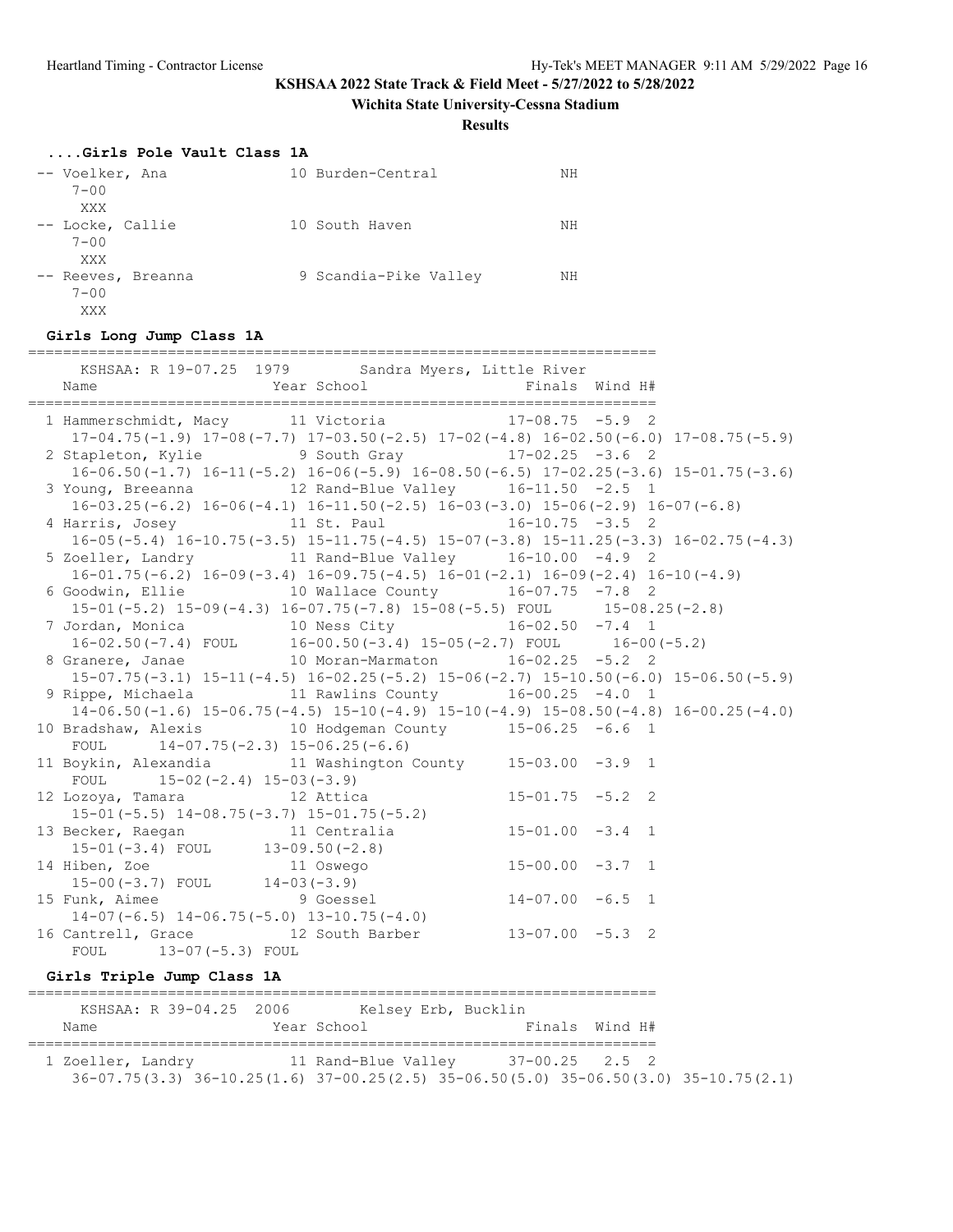**Wichita State University-Cessna Stadium**

### **Results**

# **....Girls Triple Jump Class 1A**

| 2 Rath, Breanna               11 Golden Plains           36-04.50     3.4   2                     |                                                                                              |               |  |
|---------------------------------------------------------------------------------------------------|----------------------------------------------------------------------------------------------|---------------|--|
| FOUL $34-01(1.6) 36-04.50(3.4) 35-02.75(2.5)$ FOUL $35-04(2.5)$                                   |                                                                                              |               |  |
| 3 Young, Breeanna 12 Rand-Blue Valley 36-01.00 3.9 2                                              |                                                                                              |               |  |
|                                                                                                   | $32-07.50(1.3)$ FOUL $34-03.50(1.2)$ $35-06.50(2.1)$ $34-09(3.7)$ $36-01(3.9)$               |               |  |
| 4 Granere, Janae 10 Moran-Marmaton 35-00.25 3.7 2                                                 |                                                                                              |               |  |
|                                                                                                   | $34-03(3.6)$ $35-00.25(3.7)$ $34-05(2.5)$ $32-09.25(2.3)$ $34-03(3.1)$ $34-01(2.6)$          |               |  |
| 5 Goodwin, Ellie 10 Wallace County 35-00.00 2.8 2                                                 |                                                                                              |               |  |
|                                                                                                   | $33-10.50(2.5)$ FOUL $34-06.25(1.9)$ $34-09(2.6)$ $32-05(3.3)$ $35-00(2.8)$                  |               |  |
| 6 Cole, Claire <b>11 Doniphan West</b> 34-04.75 3.0 2                                             |                                                                                              |               |  |
| $34-04.75(3.0)$ $32-01.25(2.5)$ $31-06.25(2.4)$ $31-10.25(2.9)$ $29-05(3.2)$ $31-11.50(2.1)$      |                                                                                              |               |  |
| 7 Barney, Piper 9 Moran-Marmaton 33-10.75 4.3 1                                                   |                                                                                              |               |  |
|                                                                                                   | $31-11.50(4.8)$ $32-11.75(4.3)$ $32-00.75(2.3)$ $33-00(2.8)$ $33-10.75(4.3)$ $32-09.75(2.5)$ |               |  |
| 8 Gilkey, Liberty 11 Kiowa County 33-05.00 2.9 2                                                  |                                                                                              |               |  |
| $30-02.50(1.6)$ $31-11.25(1.8)$ $32-11(3.0)$ $33-05(2.9)$ $32-08.50(2.8)$ $32-09.75(1.9)$         |                                                                                              |               |  |
| 9 Helm, Vi                           10 South Gray               32-11.00     3.3   1             |                                                                                              |               |  |
|                                                                                                   | 32-08.25(2.6) 31-09.25(3.1) 31-10.25(3.1) 32-11(3.3) 30-09.50(2.7) 30-10(1.3)                |               |  |
| 10 Scheve, Addie 12 Olpe 32-06.00 5.4 1                                                           |                                                                                              |               |  |
| $31 - 01.25(3.0)$ $32 - 06(5.4)$ $31 - 04.75(2.7)$                                                |                                                                                              |               |  |
| $31-01.25(3.0)$ $32-06(5.4)$ $31-04.75(2.7)$<br>11 Vogl, McKenna 12 Pretty Prairie 32-05.25 2.5 1 |                                                                                              |               |  |
| 32-04.25(4.3) 32-05.25(2.5) FOUL                                                                  |                                                                                              |               |  |
| 12 Eck, Alaina 10 Little River 32-02.50 2.3 1                                                     |                                                                                              |               |  |
| $31 - 02(2.3)$ $31 - 08.25(1.5)$ $32 - 02.50(2.3)$                                                |                                                                                              |               |  |
| $31 - 02(2.3)$ $31 - 08.25(1.5)$ $32 - 02.50(2.3)$<br>13 Jueneman, Allison 12 Hanover 32-01.00    |                                                                                              | $2.7 \quad 2$ |  |
| 32-01(2.7) $30-10.25(2.3)$ $31-05(1.8)$<br>14 Godek, Anna 12 Wheatland 32-00.00                   |                                                                                              |               |  |
|                                                                                                   |                                                                                              | $2.9$ 1       |  |
| 29-02.75(3.6) 30-09.50(2.3) 32-00(2.9)                                                            |                                                                                              |               |  |
|                                                                                                   |                                                                                              | $3.0 \quad 1$ |  |
| 28-11.75(2.5) 30-10(2.0) 31-07.50(3.0)<br>16 Graber, Riley 11 Goessel 29-09.50 3.0 1              |                                                                                              |               |  |
|                                                                                                   |                                                                                              |               |  |
| 29-09.50(3.0) FOUL FOUL                                                                           |                                                                                              |               |  |

### **Girls Shot Put Class 1A**

| KSHSAA: R 45-08.75 2017 Jordan Speer, Dighton<br>Finals H#<br>Year School The Manuscript School<br>Name |  |
|---------------------------------------------------------------------------------------------------------|--|
|                                                                                                         |  |
| 1 Stafford, Ja'Asia 10 Wallace County 38-11.25 2                                                        |  |
| 36-09.50 38-11.25 38-05.75 38-01.50 37-10 37-05.75                                                      |  |
| 2 Willam, Grace 9 Osborne 38-06.75 2                                                                    |  |
|                                                                                                         |  |
| $35-05$ $35-08.25$ $34-00$ $36-09$ $34-09$ $38-06.75$                                                   |  |
| 3 Micek, Abby                 10 Rawlins County         37-10.50   2                                    |  |
| 35-08.75 37-02.25 37-10.50 37-02.25 34-06.25 37-02                                                      |  |
| $37 - 05.00$ 2<br>4 Gall, Tomi 12 Dighton                                                               |  |
| 36-11 36-05.25 35-05.25 FOUL 36-11.75 37-05                                                             |  |
| $36 - 01.00$ 2<br>5 Sinn, Aliyah 11 Hanover                                                             |  |
| 32-02 36-01 36-01 31-00 FOUL 31-09.50                                                                   |  |
| 6 Boughfman, Lily 12 Little River 35-11.50 1                                                            |  |
| $31-02$ $33-06.75$ $35-11.50$ $30-08.25$ $33-06.25$ $34-03.75$                                          |  |
| 7 Burke, Hayleigh 12 Hodgeman County 35-03.25 1                                                         |  |
|                                                                                                         |  |
| $31-10.50$ $32-02.75$ $35-03.25$ $31-04$ $33-02.50$ $35-02.25$                                          |  |
| 8 Nobert, Emma 12 Clifton-Clyde 34-09.25 2                                                              |  |
| $31-11$ $34-04.25$ $34-08.50$ $33-09.50$ $33-10.50$ $34-09.25$                                          |  |
|                                                                                                         |  |
| 34-01.50 33-10.50 34-05.50 34-08.25 34-01.25 34-01.75                                                   |  |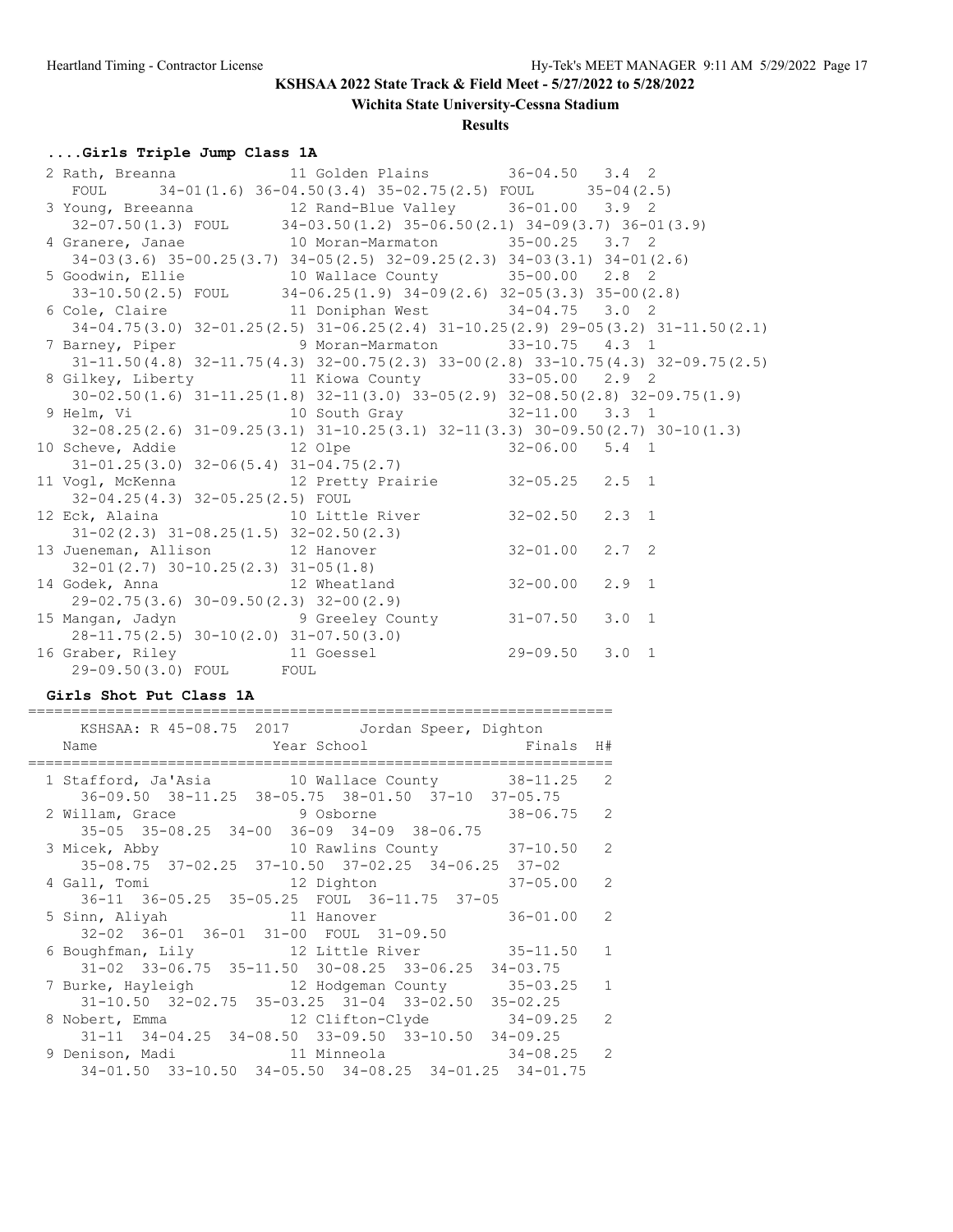**Wichita State University-Cessna Stadium**

**Results**

| Girls Shot Put Class 1A                |                   |                |  |
|----------------------------------------|-------------------|----------------|--|
| 10 Pollman, Ashley 12 Wakefield        |                   | $33 - 03.75$ 1 |  |
| 33-03.75 32-06 FOUL                    |                   |                |  |
| 11 Freund, Elizabeth 11 Hamilton       |                   | $33 - 00.75$ 1 |  |
| 33-00.75 31-09.25 31-01.50             |                   |                |  |
| 12 Craig, Mimi                         | 11 Canton-Galva   | $32 - 11.25$ 2 |  |
| $31-04$ $32-10.25$ $32-11.25$          |                   |                |  |
| 13 Sonsteng, Heather 12 Lebo           |                   | $32 - 02.25$ 1 |  |
| $30 - 05.75$ $30 - 09.75$ $32 - 02.25$ |                   |                |  |
| 14 Sapp, Brianna                       | 12 Hartford       | $32 - 01.75$ 1 |  |
| $31 - 00.75$ $32 - 01.75$ $32 - 01$    |                   |                |  |
| 15 Shultz, Cara                        | 11 Pretty Prairie | $31 - 03.50$ 1 |  |
| $30 - 01.50$ $30 - 08.75$ $31 - 03.50$ |                   |                |  |
| 16 Romig, Bonnie                       | 12 Waverly        | $30 - 11.75$ 1 |  |
| 30-10.75 30-05.25 30-11.75             |                   |                |  |

# **Girls Discus Throw Class 1A**

| :============<br>KSHSAA: R 140-03 2004 Hope Harris, Hillcrest                    | ;===================== |              |                |
|----------------------------------------------------------------------------------|------------------------|--------------|----------------|
| Year School<br>Name                                                              |                        | Finals       | H#             |
| 1 Slavik, Toree 11 Thunder Ridge<br>117-09 FOUL 134-00 123-03 134-04 134-02      |                        | $134 - 04$ 2 |                |
| 2 Means, Kaelyn 11 Stockton<br>127-10 FOUL 106-01 123-10 125-01 124-07           |                        | $127 - 10$   | 2              |
| 3 Stremel-smith, Reill 12 Downs-Lakeside<br>108-11 97-02 87-04 114-03 92-02 FOUL |                        | $114 - 03$   | $\overline{2}$ |
| 4 Hands, Olivia 10 Pawnee Hts<br>94-05 105-02 90-02 107-04 104-01 113-09         |                        | $113 - 09$   | 2              |
| 5 Shultz, Cara 11 Pretty Prairie<br>112-09 108-02 105-10 104-05 98-03 104-11     |                        | $112 - 09$   | 2              |
| 6 Sonsteng, Heather 12 Lebo<br>FOUL 111-09 102-07 FOUL FOUL 82-09                |                        | $111 - 09$   | 2              |
| 7 Burke, Hayleigh 12 Hodgeman County<br>77-09 FOUL 107-02 92-03 91-01 102-00     |                        | $107 - 02$   | $\mathbf{1}$   |
| 8 Gall, Tomi 12 Dighton<br>85-01 95-11 106-10 FOUL FOUL FOUL                     |                        | $106 - 10$   | $\mathbf{1}$   |
| 9 Sinn, Aliyah 11 Hanover<br>FOUL 106-09 FOUL FOUL 96-03 FOUL                    |                        | $106 - 09$   | 2              |
| 10 Kolle, Carissa<br>92-06 93-08 103-11                                          | 10 Linn                | $103 - 11$   | $\mathbf{1}$   |
| 11 Sapp, Brianna<br>103-04 81-04 87-06                                           | 12 Hartford            | $103 - 04$   | $\mathbf{1}$   |
| 12 Boughfman, Lily<br>$95 - 09$ $92 - 08$ $90 - 08$                              | 12 Little River        | $95 - 09$    | $\overline{2}$ |
| 13 Ott, Katie<br>$90 - 03$ $92 - 02$ $93 - 11$                                   | 10 Lebo                | $93 - 11$    | $\mathbf{1}$   |
| 14 Ohlsen, Katelyn<br>89-10 78-01 72-11                                          | 12 Centralia           | $89 - 10$    | $\mathbf{1}$   |
| 15 Bailey, Lili<br>87-02 83-06 89-03                                             | 10 Wic-C. Christian    | $89 - 03$    | $\mathbf{1}$   |
| -- Micek, Abby<br>FOUL FOUL FOUL                                                 | 10 Rawlins County      | FOUL         | $\mathbf{1}$   |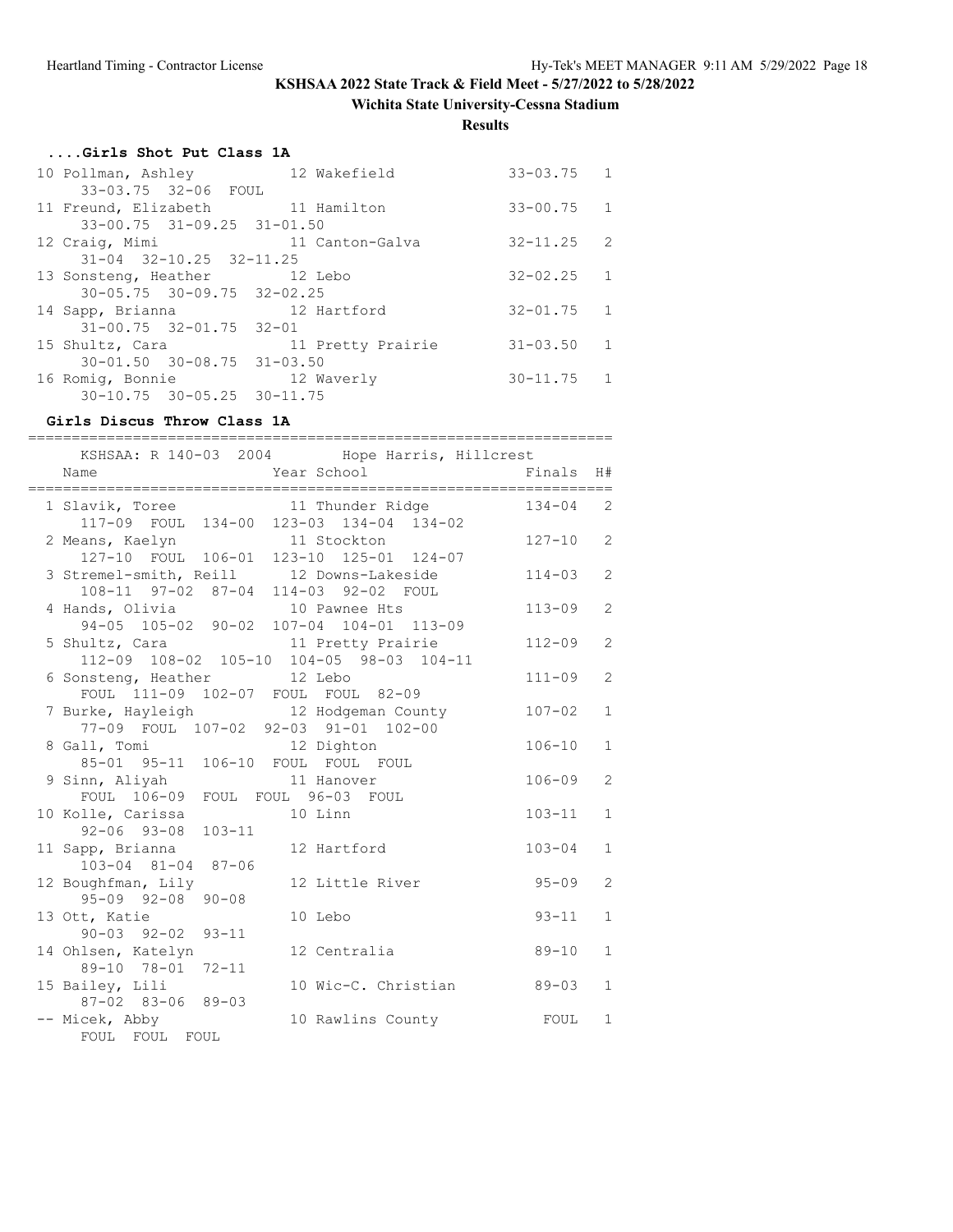### **Wichita State University-Cessna Stadium**

**Results**

### **Girls Javelin Throw Class 1A**

| KSHSAA: R 144-02 2018 Madison Lueger, Centralia<br>Year School<br>Name                  | Finals      | H#             |
|-----------------------------------------------------------------------------------------|-------------|----------------|
| 1 Jones, Brooklyn 11 Lebo<br>120-10 111-00 FOUL 124-03 122-09 132-11                    | $132 - 11$  | 2              |
| 10 Central Plains<br>2 Oeser, Lauren<br>FOUL 108-00 132-06 117-10 116-10 130-04         | $132 - 06$  | $\overline{2}$ |
| 3 Brummet, Lauren 10 Downs-Lakeside<br>100-03 116-10 117-05 FOUL 111-02 128-03          | $128 - 03$  | $\mathbf{1}$   |
| 4 Riner, Gracie 10 Osborne<br>123-10 111-04 121-02 117-11 122-01 127-01                 | $127 - 01$  | $\overline{2}$ |
| 5 Schultz, Livia 12 Wheatland<br>114-04 96-08 103-08 106-02 115-07 120-09               | $120 - 09$  | $\mathbf{1}$   |
| 6 Washburn, Kalyn Mandar 9 Hodgeman County<br>120-06 115-10 117-05 105-02 107-06 119-06 | $120 - 06$  | 2              |
| 7 Romig, Bonnie<br>12 Waverly<br>114-07 113-11 116-07 117-11 85-00 120-06               | $J120 - 06$ | $\overline{2}$ |
| 8 Russell, Mayce 10 Macksville<br>FOUL FOUL 110-10 115-10 104-01 118-07                 | $118 - 07$  | $\overline{2}$ |
| 9 Nobert, Emma<br>12 Clifton-Clyde<br>109-11 110-10 112-00 106-10 111-09 112-00         | $112 - 00$  | $\mathbf{1}$   |
| 10 Pond, Macey<br>12 South Haven<br>105-08 108-06 FOUL                                  | $108 - 06$  | $\mathbf{1}$   |
| 11 Weers, Josie<br>11 So. Coffey Cnty<br>106-05 108-01 95-08                            | $108 - 01$  | $\overline{2}$ |
| 12 Harrington, Karson<br>12 Ashland<br>100-05 107-10 106-03                             | $107 - 10$  | $\mathbf{1}$   |
| 13 Benne, Halle<br>11 Clifton-Clyde<br>93-10 107-06 98-05                               | $107 - 06$  | $\mathbf{1}$   |
| 12 Pretty Prairie<br>14 Young, Aubrey<br>$103 - 05$ 97-08 100-04                        | $103 - 05$  | $\mathbf{1}$   |
| 15 Hoover, Jesse<br>9 Washington County<br>FOUL 92-09 FOUL                              | $92 - 09$   | 2              |
| 16 Schultz, Hanna<br>12 Dighton<br>FOUL FOUL 75-11                                      | $75 - 11$   | $\mathbf{1}$   |

# **Boys 100 Meter Dash Class 1A**

| KSHSAA: R 10.80 1995<br>CO-HOLDER: R 10.80 1982<br>Name | J Herron - M Traphagan, Waverly - Bur<br>Mark Traphagan, Burlingame<br>Year School | Prelims Wind H#           |  |
|---------------------------------------------------------|------------------------------------------------------------------------------------|---------------------------|--|
| Preliminaries                                           |                                                                                    |                           |  |
| 1 Turner, Bryson                                        | 11 Madison                                                                         | 10.960 3.9 2              |  |
| 10.956 (10.956)<br>2 Olson, Keller                      | 12 Frankfort                                                                       | $11.230$ $3.1$ 1          |  |
| 11.221 (11.221)                                         |                                                                                    |                           |  |
| 3 Schurr, Mason                                         | 12 Osborne                                                                         | 11.020 3.9 2              |  |
| 11.014 (11.014)                                         |                                                                                    |                           |  |
| 4 Stull, Colby                                          | 12 La Crosse                                                                       | 11.400 3.1 1              |  |
| 11.399 (11.399)<br>5 Klima, Kreighton                   | 11 Linn                                                                            | $11.29q$ 3.9 2            |  |
| 11.281 (11.281)                                         |                                                                                    |                           |  |
| 6 Miller, Myron<br>11.412 (11.412)                      | 10 Ingalls                                                                         | $11.42q$ $3.1$ $1 11.412$ |  |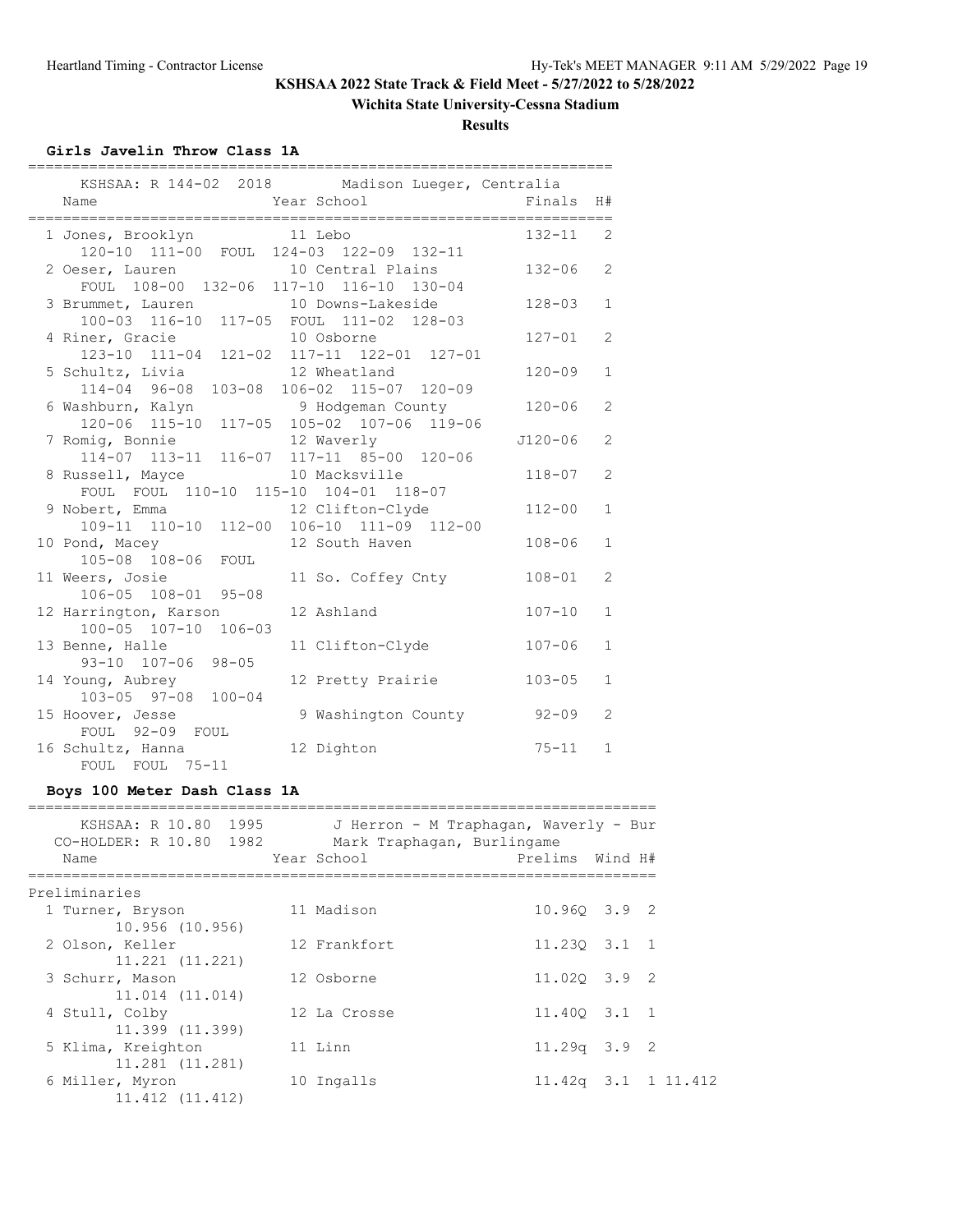### **Wichita State University-Cessna Stadium**

**Results**

# **....Boys 100 Meter Dash Class 1A**

| 7 Hughes, Joshua       | 12 Meade          |                   | $11.42q$ $3.1$ $11.415$ |
|------------------------|-------------------|-------------------|-------------------------|
| 11.415(11.415)         |                   |                   |                         |
| 8 Sellars, Trace       | 12 Fowler         | $11.44q$ 3.9 2    |                         |
| 11.434 (11.434)        |                   |                   |                         |
| 9 Struber, Tyson       | 12 Canton-Galva   | $11.47$ $3.9$ 2   |                         |
| 11.470 (11.470)        |                   |                   |                         |
| 10 Wilkison, Hector    | 11 Dighton        | $11.49$ $3.9$ 2   |                         |
| 11.482 (11.482)        |                   |                   |                         |
| 11 Schweitzer, Preston | 12 Downs-Lakeside | $11.55$ $3.1$ 1   |                         |
| 11.545(11.545)         |                   |                   |                         |
| 12 Deterding, Brock    | 9 Kiowa County    | $11.57$ $3.1$ 1   |                         |
| $11.563$ $(11.563)$    |                   |                   |                         |
| 13 Vincent, Jett       | 11 Wheatland      | $11.61$ $3.1$ 1   |                         |
| $11.602$ $(11.602)$    |                   |                   |                         |
| 14 Edgerton, Brenton   | 10 Colony-Crest   | $11.70 \t3.9 \t2$ |                         |
| 11.692 (11.692)        |                   |                   |                         |
| 15 Brogan, Tony        | 12 Burden-Central | $11.83$ $3.9$ 2   |                         |
| 11.825(11.825)         |                   |                   |                         |
| 16 Smith, Kacen        | 11 Goessel        | $11.93$ $3.1$ 1   |                         |
| 11.929 (11.929)        |                   |                   |                         |

### **Boys 100 Meter Dash Class 1A**

| KSHSAA: R 10.80 1995<br>CO-HOLDER: R 10.80 1982<br>Name |         | J Herron - M Traphagan, Waverly -<br>Mark Traphagan, Burlingame<br>Year School | Finals Wind      |  |
|---------------------------------------------------------|---------|--------------------------------------------------------------------------------|------------------|--|
|                                                         |         |                                                                                |                  |  |
| Finals                                                  |         |                                                                                |                  |  |
| 1 Turner, Bryson                                        |         | 11 Madison                                                                     | 10.71R 5.1       |  |
| 10.706 (10.706)                                         |         |                                                                                |                  |  |
| 2 Schurr, Mason                                         |         | 12 Osborne                                                                     | $10.85$ 5.1      |  |
| 10.849 (10.849)                                         |         |                                                                                |                  |  |
| 3 Olson, Keller                                         |         | 12 Frankfort                                                                   | $11.03$ 5.1      |  |
| 11.027 (11.027)                                         |         |                                                                                |                  |  |
| 4 Klima, Kreighton                                      | 11 Linn |                                                                                | $11.08$ 5.1      |  |
| 11,079 (11,079)<br>5 Hughes, Joshua                     |         | 12 Meade                                                                       | $11.14$ 5.1      |  |
| 11.139 (11.139)                                         |         |                                                                                |                  |  |
| 6 Stull, Colby                                          |         | 12 La Crosse                                                                   | 11.32 5.1 11.312 |  |
| $11.312$ $(11.312)$                                     |         |                                                                                |                  |  |
| 7 Miller, Myron                                         |         | 10 Ingalls                                                                     | 11.32 5.1 11.315 |  |
| 11.315(11.315)                                          |         |                                                                                |                  |  |
| 8 Sellars, Trace                                        |         | 12 Fowler                                                                      | $11.35$ $5.1$    |  |
| 11.344 (11.344)                                         |         |                                                                                |                  |  |

### **Boys 200 Meter Dash Class 1A**

| KSHSAA: R 22.09 1995 | Joseph Herron, Waverly |                  |
|----------------------|------------------------|------------------|
| Name                 | Year School            | Prelims Wind H#  |
|                      |                        |                  |
| Preliminaries        |                        |                  |
| 1 Schurr, Mason      | 12 Osborne             | $22.750 - 0.4$ 1 |
| 22.744 (22.744)      |                        |                  |
| 2 Turner, Bryson     | 11 Madison             | $22.890 - 2.1$ 2 |
| 22.884 (22.884)      |                        |                  |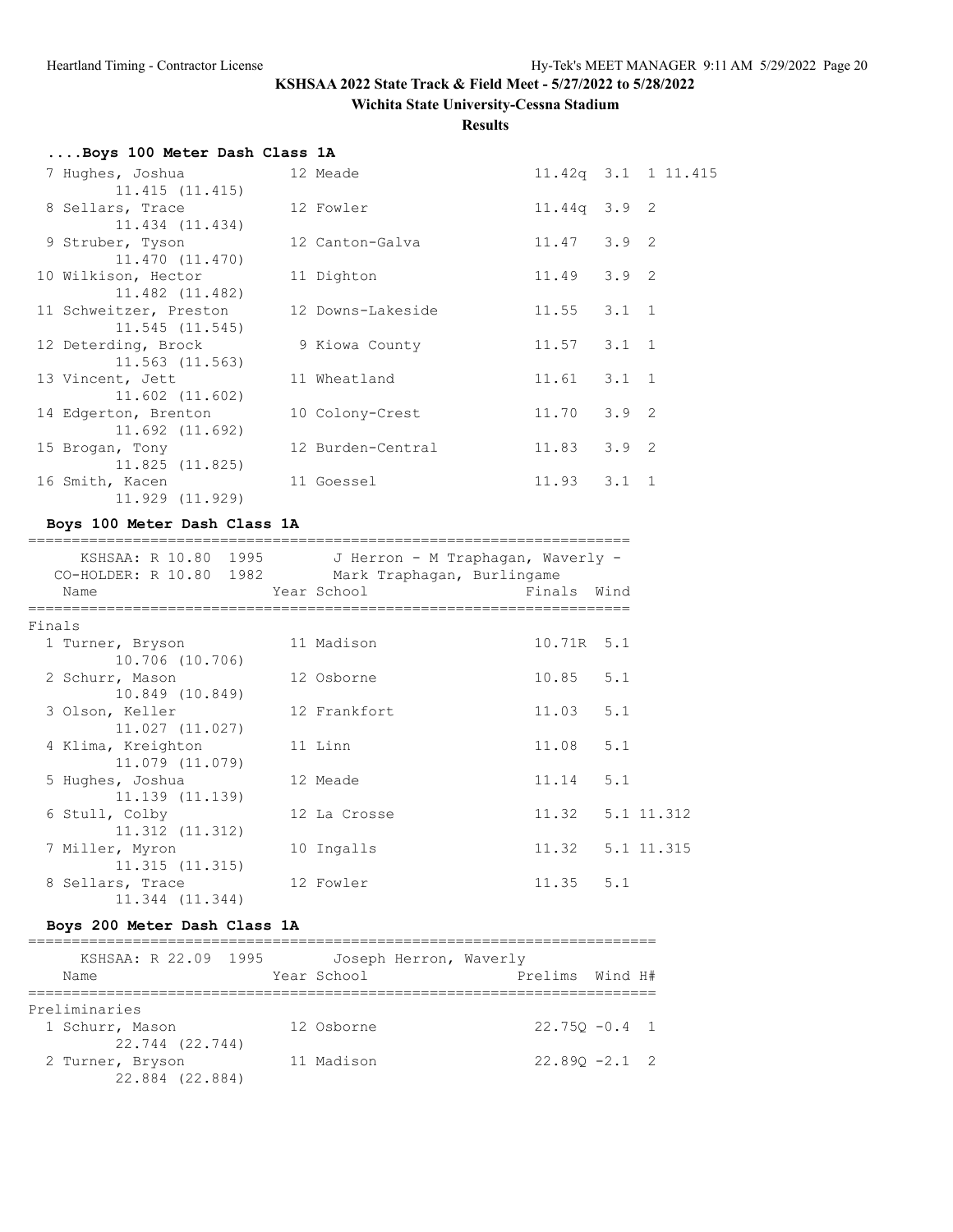### **Wichita State University-Cessna Stadium**

**Results**

# **....Boys 200 Meter Dash Class 1A**

| 3 Granere, Jaedon<br>23.474 (23.474)    | 9 Moran-Marmaton    | $23.48Q - 0.4$ 1      |  |  |
|-----------------------------------------|---------------------|-----------------------|--|--|
| 4 Struber, Tyson<br>23.489 (23.489)     | 12 Canton-Galva     | $23.490 - 2.1$ 2      |  |  |
| 5 Schoen, Jace<br>23.586 (23.586)       | 12 Downs-Lakeside   | $23.59q -2.1$ 2       |  |  |
| 6 Knelsen, Daniel<br>23.700 (23.700)    | 12 Greeley County   | $23.70q - 2.1$ 2      |  |  |
| 7 Stull, Colby<br>23.736 (23.736)       | 12 La Crosse        | $23.74q - 0.4$ 1      |  |  |
| 8 Schmelzle, Brandon<br>23.743 (23.743) | 9 Axtell            | $23.75q - 0.4$ 1      |  |  |
| 9 Miller, Myron<br>23.765 (23.765)      | 10 Ingalls          | $23.77 -2.1$ 2        |  |  |
| 10 Sellars, Trace<br>23.800 (23.800)    | 12 Fowler           | $23.80 -2.1 2 23.800$ |  |  |
| 10 Spiker, Trent<br>23.800 (23.800)     | 12 Doniphan West    | $23.80 -0.4$ 1 23.800 |  |  |
| 12 Vincent, Jett<br>23.842 (23.842)     | 11 Wheatland        | $23.85 -2.1$ 2        |  |  |
| 13 Sawyers, Jaden`<br>23.927 (23.927)   | 11 Coldwater-So Cen | $23.93 - 0.4$ 1       |  |  |
| 14 De Avila, Angel<br>24.053 (24.053)   | 11 Fowler           | $24.06 - 0.4$ 1       |  |  |
| 15 Brogan, Tony<br>24.524 (24.524)      | 12 Burden-Central   | $24.53 - 2.1$ 2       |  |  |
| 16 Lawlis, Michael<br>24.612 (24.612)   | 11 Oxford           | $24.62 - 0.4$ 1       |  |  |

### **Boys 200 Meter Dash Class 1A**

|        | KSHSAA: R 22.09 1995 Joseph Herron, Waverly<br>Name | Year School       | Finals Wind   |  |
|--------|-----------------------------------------------------|-------------------|---------------|--|
| Finals |                                                     |                   |               |  |
|        | 1 Turner, Bryson                                    | 11 Madison        | $23.08 - 4.8$ |  |
|        | 23.077 (23.077)                                     |                   |               |  |
|        | 2 Schurr, Mason                                     | 12 Osborne        | $23.25 - 4.8$ |  |
|        | 23.245 (23.245)                                     |                   |               |  |
|        | 3 Granere, Jaedon                                   | 9 Moran-Marmaton  | $24.07 - 4.8$ |  |
|        | 24.069 (24.069)                                     |                   |               |  |
|        | 4 Struber, Tyson                                    | 12 Canton-Galva   | $24.13 - 4.8$ |  |
|        | 24.129 (24.129)                                     |                   |               |  |
|        | 5 Knelsen, Daniel                                   | 12 Greeley County | $24.29 - 4.8$ |  |
|        | 24.285 (24.285)                                     |                   |               |  |
|        | 6 Schmelzle, Brandon                                | 9 Axtell          | $24.41 - 4.8$ |  |
|        | 24.410 (24.410)                                     |                   |               |  |
|        | 7 Schoen, Jace                                      | 12 Downs-Lakeside | $24.44 - 4.8$ |  |
|        | 24.439 (24.439)                                     |                   |               |  |
|        | 8 Stull, Colby                                      | 12 La Crosse      | $24.98 - 4.8$ |  |
|        | 24.977 (24.977)                                     |                   |               |  |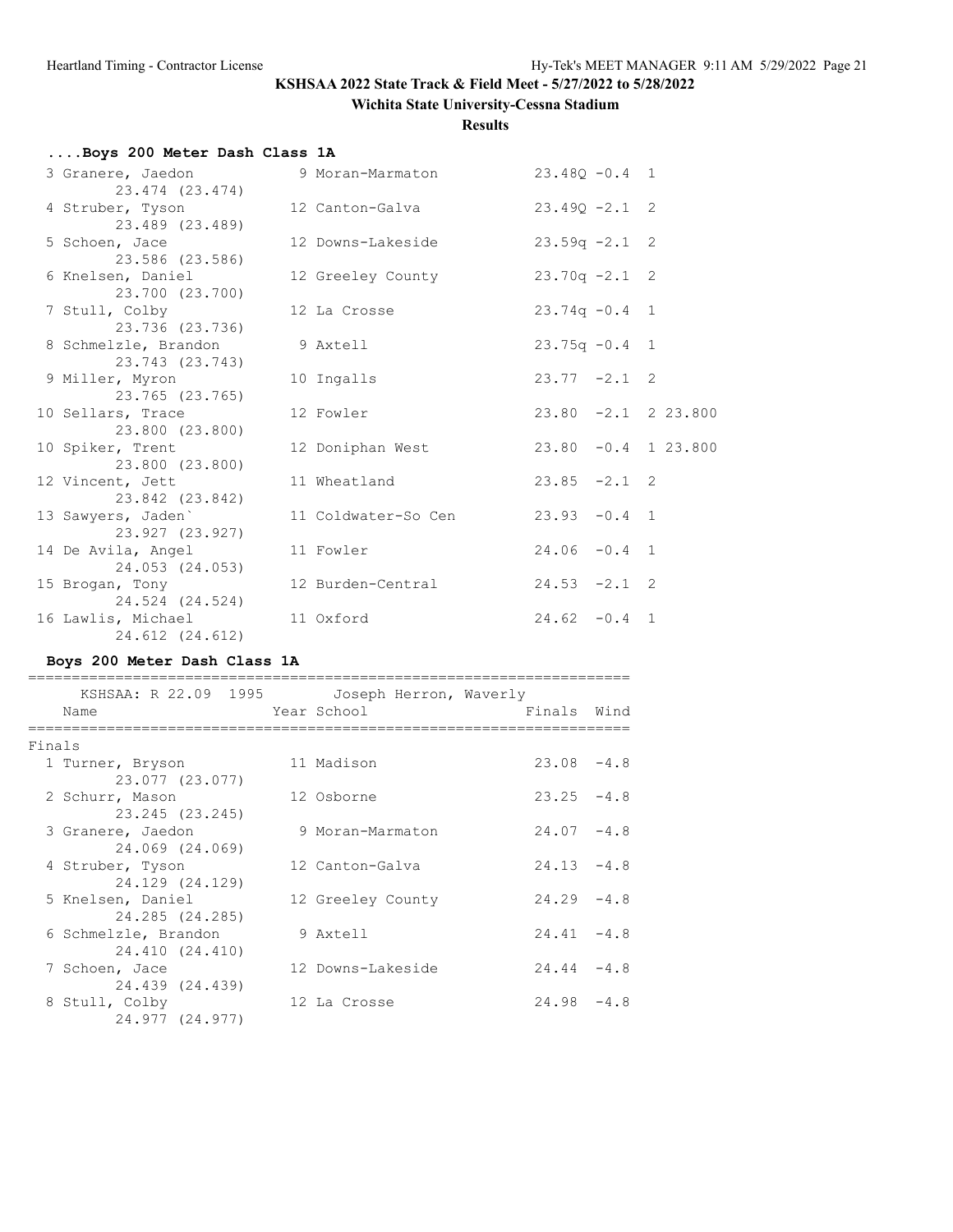### **Wichita State University-Cessna Stadium**

**Results**

### **Boys 400 Meter Dash Class 1A**

|                                       | KSHSAA: R 48.29 2009 Craig Banman, Goessel |          |                |
|---------------------------------------|--------------------------------------------|----------|----------------|
| Name                                  | Year School                                | Prelims  | H#             |
| Preliminaries                         |                                            |          |                |
| 1 Schurr, Mason                       | 12 Osborne                                 | 49.520 2 |                |
| 49.517 (49.517)                       |                                            |          |                |
| 2 Schoen, Jace<br>51.171 (51.171)     | 12 Downs-Lakeside                          | 51.18Q   | 1              |
| 3 Kuckelman, Ryan                     | 11 Macksville                              | 51.34Q   | 2              |
| 51.338 (51.338)                       |                                            |          |                |
| 4 Bogert, Bradley                     | 10 Ouinter                                 | 51.38Q   | 1              |
| 51.380 (51.380)                       |                                            |          |                |
| 5 Hill, Hunter                        | 12 Washington County                       | 51.41q   | 1              |
| 51.409 (51.409)                       |                                            |          |                |
| 6 Thompson, Ben<br>51.434 (51.434)    | 12 Beloit-St. John's                       | 51.44q   | 2              |
| 7 Keith, Brock                        | 10 Meade                                   | 51.67q   | 1              |
| 51.667 (51.667)                       |                                            |          |                |
| 8 Bryant, Grant                       | 11 Goessel                                 | 52.07q   | 2              |
| 52.068 (52.068)                       |                                            |          |                |
| 9 Haynes, Torren                      | 12 Meade                                   | 52.39    | $\overline{2}$ |
| 52.386 (52.386)<br>10 Carlson, Alec   | 11 Pawnee Hts                              | 53.25    | $\mathbf{1}$   |
| 53.242 (53.242)                       |                                            |          |                |
| 11 Howell, Grady                      | 12 South Haven                             | 53.29    | $\mathbf{1}$   |
| 53.282 (53.282)                       |                                            |          |                |
| 12 Bencomo, Brian                     | 11 Almena-Northern Vly                     | 53.88    | 2              |
| 53.879 (53.879)                       |                                            |          |                |
| 13 Dailey, Grayson<br>53.932 (53.932) | 10 Hartford                                | 53.94    | $\mathbf{1}$   |
| 14 Baker, Mason                       | 10 Thunder Ridge                           | 55.03    | $\mathbf{1}$   |
| 55.029 (55.029)                       |                                            |          |                |
| 15 Barnes, Hayden                     | 9 Wic-C. Christian                         | 55.98    | $\overline{2}$ |
| 55.975 (55.975)                       |                                            |          |                |

### **Boys 400 Meter Dash Class 1A**

|        | KSHSAA: R 48.29 2009<br>Name         | Craig Banman, Goessel<br>Year School | Finals |
|--------|--------------------------------------|--------------------------------------|--------|
| Finals |                                      |                                      |        |
|        | 1 Schurr, Mason<br>49.690 (49.690)   | 12 Osborne                           | 49.69  |
|        | 2 Schoen, Jace<br>51.716 (51.716)    | 12 Downs-Lakeside                    | 51.72  |
|        | 3 Bogert, Bradley<br>52.126 (52.126) | 10 Ouinter                           | 52.13  |
|        | 4 Thompson, Ben<br>52.242 (52.242)   | 12 Beloit-St. John's                 | 52.25  |
|        | 5 Kuckelman, Ryan<br>52.300 (52.300) | 11 Macksville                        | 52.30  |
|        | 6 Hill, Hunter<br>53.065 (53.065)    | 12 Washington County                 | 53.07  |
|        | 7 Keith, Brock<br>53.086 (53.086)    | 10 Meade                             | 53.09  |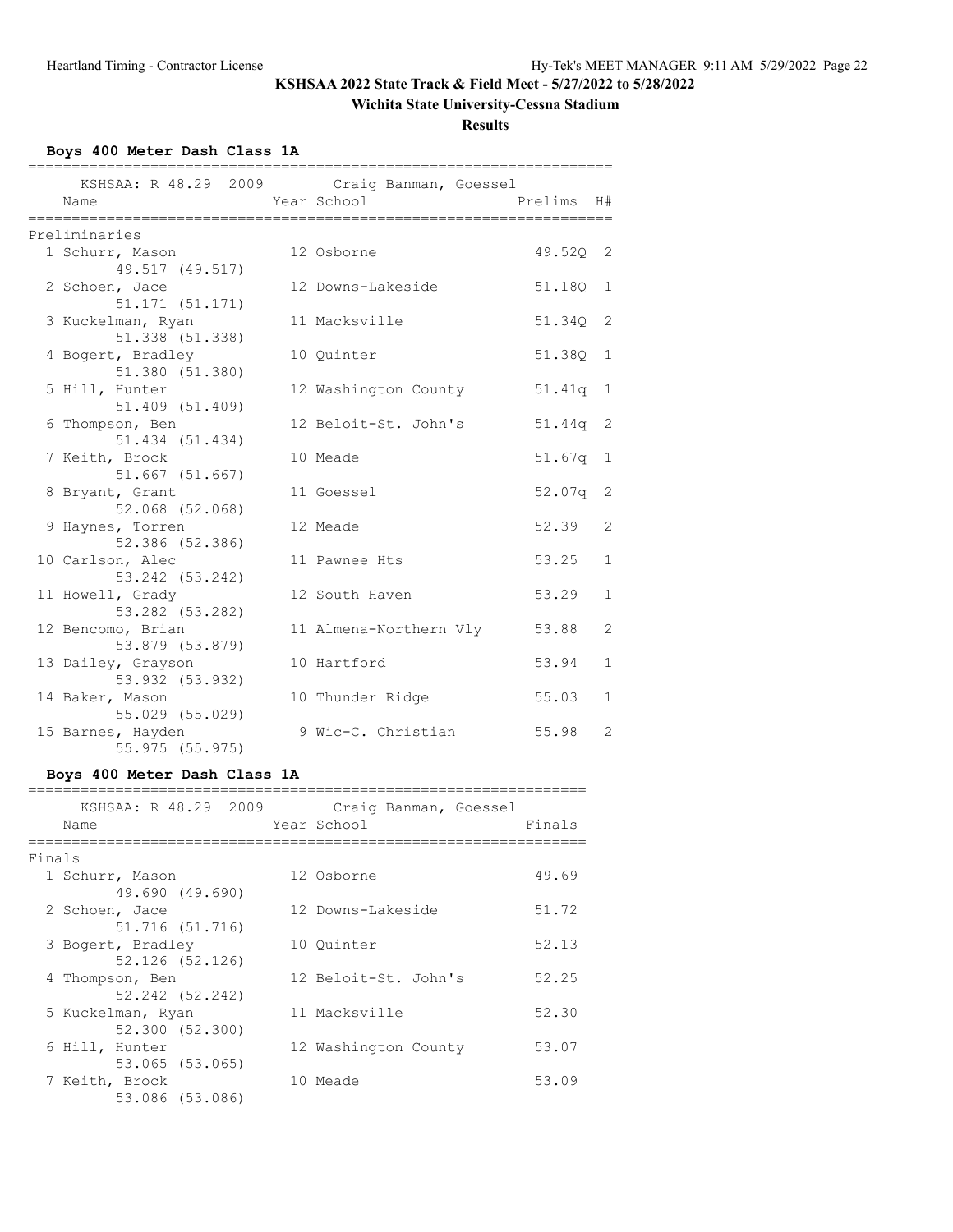### **Wichita State University-Cessna Stadium**

**Results**

# **....Boys 400 Meter Dash Class 1A**

-- Bryant, Grant 11 Goessel 11 Goessel DQ Out of Lane 52.796 (52.796)

### **Boys 800 Meter Run Class 1A**

| =============<br>Name                         | ============================<br>KSHSAA: R 1:53.29 2002 Christian Smith, Pawnee Hei<br>Year School | Finals  |
|-----------------------------------------------|---------------------------------------------------------------------------------------------------|---------|
| 1 Keith, Logan                                | 10 Meade                                                                                          | 2:04.09 |
|                                               | $1:02.94$ $(1:02.94)$ $2:04.081$ $(1:01.15)$<br>10 Axtell                                         | 2:06.26 |
| 2 Buessing, Grady<br>$1:03.04$ $(1:03.04)$    | $2:06.254$ $(1:03.22)$                                                                            |         |
| 3 Yoder, Blake                                | 10 Cent Christian                                                                                 | 2:07.11 |
| $1:03.04$ $(1:03.04)$                         | $2:07.109$ $(1:04.08)$                                                                            |         |
| 4 Zortman, Elijah                             | 12 Fowler                                                                                         | 2:07.58 |
| $1:03.84$ $(1:03.84)$                         | $2:07.580$ $(1:03.75)$                                                                            |         |
| 5 Lamatsch, Cole                              | 12 Central Plains                                                                                 | 2:07.73 |
| $1:03.58$ $(1:03.58)$                         | 2:07.725(1:04.15)                                                                                 |         |
| 6 Ricke, Corbin                               | 12 Spearville                                                                                     | 2:08.33 |
| $1:02.86$ $(1:02.86)$                         | $2:08.324$ $(1:05.47)$                                                                            |         |
| 7 Pearce, Evan                                | 10 Wallace County                                                                                 | 2:08.82 |
| $1:02.52$ $(1:02.52)$                         | 2:08.811(1:06.30)                                                                                 |         |
| 8 Bloom, Eric<br>$1:03.827$ $(1:03.827)$      | 12 Wetmore<br>$2:09.329$ $(1:05.503)$                                                             | 2:09.33 |
| 9 Heins, Darren                               | 11 Olpe                                                                                           | 2:09.62 |
| $1:03.201$ $(1:03.201)$                       | $2:09.619$ $(1:06.418)$                                                                           |         |
| 10 Thalheim, Kenton                           | 10 Almena-Northern Vly                                                                            | 2:11.08 |
| 1:04.425(1:04.425)                            | $2:11.080$ $(1:06.655)$                                                                           |         |
| 11 Elder, Matthew                             | 11 Quinter                                                                                        | 2:11.44 |
| $1:04.198$ $(1:04.198)$                       | $2:11.435$ $(1:07.238)$                                                                           |         |
| 12 Towner, Joshua                             | 11 Tipton Catholic                                                                                | 2:12.68 |
| $1:03.73$ $(1:03.73)$                         | $2:12.672$ $(1:08.95)$                                                                            |         |
| 13 Walker, Trayton                            | 12 Oswego                                                                                         | 2:12.91 |
| $1:06.36$ $(1:06.36)$                         | 1:07.127(0.77)                                                                                    |         |
| 14 Schrag, Jacob                              | 12 Goessel                                                                                        | 2:14.31 |
| $1:05.999$ $(1:05.999)$                       | 2:14.304 (1:08.305)                                                                               |         |
| 15 Ohlde, Conner                              | 9 Linn                                                                                            | 2:19.95 |
|                                               | $1:07.623$ $(1:07.623)$ $2:19.944$ $(1:12.322)$                                                   |         |
| 16 Preston, Andrew<br>$1:06.250$ $(1:06.250)$ | 9 Udall<br>2:27.035 (1:20.785)                                                                    | 2:27.04 |
|                                               |                                                                                                   |         |

### **Boys 1600 Meter Run Class 1A**

| KSHSAA: R 4:07.17 2017 | Kyler True, Olpe      |                       |
|------------------------|-----------------------|-----------------------|
| Name                   | Year School           | Finals                |
| 1 Ricke, Corbin        | 12 Spearville         | 4:36.58               |
| $1:08.33$ $(1:08.33)$  | $2:18.69$ $(1:10.36)$ | $3:32.66$ $(1:13.97)$ |
| 2 Buessing, Grady      | 10 Axtell             | 4:38.41               |
| $1:06.76$ $(1:06.76)$  | 2:19.11(1:12.35)      | $3:32.27$ $(1:13.16)$ |
| 3 Ellis, Brenden       | 11 Ingalls            | 4:39.86               |
| 1:08.71(1:08.71)       | 2:19.00(1:10.29)      | $3:32.86$ $(1:13.86)$ |
| 4 Zortman, Elijah      | 12 Fowler             | 4:39.88               |
| $1:08.59$ $(1:08.59)$  | 2:19.17(1:10.58)      | $3:33.06$ $(1:13.89)$ |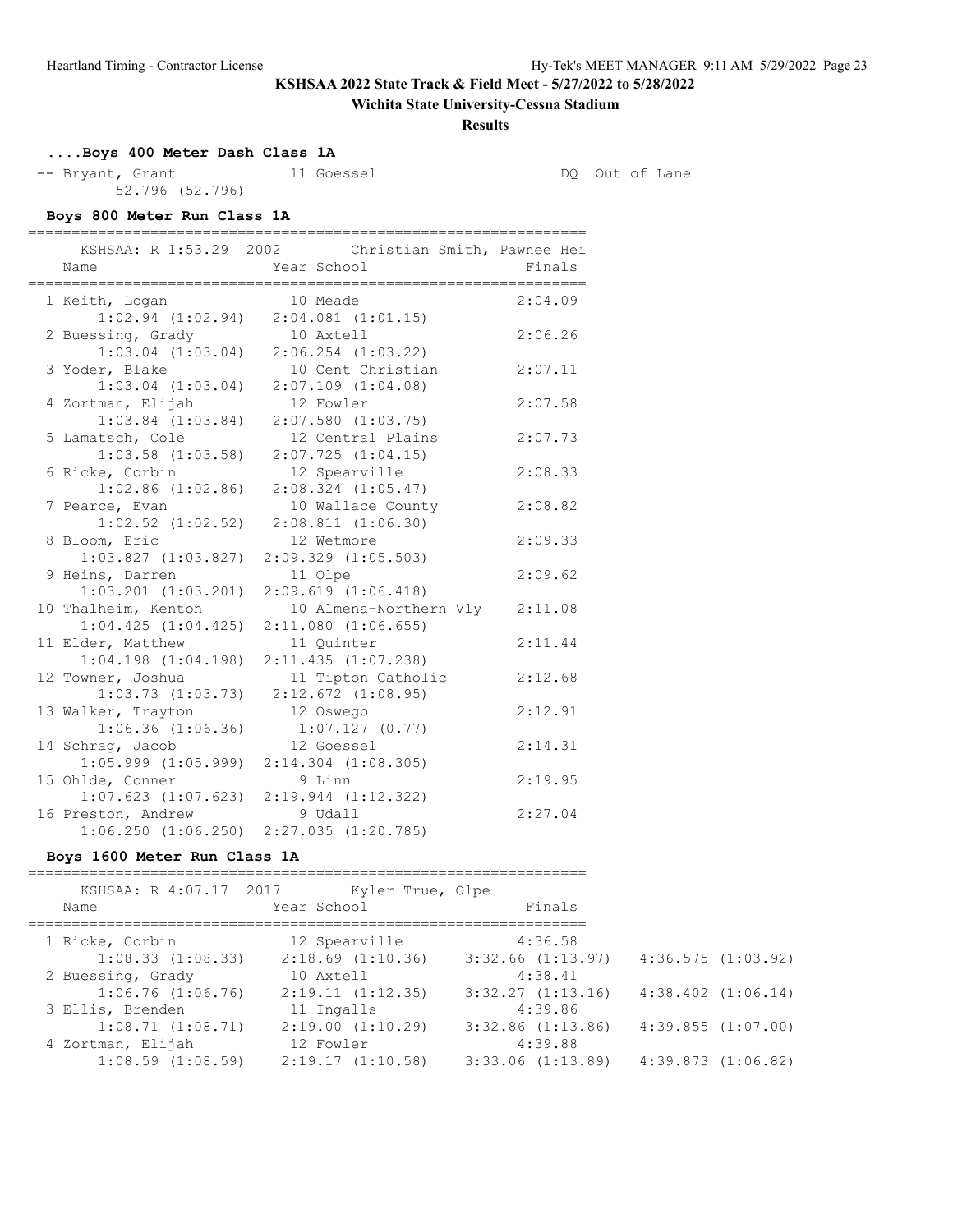**Wichita State University-Cessna Stadium**

### **Results**

# **....Boys 1600 Meter Run Class 1A**

| 5 Lamatsch, Cole                            | 12 Central Plains                           | 4:41.92               |                                              |
|---------------------------------------------|---------------------------------------------|-----------------------|----------------------------------------------|
|                                             | $1:09.02$ $(1:09.02)$ $2:19.65$ $(1:10.63)$ | 3:33.41(1:13.76)      | 4:41.911(1:08.51)                            |
| 6 Pearce, Evan                              | 10 Wallace County                           | 4:44.71               |                                              |
| $1:07.27$ $(1:07.27)$                       | 2:19.29 (1:12.02)                           | $3:33.32$ $(1:14.03)$ | $4:44.702$ $(1:11.39)$                       |
| 7 Hanzlicek, Colby                          | 12 Wetmore                                  | 4:45.27               |                                              |
| $1:05.83$ $(1:05.83)$                       | 2:19.22 (1:13.39)                           | 3:32.13(1:12.91)      | $4:45.266$ $(1:13.14)$                       |
| 8 Darrah, Christian                         | 12 Canton-Galva                             | 4:46.04               |                                              |
| $1:07.61$ $(1:07.61)$                       | 2:19.76 (1:12.15)                           | $3:33.01$ $(1:13.25)$ | 4:46.039(1:13.04)                            |
| 9 Towner, Joshua                            | 11 Tipton Catholic                          | 4:54.60               |                                              |
| $1:09.105$ $(1:09.105)$                     | 2:20.47 (1:11.37)                           | 3:40.29(1:19.82)      | $4:54.591$ $(1:14.31)$                       |
| 10 Gruenbacher, Eli                         | 12 Quinter                                  | 4:55.95               |                                              |
| 1:09.40(1:09.40)                            | 2:22.49 (1:13.09)                           | 3:39.73(1:17.24)      | 4:55.943(1:16.22)                            |
| 11 Yoder, Blake                             | 10 Cent Christian                           | 4:56.87               |                                              |
| $1:07.90$ (1:07.90)                         | 2:20.03(1:12.13)                            | $3:37.04$ $(1:17.01)$ | $4:56.861$ $(1:19.83)$                       |
| 12 Long, Ben                                | 10 Burden-Central                           | 5:02.03               |                                              |
| $1:08.20$ $(1:08.20)$ $2:22.88$ $(1:14.68)$ |                                             | $3:43.46$ $(1:20.58)$ | $5:02.021$ $(1:18.57)$                       |
| 13 Pinkerton, Sam                           | 12 Logan                                    | 5:02.74               |                                              |
| $1:07.42$ $(1:07.42)$                       | 2:20.41(1:12.99)                            | $3:39.93$ $(1:19.52)$ | $5:02.739$ $(1:22.82)$                       |
| 14 Walker, Trayton 12 Oswego                |                                             | 5:04.37               |                                              |
| $1:08.16$ $(1:08.16)$ $2:21.61$ $(1:13.45)$ |                                             | $3:42.59$ $(1:20.98)$ | 5:04.370(1:21.79)                            |
| 15 Cleveland, Cody 5 9 Hartford             |                                             | 5:11.91               |                                              |
|                                             | $1:08.85$ $(1:08.85)$ $2:23.03$ $(1:14.18)$ |                       | $3:45.97$ $(1:22.94)$ $5:11.904$ $(1:25.94)$ |

**Boys 3200 Meter Run Class 1A**

================================================================

| KSHSAA: R 9:12.51 2017 Kyler True, Olpe                                                   |                       |                                                                                                      |          |          |                                               |  |
|-------------------------------------------------------------------------------------------|-----------------------|------------------------------------------------------------------------------------------------------|----------|----------|-----------------------------------------------|--|
| Year School Finals<br>Name                                                                |                       |                                                                                                      |          |          |                                               |  |
| 1 Keith, Logan 10 Meade 10:07.54                                                          |                       |                                                                                                      |          |          |                                               |  |
| $1:08.61$ (1:08.61) $2:25.80$ (1:17.19) $3:43.27$ (1:17.47) $4:59.46$ (1:16.19)           |                       |                                                                                                      |          |          |                                               |  |
| $6:17.65$ (1:18.19) $7:39.43$ (1:21.78) $9:02.43$ (1:23.00) 10:07.538 (1:05.12)           |                       |                                                                                                      |          |          |                                               |  |
| 2 Ricke, Corbin 12 Spearville                                                             |                       |                                                                                                      | 10:10.99 |          |                                               |  |
| $1:09.24$ $(1:09.24)$ $2:25.10$ $(1:15.86)$                                               |                       |                                                                                                      |          |          | $3:42.77$ $(1:17.67)$ $4:58.17$ $(1:15.40)$   |  |
| $6:17.08$ $(1:18.91)$ $7:39.22$ $(1:22.14)$                                               |                       |                                                                                                      |          |          | 9:03.18 (1:23.96) 10:10.986 (1:07.81)         |  |
| 3 Zortman, Elijah                                                                         |                       | 12 Fowler                                                                                            |          | 10:11.79 |                                               |  |
| $1:08.572$ $(1:08.572)$ $2:25.54$ $(1:16.97)$                                             |                       |                                                                                                      |          |          | $3:43.27$ $(1:17.73)$ $4:59.00$ $(1:15.73)$   |  |
| $6:17.31$ $(1:18.31)$ $7:39.53$ $(1:22.22)$                                               |                       |                                                                                                      |          |          | $9:02.81$ $(1:23.28)$ $10:11.786$ $(1:08.98)$ |  |
| 4 Ellis, Brenden 11 Ingalls                                                               |                       |                                                                                                      | 10:19.42 |          |                                               |  |
| $1:08.93$ (1:08.93) $2:26.25$ (1:17.32) $3:43.49$ (1:17.24) $4:59.92$ (1:16.43)           |                       |                                                                                                      |          |          |                                               |  |
| $6:17.84$ $(1:17.92)$                                                                     |                       | $7:41.04$ $(1:23.20)$                                                                                |          |          | $9:02.73$ $(1:21.69)$ $10:19.414$ $(1:16.69)$ |  |
| 5 Gruenbacher, Eli                                                                        |                       | 12 Ouinter                                                                                           | 10:26.89 |          |                                               |  |
| $1:13.28$ (1:13.28) $2:28.86$ (1:15.58) $3:47.62$ (1:18.76) $5:06.08$ (1:18.46)           |                       |                                                                                                      |          |          |                                               |  |
| $6:26.31$ $(1:20.23)$ $7:47.78$ $(1:21.47)$                                               |                       |                                                                                                      |          |          | $9:08.60$ $(1:20.82)$ $10:26.883$ $(1:18.29)$ |  |
| 6 Hanzlicek, Colby                                                                        | 12 Wetmore            |                                                                                                      | 10:31.41 |          |                                               |  |
| $1:05.39$ $(1:05.39)$ $2:19.04$ $(1:13.65)$                                               |                       |                                                                                                      |          |          | $3:36.96$ $(1:17.92)$ $4:57.66$ $(1:20.70)$   |  |
| $6:18.32$ $(1:20.66)$                                                                     | $7:41.68$ $(1:23.36)$ |                                                                                                      |          |          | $9:07.63$ $(1:25.95)$ $10:31.405$ $(1:23.78)$ |  |
| 7 Darrah, Christian                                                                       |                       | 12 Canton-Galva                                                                                      |          | 10:43.53 |                                               |  |
| $1:08.22$ $(1:08.22)$                                                                     |                       | $2:25.91$ $(1:17.69)$                                                                                |          |          | $3:43.29$ $(1:17.38)$ $5:01.20$ $(1:17.91)$   |  |
| $6:22.46$ $(1:21.26)$ $7:48.88$ $(1:26.42)$                                               |                       |                                                                                                      |          |          | $9:18.14$ $(1:29.26)$ $10:43.527$ $(1:25.40)$ |  |
| 8 Hamel, Jonny                                                                            | 10 Osborne            |                                                                                                      | 10:50.29 |          |                                               |  |
| $1:08.50$ $(1:08.50)$                                                                     |                       | $2:24.15$ (1:15.65) 3:43.03 (1:18.88) 5:00.05 (1:17.02)                                              |          |          |                                               |  |
| $6:23.01$ $(1:22.96)$                                                                     | $7:50.94$ $(1:27.93)$ |                                                                                                      |          |          | $9:24.10$ $(1:33.16)$ $10:50.284$ $(1:26.19)$ |  |
| 9 Durst, Caleb                                                                            |                       | 9 Lebo and the state of the state of the state of the state of the state of the state of the state o | 10:58.24 |          |                                               |  |
| $1:10.767$ $(1:10.767)$ $2:29.47$ $(1:18.70)$ $3:50.79$ $(1:21.32)$ $5:19.08$ $(1:28.29)$ |                       |                                                                                                      |          |          |                                               |  |
| 6:46.19(1:27.11)                                                                          | $8:14.64$ $(1:28.45)$ |                                                                                                      |          |          | $9:44.62$ $(1:29.98)$ $10:58.240$ $(1:13.63)$ |  |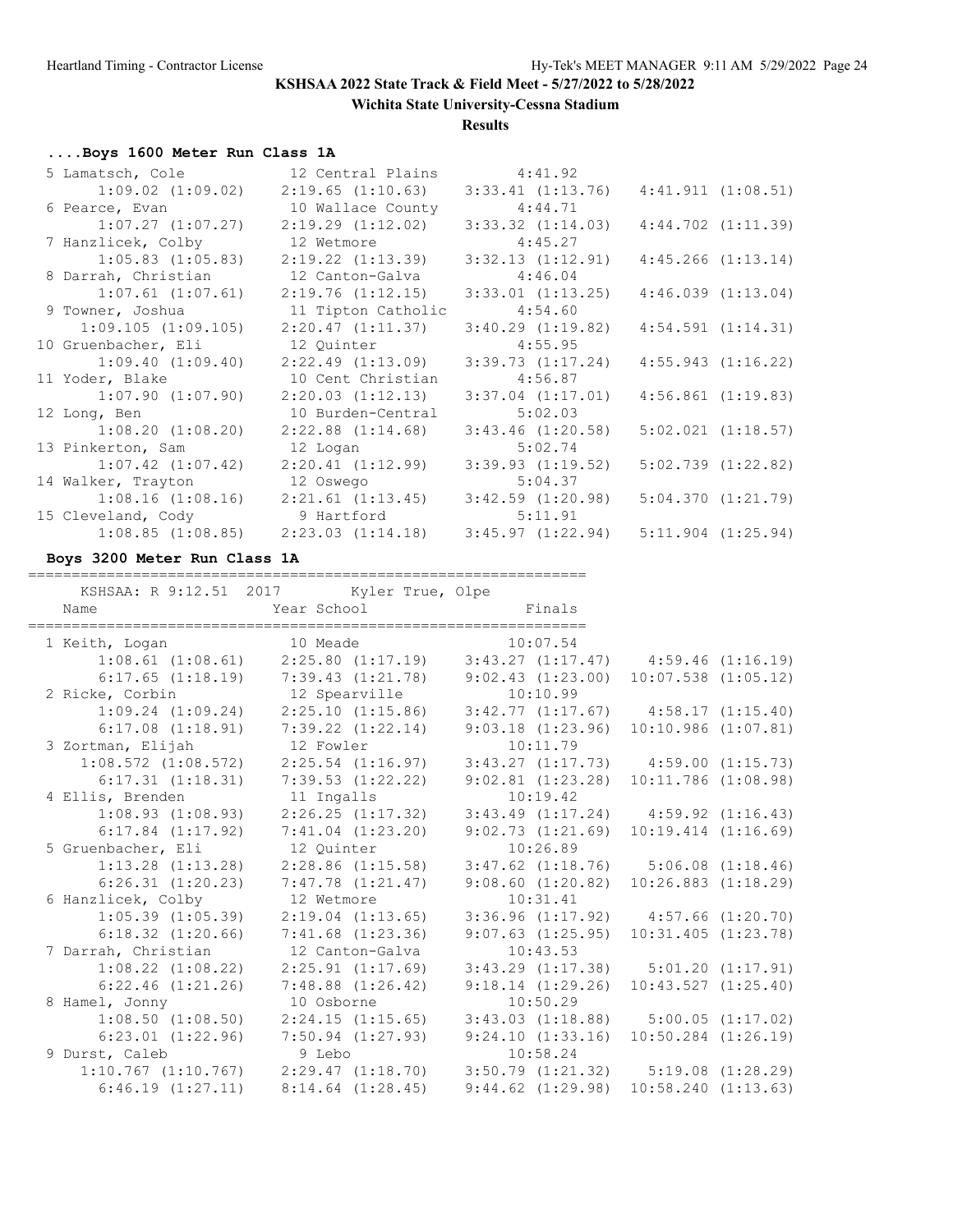**Wichita State University-Cessna Stadium**

### **Results**

# **....Boys 3200 Meter Run Class 1A**

| 10 Letourneau, Jonas    | 9 Beloit-St. John's 11:13.12 |                                             |                                                             |
|-------------------------|------------------------------|---------------------------------------------|-------------------------------------------------------------|
| $1:10.18$ $(1:10.18)$   | 2:27.70 (1:17.52)            |                                             | $3:49.21$ $(1:21.51)$ $5:15.48$ $(1:26.27)$                 |
| $6:44.18$ $(1:28.70)$   | 8:14.72(1:30.54)             | 9:46.55(1:31.83)                            | 11:13.119(1:26.58)                                          |
| 11 Buessing, Evan       | 11 Axtell                    | 11:19.47                                    |                                                             |
| 1:10.85(1:10.85)        | $2:29.91$ $(1:19.06)$        |                                             | $3:54.21$ $(1:24.30)$ $5:21.12$ $(1:26.91)$                 |
| $6:51.38$ $(1:30.26)$   | $8:23.86$ $(1:32.48)$        | $9:57.82$ $(1:33.96)$                       | 11:19.467(1:21.66)                                          |
| 12 Weiner, Ethan        | 12 Golden Plains             | 11:20.41                                    |                                                             |
| $1:13.39$ $(1:13.39)$   | 2:29.73(1:16.34)             |                                             | $3:50.17$ $(1:20.44)$ $5:17.07$ $(1:26.90)$                 |
| 6:46.32(1:29.25)        | $8:19.98$ $(1:33.66)$        | $9:53.25$ $(1:33.27)$                       | 11:20.410(1:27.17)                                          |
| 13 Petersen, Brantley   | 12 Waverly                   | 11:24.20                                    |                                                             |
| $1:12.01$ $(1:12.01)$   | 2:30.54 (1:18.53)            |                                             | $3:53.07$ $(1:22.53)$ $5:21.49$ $(1:28.42)$                 |
| 6:51.65(1:30.16)        | $8:24.04$ $(1:32.39)$        | 9:57.91(1:33.87)                            | $11:24.192$ $(1:26.29)$                                     |
| 14 Cleveland, Cody      | 9 Hartford                   | 11:34.38                                    |                                                             |
| 1:11.66(1:11.66)        | 2:30.10(1:18.44)             | 3:52.61 (1:22.51)                           | 5:23.53(1:30.92)                                            |
| 6:54.66(1:31.13)        | $8:26.89$ $(1:32.23)$        | 10:01.77(1:34.88)                           | $11:34.377$ $(1:32.62)$                                     |
| 15 Hickert, Leo         | 9 Brewster 11:42.18          |                                             |                                                             |
| $1:11.531$ $(1:11.531)$ |                              | $2:32.14$ $(1:20.61)$ $3:57.07$ $(1:24.93)$ | 5:25.91(1:28.84)                                            |
| 6:56.95(1:31.04)        | 8:33.03(1:36.08)             | $10:07.34$ $(1:34.31)$                      | $11:42.174$ $(1:34.84)$                                     |
| 16 Olsen, Daniel        | 11 Elyria Christian 12:29.14 |                                             |                                                             |
| $1:12.91$ $(1:12.91)$   |                              |                                             | $2:38.16$ (1:25.25) $4:14.45$ (1:36.29) $5:51.66$ (1:37.21) |
| 7:32.36(1:40.70)        | 9:13.33(1:40.97)             | $11:01.08$ $(1:47.75)$                      | 12:29.136(1:28.06)                                          |

**Boys 110 Meter Hurdles Class 1A**

| Name                                             | KSHSAA: R 14.40 1985 Dale Dolezal, Downs<br>Year School | Prelims Wind H# |                  |                |
|--------------------------------------------------|---------------------------------------------------------|-----------------|------------------|----------------|
| Preliminaries                                    |                                                         |                 |                  |                |
| 1 Smith, Keiondra 11 Caldwell<br>15.076 (15.076) |                                                         | 15.080 0.8 1    |                  |                |
| 2 Stapleton, Grayden<br>15.579 (15.579)          | 11 Meade                                                | 15.58Q 1.0 2    |                  |                |
| 3 Bergkamp, Brayden<br>15.502 (15.502)           | 12 Hodgeman County                                      | 15.510 0.8      |                  | $\overline{1}$ |
| 4 Bartley, Lane<br>15.869 (15.869)               | 12 Waverly                                              | $15.87Q$ 1.0    |                  | -2             |
| 5 Bryant, Grant<br>15.894 (15.894)               | 11 Goessel                                              | $15.90q$ $0.8$  |                  | $\overline{1}$ |
| 6 Ast, Will<br>15.927 (15.927)                   | 11 Ingalls                                              | 15.93q 1.0      |                  | -2             |
| 7 Ehlers, Nate<br>15.939 (15.939)                | 11 Tescott                                              | $15.94q$ 1.0 2  |                  |                |
| 8 Riedel, Bradley<br>16.329 (16.329)             | 12 Quinter                                              | $16.33q$ $0.8$  |                  | 1              |
| 9 Hunley, Alexander<br>16.343 (16.343)           | 12 Tescott                                              | 16.35           | 1.0 <sub>2</sub> |                |
| 10 Wiens, Cole<br>16.501 (16.501)                | 11 South Haven                                          | 16.51           | 0.8              | $\mathbf{1}$   |
| 11 Kuhlman, Connor<br>16.667 (16.667)            | 12 Wallace County                                       | 16.67           | $1.0 \t2$        |                |
| 12 Myers, Casey<br>16.925(16.925)                | 12 Onaga                                                | 16.93           | 0.8              | 1              |
| 13 Brands, John<br>16.990 (16.990)               | 11 Almena-Northern Vly                                  | 16.99           | 0.8              | 1              |

========================================================================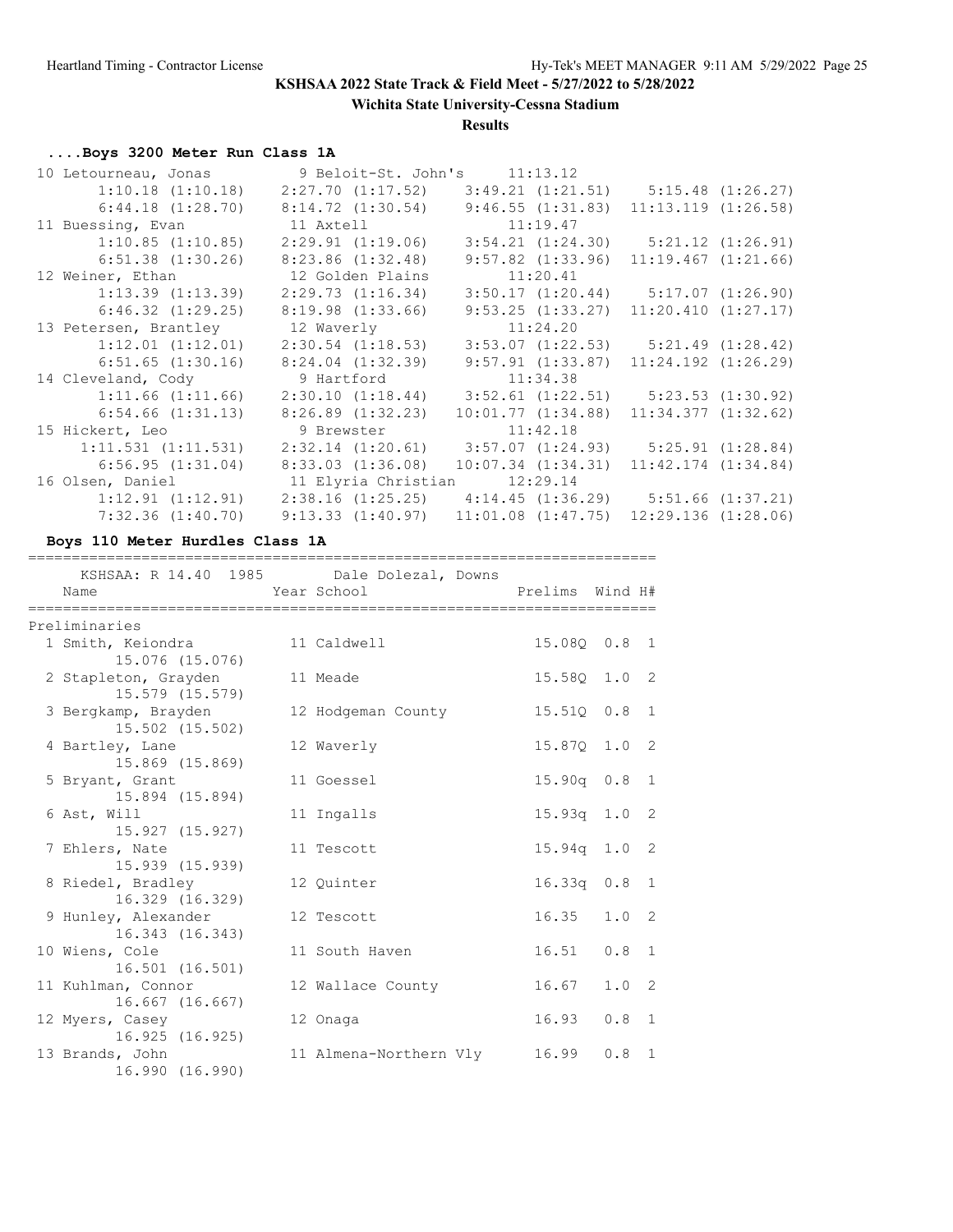# **Wichita State University-Cessna Stadium**

### **Results**

|        | Boys 110 Meter Hurdles Class 1A                                          |                                        |                   |          |  |
|--------|--------------------------------------------------------------------------|----------------------------------------|-------------------|----------|--|
|        | 14 Haldeman, Keegan 12 Quinter<br>18.018 (18.018)                        |                                        | 18.02             | 1.0 2    |  |
|        | -- Dunn, Preston 12 St. John                                             |                                        |                   | FS 0.8 1 |  |
|        | -- Reeves, Keaton               12 Scandia-Pike Valley         DNF       |                                        |                   | 1.0 2    |  |
|        | Boys 110 Meter Hurdles Class 1A                                          | ______________________________________ |                   |          |  |
|        | KSHSAA: R 14.40 1985 Dale Dolezal, Downs<br>External Year School<br>Name | mals Wind                              |                   |          |  |
| Finals |                                                                          |                                        |                   |          |  |
|        | 1 Stapleton, Grayden 11 Meade<br>15.335(15.335)                          |                                        | 15.34 2.4         |          |  |
|        | 2 Smith, Keiondra<br>15.470 (15.470)                                     | 11 Caldwell                            | 15.47 2.4         |          |  |
|        | 3 Bartley, Lane<br>15.528 (15.528)                                       | 12 Waverly                             | $15.53$ $2.4$     |          |  |
|        | 4 Ehlers, Nate<br>15.919 (15.919)                                        | 11 Tescott                             | $15.92 \quad 2.4$ |          |  |
|        | 5 Ast, Will<br>15.992 (15.992)                                           | 11 Ingalls                             | 16.00 2.4         |          |  |
|        | 6 Bryant, Grant<br>16.022 (16.022)                                       | 11 Goessel                             | 16.03 2.4         |          |  |
|        | 7 Bergkamp, Brayden<br>16.125 (16.125)                                   | 12 Hodgeman County                     | $16.13$ $2.4$     |          |  |
|        | 8 Riedel, Bradley<br>16.435 (16.435)                                     | 12 Ouinter                             | $16.44$ 2.4       |          |  |

# **Boys 300 Meter Hurdles Class 1A**

| KSHSAA: R 38.30 1987 Travis Vallin, Northern Valley<br>Name | Year School       | Prelims H# |               |
|-------------------------------------------------------------|-------------------|------------|---------------|
| =========                                                   |                   |            |               |
| Preliminaries                                               |                   |            |               |
| 1 Dunn, Preston                                             | 12 St. John       | 40.700 2   |               |
| 40.700 (40.700)                                             |                   |            |               |
| 2 Smith, Keiondra                                           | 11 Caldwell       | 40.830 1   |               |
| 40.825 (40.825)                                             |                   |            |               |
| 3 Stapleton, Grayden                                        | 11 Meade          | 41.220 2   |               |
| 41.213 (41.213)                                             |                   |            |               |
| 4 Ast, Will                                                 | 11 Ingalls        | 41.58Q 1   |               |
| 41.576 (41.576)                                             |                   |            |               |
| 5 Brokar, Trevor                                            | 11 Kinsley        | $42.11q$ 2 |               |
| 42.110 (42.110)                                             | 12 La Crosse      |            |               |
| 6 Sherman, Haden<br>42.270 (42.270)                         |                   | $42.27q$ 1 |               |
| 7 Skocny, Jett                                              | 12 Clifton-Clyde  | $42.64q$ 2 |               |
| 42.639 (42.639)                                             |                   |            |               |
| 8 Ehlers, Nate                                              | 11 Tescott        | $42.80q$ 2 |               |
| 42.791 (42.791)                                             |                   |            |               |
| 9 McMannis, Lane                                            | 10 Canton-Galva   | 42.98      | $\mathcal{L}$ |
| 42.972 (42.972)                                             |                   |            |               |
| 10 Kuhlman, Connor                                          | 12 Wallace County | 43.12      | $\mathbf{1}$  |
| 43.113 (43.113)                                             |                   |            |               |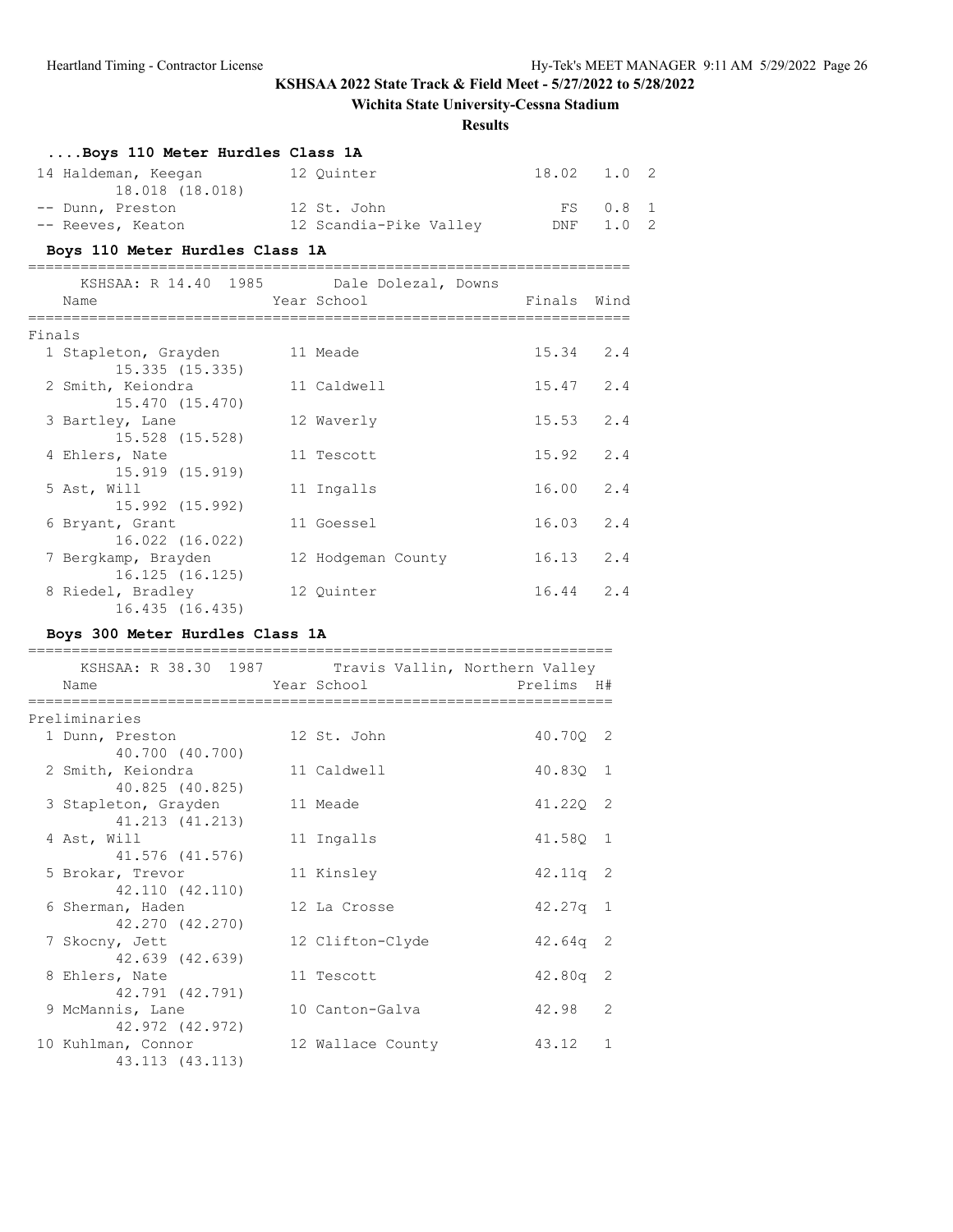### **Wichita State University-Cessna Stadium**

**Results**

# **....Boys 300 Meter Hurdles Class 1A**

| 11 Myers, Casey   | 12 Onaga          | 43.91 1         |  |
|-------------------|-------------------|-----------------|--|
| 43.908 (43.908)   |                   |                 |  |
| 12 Darbro, Lane   | 10 Madison        | 44.44 1         |  |
| 44.437 (44.437)   |                   |                 |  |
| 13 Ricke, Dylan   | 12 Wichita County | $45.15 \quad 1$ |  |
| 45.147 (45.147)   |                   |                 |  |
| 14 Kueser, Connor | 11 Olpe           | $46.35 \quad 2$ |  |
| 46.342 (46.342)   |                   |                 |  |

### **Boys 300 Meter Hurdles Class 1A**

|        | KSHSAA: R 38.30 1987 | Travis Vallin, Northern Valle |        |
|--------|----------------------|-------------------------------|--------|
|        | Name                 | Year School                   | Finals |
|        |                      |                               |        |
| Finals |                      |                               |        |
|        | 1 Smith, Keiondra    | 11 Caldwell                   | 40.71  |
|        | 40.708 (40.708)      |                               |        |
|        | 2 Stapleton, Grayden | 11 Meade                      | 41.04  |
|        | 41.038 (41.038)      |                               |        |
|        | 3 Ast, Will          | 11 Ingalls                    | 41.31  |
|        | 41.310 (41.310)      |                               |        |
|        | 4 Dunn, Preston      | 12 St. John                   | 41.71  |
|        | 41.702 (41.702)      |                               |        |
|        | 5 Sherman, Haden     | 12 La Crosse                  | 42.36  |
|        | 42.356 (42.356)      |                               |        |
|        | 6 Brokar, Trevor     | 11 Kinsley                    | 42.66  |
|        | 42.655 (42.655)      |                               |        |
|        | 7 Ehlers, Nate       | 11 Tescott                    | 43.28  |
|        | 43.279 (43.279)      |                               |        |
|        | 8 Skocny, Jett       | 12 Clifton-Clyde              | 44.90  |
|        | 44.891 (44.891)      |                               |        |

#### **Boys 4x100 Meter Relay Class 1A**

===================================================================

| KSHSAA: R 43.30 2015<br>, Hanover                 |            |  |
|---------------------------------------------------|------------|--|
| White, Zabokrtsky, Bruna, Jueneman                |            |  |
| School                                            | Prelims H# |  |
|                                                   |            |  |
| Preliminaries                                     |            |  |
| 1 Osborne                                         | 44.310 2   |  |
| 1) Schurr, Connor 11<br>2) Lantz, Dayton 12       |            |  |
| 3) Cline-Hackerott, Ryl 12<br>4) Schurr, Mason 12 |            |  |
| 44.308 (44.308)                                   |            |  |
| 2 Doniphan West                                   | 44.440 1   |  |
| 1) Lackey, Michael 12<br>2) Windmeyer, Kelby 9    |            |  |
| 3) Franken, Kole 12<br>4) Spiker, Trent 12        |            |  |
| 44.439 (44.439)                                   |            |  |
| 3 Frankfort                                       | 44.330 2   |  |
| 1) Armstrong, Ethan 12<br>2) Rogers, Cody 12      |            |  |
| 3) Loiseau, Lane 9<br>4) Olson, Keller 12         |            |  |
| 44.327 (44.327)                                   |            |  |
| 4 Meade                                           | 44.700 1   |  |
| 1) Hughes, Joshua 12<br>2) Haynes, Torren 12      |            |  |
| 3) Keith, Brock 10<br>4) Stapleton, Grayden 11    |            |  |
| 44.698 (44.698)                                   |            |  |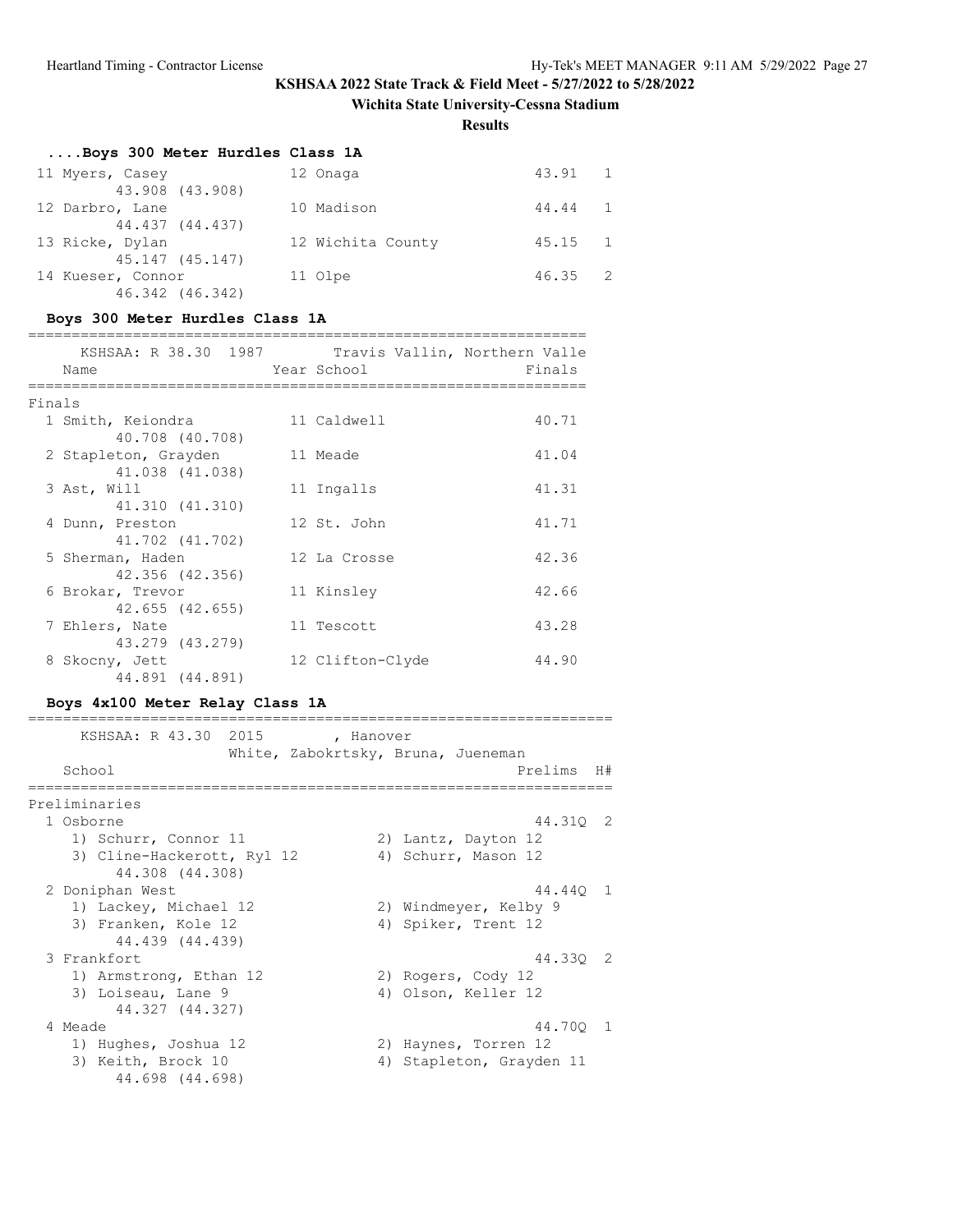#### **Wichita State University-Cessna Stadium**

#### **Results**

**....Boys 4x100 Meter Relay Class 1A**

 5 Spearville 44.87q 1 1) Bennett, Kolten 12 (2) Alcala, Danny 9 3) Shenk, Easton 12 (4) Alcala, Dereck 10 44.865 (44.865) 1) Sherman, Haden 12 2) Burk, Gage 10 3) Schmidt, Brodie 11 4) Stull, Colby 12 44.922 (44.922) 1) Bryant, Grant 11 2) Wuest, Skyler 12 3) Lapp, Joey 11 4) Smith, Kacen 11 45.140 (45.140) 1) Klima, Kreighton 11 120 20 Turk, Gavin 10 3) Alvarado, Kevin 12 (4) Turk, Gunner 12 45.233 (45.233) 1) Kresin, Ian 10 2) Schoen, Jace 12 45.328 (45.328) 1) Smith, Andrew 10 2) Konen, Rylan 11 3) Lafferty, Braxton 11 (4) Jesseph, Toby 11 45.630 (45.630) 1) Jenkinson, Jack 9 2) Coleman, Jaden 12 3) Neeley, Max 11 4) Wilkison, Hector 11 45.780 (45.780) 1) Gomez, Hector 9 2) Lickiss, Lance 11 3) Barron, Alexis 11 4) Kuckelman, Ryan 11 46.071 (46.071) 46.126 (46.126) 1) Perkins, Brody 12 2) Lee, Tatum 12 3) Thompson, Teagan 11 4) Smith, Keiondra 11 46.338 (46.338) 1) Foster, Damian 12 2) Wallace, Brady 11 47.732 (47.732) 1) Helm, Hayden 10 2) Darbro, Lane 10 3) Hurlburt, Cade 9 4) Hall, Ethan 9

```
 47.978 (47.978)
```
 6 La Crosse 44.93q 1 7 Goessel 45.14q 1 8 Linn 45.24q 2 9 Downs-Lakeside 45.33 2 3) Duskie, Cooper 11 4) Schweitzer, Preston 12 10 Little River 45.63 2 11 Dighton 45.78 2 12 Macksville 46.08 1 13 Wichita County 46.13 1 1) Lira, Julian 12 2) Marchant, Christian 11 3) Porter, Tristen 12 4) Hermosillo, Erhik 11 14 Caldwell 46.34 2 15 Waverly 47.74 1 3) Meehan, Ben 10 4) Petersen, Brantley 12 16 Madison 47.98 2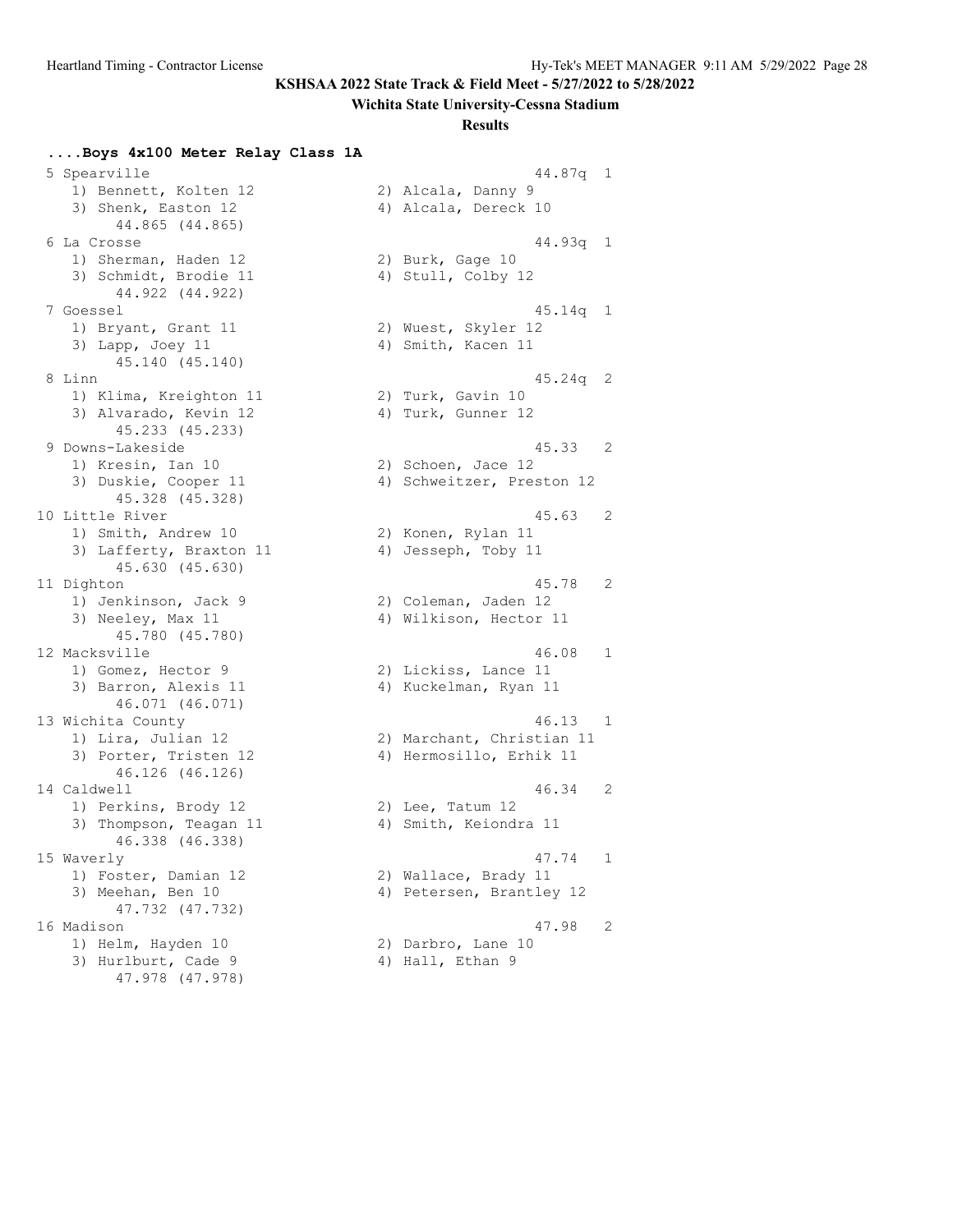### **Wichita State University-Cessna Stadium**

**Results**

#### **Boys 4x100 Meter Relay Class 1A**

|        | KSHSAA: R 43.30<br>2015                       | , Hanover<br>White, Zabokrtsky, Bruna, Jueneman                 |           |
|--------|-----------------------------------------------|-----------------------------------------------------------------|-----------|
|        | School<br>========================            | Finals<br>===========                                           |           |
| Finals |                                               |                                                                 |           |
|        | 1 Osborne                                     | 44.52                                                           |           |
|        | 1) Schurr, Connor 11                          | 2) Lantz, Dayton 12                                             |           |
|        | 3) Cline-Hackerott, Ryl 12<br>44.516 (44.516) | 4) Schurr, Mason 12                                             |           |
|        | 2 Frankfort                                   | 44.92                                                           |           |
|        | 1) Armstrong, Ethan 12                        | 2) Rogers, Cody 12                                              |           |
|        | 3) Dalinghaus, Caden 12<br>44.920 (44.920)    | 4) Olson, Keller 12                                             |           |
|        | 3 Doniphan West                               | 45.05                                                           |           |
|        | 1) Lackey, Michael 12                         | 2) Windmeyer, Kelby 9                                           |           |
|        | 3) Franken, Kole 12<br>45.047 (45.047)        | 4) Spiker, Trent 12                                             |           |
|        | 4 Meade                                       | 45.25                                                           |           |
|        | 1) Hughes, Joshua 12                          | 2) Haynes, Torren 12                                            |           |
|        | 3) Keith, Brock 10<br>45.250 (45.250)         | 4) Stapleton, Grayden 11                                        |           |
|        | 5 La Crosse                                   | 45.36                                                           |           |
|        | 1) Sherman, Haden 12                          | 2) Burk, Gage 10                                                |           |
|        | 3) Schmidt, Brodie 11<br>45.352 (45.352)      | 4) Stull, Colby 12                                              |           |
|        | 6 Linn                                        | 45.51 45.502                                                    |           |
|        | 1) Klima, Kreighton 11                        | 2) Turk, Gavin 10                                               |           |
|        | 3) Alvarado, Kevin 12<br>45.502 (45.502)      | 4) Turk, Gunner 12                                              |           |
|        | 7 Goessel                                     | 45.51 45.506                                                    |           |
|        | 1) Bryant, Grant 11                           | 2) Wuest, Skyler 12                                             |           |
|        | 3) Lapp, Joey 11<br>45.506 (45.506)           | 4) Smith, Kacen 11                                              |           |
|        | 8 Spearville                                  | 45.54                                                           |           |
|        | 1) Bennett, Kolten 12                         | 2) Alcala, Danny 9                                              |           |
|        | 3) Shenk, Easton 12<br>45.537 (45.537)        | 4) Alcala, Dereck 10                                            |           |
|        | Boys 4x400 Meter Relay Class 1A               |                                                                 |           |
|        | KSHSAA: R 3:25.10                             | 2015<br>, Hanover                                               |           |
|        | School                                        | White, Zabokrtsky, Lohse, Jueneman<br>Prelims<br>============== | <b>H#</b> |

Preliminaries 1 Quinter 3:33.10Q 2 1) Kinderknecht, Trace 10 2) Riedel, Bradley 12 3) Elder, Matthew 11 4) Bogert, Bradley 10 3) Elder, Matthew 11 (1:48.645) 4) Bogert, Bradley 10<br>1:48.645 (1:48.645) 2:41.835 (53.190) 3:33.098 (51.263)<br>2 Kinsley 3:36.60Q 1  $3:36.60Q$  1<br>2) Meza, Anthony 9 1) Sexton, Braison 9 3) Arensman, Kaden 10 4) Brokar, Trevor 11 1:48.522 (1:48.522) 2:43.804 (55.282) 3:36.593 (52.790)  $3:33.420$  2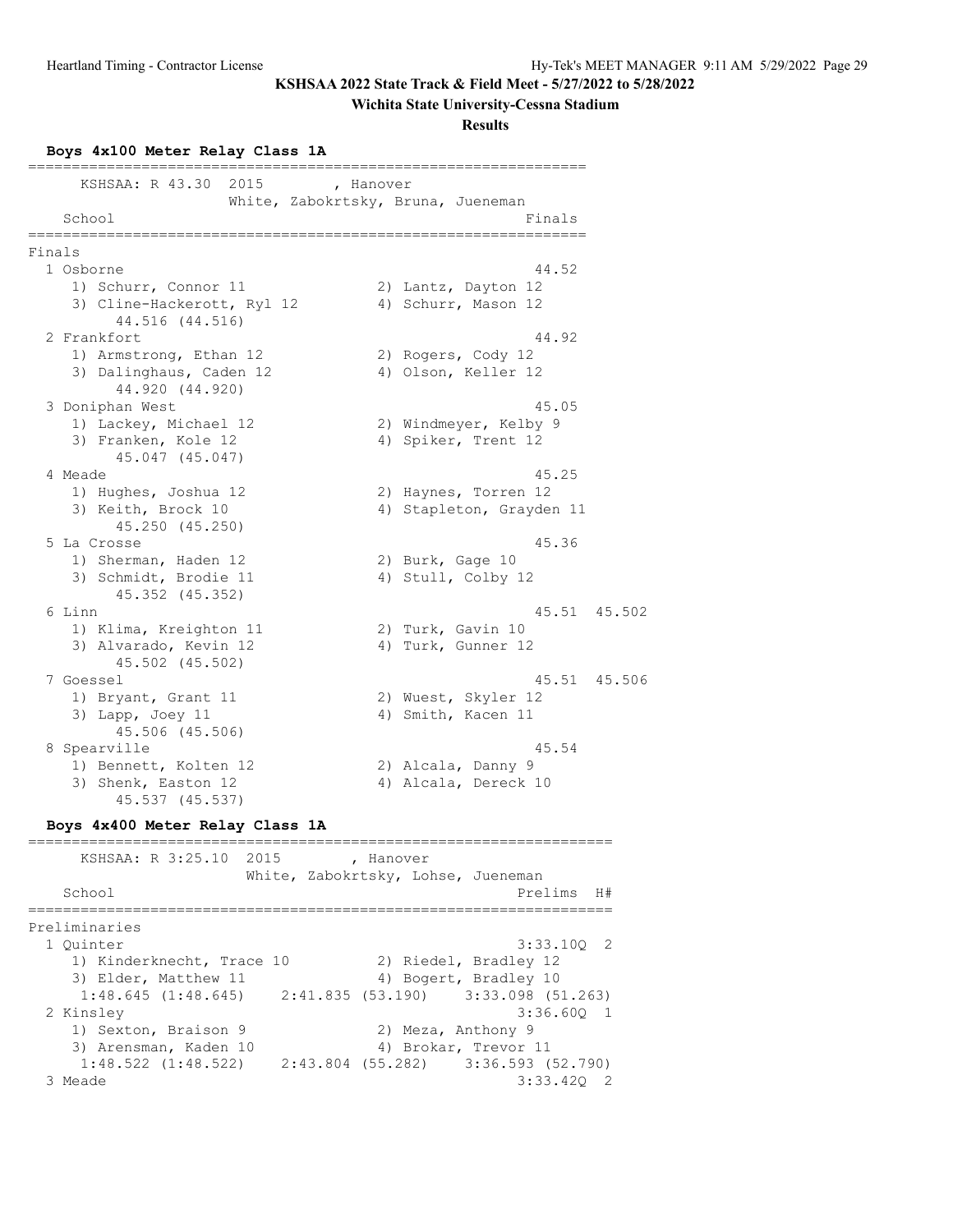#### **Wichita State University-Cessna Stadium**

#### **Results**

#### **....Boys 4x400 Meter Relay Class 1A**

 1) Godfrey, Anthony 9 2) Keith, Logan 10 3) Keith, Brock 10 (4) Haynes, Torren 12 1:48.629 (1:48.629) 2:41.651 (53.023) 3:33.413 (51.762) 4 La Crosse 3:37.21Q 1 1) Burk, Gage 10 2) Rues, Will 12 3) Schlueter, Chris 10 4) Stull, Colby 12 1:48.910 (1:48.910) 2:44.130 (55.220) 3:37.208 (53.079) 5 Macksville 3:38.15q 1 1) Kuckelman, Ryan 11 2) Lickiss, Lance 11 3) Guevara, Orion 9 4) Barron, Alexis 11 1:47.238 (1:47.238) 2:42.741 (55.503) 3:38.145 (55.404) 6 Goessel 3:40.13q 2 1) Bryant, Grant 11 2) Schrag, Jacob 12 3) Wuest, Skyler 12 (4) Riley, Dylan 12 1:50.020 (1:50.020) 2:44.593 (54.574) 3:40.130 (55.537) 7 Bucklin 3:40.53q 2 1) Bowman, Nate 12 2) Pearce, Izaiah 10<br>3) Price, Scott 12 4) Kirk, Lucas 9 3) Price, Scott 12 (4) Kirk, Lucas 9 1:50.874 (1:50.874) 2:46.863 (55.989) 3:40.523 (53.661) 8 Frankfort 3:40.88q 1 1) Rogers, Cody 12 2) Loiseau, Lane 9 3) Armstrong, Brock 10 4) Gros, Samuel 12 1:50.673 (1:50.673) 2:45.828 (55.155) 3:40.871 (55.043)<br>9 Almena-Northern Vly 3:41.06 1 9 Almena-Northern Vly 3:41.06 1 1) Bencomo, Brian 11 2) Hansen, Jeremiah 10 3) Rudd, Gabriel 10 4) Thalheim, Kenton 10 1:51.335 (1:51.335) 2:46.461 (55.126) 3:41.060 (54.600) 10 Tipton Catholic 3:41.98 2 1) Schroeder, Koevin 10 2) Allen, Ryder 9 3) Collins, Trey 11 4) Towner, Joshua 11 1:52.375 (1:52.375) 2:47.853 (55.479) 3:41.973 (54.120) 11 Clifton-Clyde 3:44.00 2 1) Skocny, Jett 12 2) Slater, Maison 11 3) Czapanskiy, Colton 12 4) Garrison, Colby 11 1:52.299 (1:52.299) 2:50.264 (57.965) 3:43.999 (53.735) 12 Wichita-Classical School 3:47.64 1 1) Dolloff, Jordy 11 2) Duncan, Guy 11 3) Buckingham, Brett 11 (4) Sinclair, Tate 10 1:54.608 (1:54.608) 2:49.970 (55.362) 3:47.633 (57.664)<br>13 Wallace County 3:47.79 2 13 Wallace County 3:47.79 2 1) Pearce, Evan 10 2) Edwards, Ace 10 3) Kuhlman, Connor 12 (a) 4) Johnson, Cade 11 1:53.681 (1:53.681) 2:52.923 (59.242) 3:47.787 (54.865) 14 Olpe 3:49.31 2 1) Cole, Jed 12 2) Temeyer, Andon 11 3) Kueser, Connor 11 and 4) Heins, Darren 11 1:55.861 (1:55.861) 2:53.990 (58.129) 3:49.309 (55.320) 15 Burden-Central 3:54.30 1 1) Brogan, Tony 12 2) Long, Ben 10 3) Norris, Boston 10 4) Henderson, Austin 12 1:52.546 (1:52.546) 2:51.780 (59.235) 3:54.300 (1:02.520) -- Axtell DQ 1 Zone Violation 1) Schmelzle, Brandon 9 (2) Broxterman, Eli 9 3) Detweiler, Issac 11 4) Buessing, Grady 10 1:49.310 (1:49.310) 2:43.882 (54.573) 3:36.174 (52.292)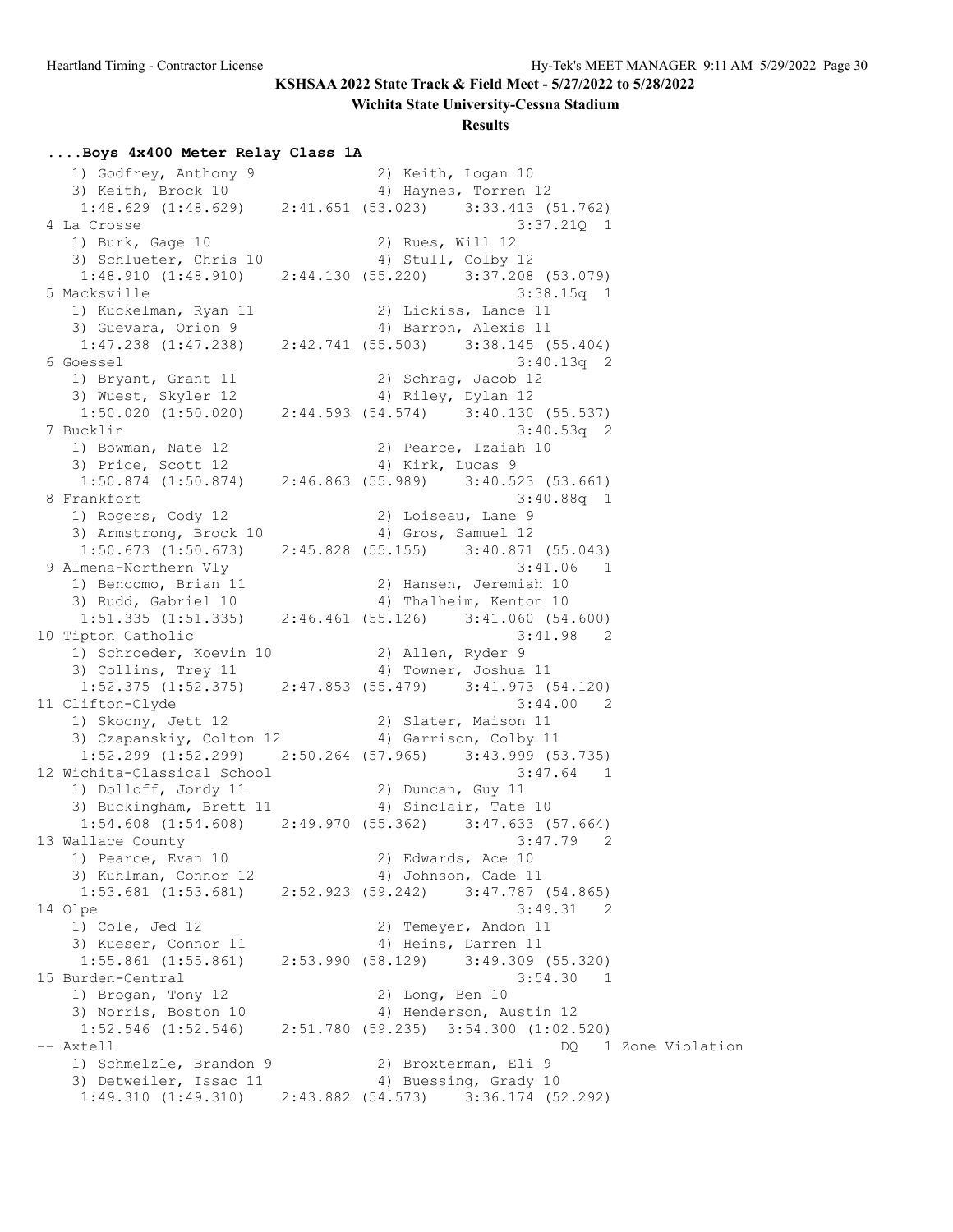# **Wichita State University-Cessna Stadium**

### **Results**

### **Boys 4x400 Meter Relay Class 1A**

| KSHSAA: R 3:25.10 2015 , Hanover                                                                       |                                                                                                                       |
|--------------------------------------------------------------------------------------------------------|-----------------------------------------------------------------------------------------------------------------------|
| School                                                                                                 | White, Zabokrtsky, Lohse, Jueneman<br>Finals                                                                          |
|                                                                                                        |                                                                                                                       |
| Finals                                                                                                 |                                                                                                                       |
| 1 Meade                                                                                                | 3:33.86                                                                                                               |
| 1) Stapleton, Grayden 11 (2) Keith, Logan 10                                                           |                                                                                                                       |
| 3) Keith, Brock 10 (4) Haynes, Torren 12                                                               |                                                                                                                       |
| $1:48.622$ $(1:48.622)$ $2:42.110$ $(53.488)$ $3:33.857$ $(51.748)$                                    |                                                                                                                       |
| 2 Kinsley<br>1) Sexton, Braison 9                                                                      | $3:34.56$ $3:34.551$                                                                                                  |
| 3) Arensman, Kaden 10                                                                                  | 2) Meza, Anthony 9<br>4) Brokar, Trevor 11                                                                            |
| $1:48.377$ $(1:48.377)$ $2:43.020$ $(54.643)$ $3:34.551$ $(51.531)$                                    |                                                                                                                       |
| 3 Quinter                                                                                              | $3:34.56$ $3:34.556$                                                                                                  |
| 1) Kinderknecht, Trace 10 2) Riedel, Bradley 12                                                        |                                                                                                                       |
|                                                                                                        |                                                                                                                       |
| 3) Elder, Matthew 11 (4) Bogert, Bradley 10<br>1:49.552 (1:49.552) 2:43.816 (54.264) 3:34.556 (50.741) |                                                                                                                       |
| 4 La Crosse                                                                                            | 3:38.48                                                                                                               |
| 1) Burk, Gage 10                                                                                       | 2) Rues, Will 12                                                                                                      |
| 3) Schlueter, Chris 10                                                                                 | 4) Stull, Colby 12                                                                                                    |
| $1:50.612$ $(1:50.612)$ $2:46.272$ $(55.660)$ $3:38.477$ $(52.205)$                                    |                                                                                                                       |
| 5 Goessel                                                                                              | 3:38.58                                                                                                               |
| 1) Bryant, Grant 11                                                                                    | 2) Schrag, Jacob 12                                                                                                   |
| 3) Wuest, Skyler 12                                                                                    | 4) Olson, Ben 12                                                                                                      |
| 1:49.742 (1:49.742) 2:43.599 (53.858) 3:38.580 (54.981)                                                |                                                                                                                       |
| 6 Bucklin                                                                                              | 3:43.02                                                                                                               |
| 1) Bowman, Nate 12<br>3) Price, Scott 12                                                               | 2) Pearce, Izaiah 10<br>4) Kirk, Lucas 9                                                                              |
| 3) Price, Scott 12 (1:53.513) (1:53.513) 2:49.673 (56.160) 3:43.015 (53.343)                           |                                                                                                                       |
| 7 Macksville                                                                                           | 3:44.19                                                                                                               |
| 1) Kuckelman, Ryan 11                                                                                  | 2) Lickiss, Lance 11                                                                                                  |
| 3) Guevara, Orion 9                                                                                    | 4) Barron, Alexis 11                                                                                                  |
| $1:50.328$ (1:50.328) 2:46.814 (56.486) 3:44.181 (57.368)                                              |                                                                                                                       |
| 8 Frankfort                                                                                            | 4:20.33                                                                                                               |
| 1) Armstrong, Brock 10<br>3) Gros, Samuel 12                                                           | 2) Loiseau, Lane 9                                                                                                    |
|                                                                                                        | 4) Dalinghaus, Caden 12                                                                                               |
| $1:54.423$ $(1:54.423)$ $2:52.403$ $(57.980)$ $4:20.324$ $(1:27.922)$                                  |                                                                                                                       |
| Boys 4x800 Meter Relay Class 1A                                                                        |                                                                                                                       |
|                                                                                                        |                                                                                                                       |
| KSHSAA: R 8:04.80 1986 , Grainfield-Wheatland                                                          |                                                                                                                       |
|                                                                                                        | Dinkel, Evans, Heinz, Kaiser                                                                                          |
| School                                                                                                 | Finals                                                                                                                |
|                                                                                                        | ------------------                                                                                                    |
| 1 Meade                                                                                                | 8:35.45                                                                                                               |
| 1) Godfrey, Anthony 9                                                                                  | 2) Keith, Logan 10                                                                                                    |
| 3) Keith, Brock 10                                                                                     | 4) Haynes, Torren 12<br>$1:03.370$ $(1:03.370)$ $2:10.498$ $(1:07.128)$ $3:07.611$ $(57.113)$ $4:15.987$ $(1:08.377)$ |
|                                                                                                        | $5:18.672$ (1:02.686) 6:25.068 (1:06.396) 7:23.960 (58.893)<br>8:35.444 (1:11.484)                                    |
| 2 Quinter                                                                                              | 8:43.11                                                                                                               |
| 1) Bowman, Stewart 9                                                                                   | 2) Bogert, Bradley 10                                                                                                 |
| 3) Gruenbacher, Eli 12                                                                                 | 4) Elder, Matthew 11                                                                                                  |
|                                                                                                        | $1:04.285$ (1:04.285) 2:12.460 (1:08.175) 3:14.461 (1:02.002)<br>$4:22.987$ $(1:08.526)$                              |
|                                                                                                        | 5:27.514 (1:04.527) 6:36.058 (1:08.544) 7:35.238 (59.180) 8:43.104 (1:07.867)                                         |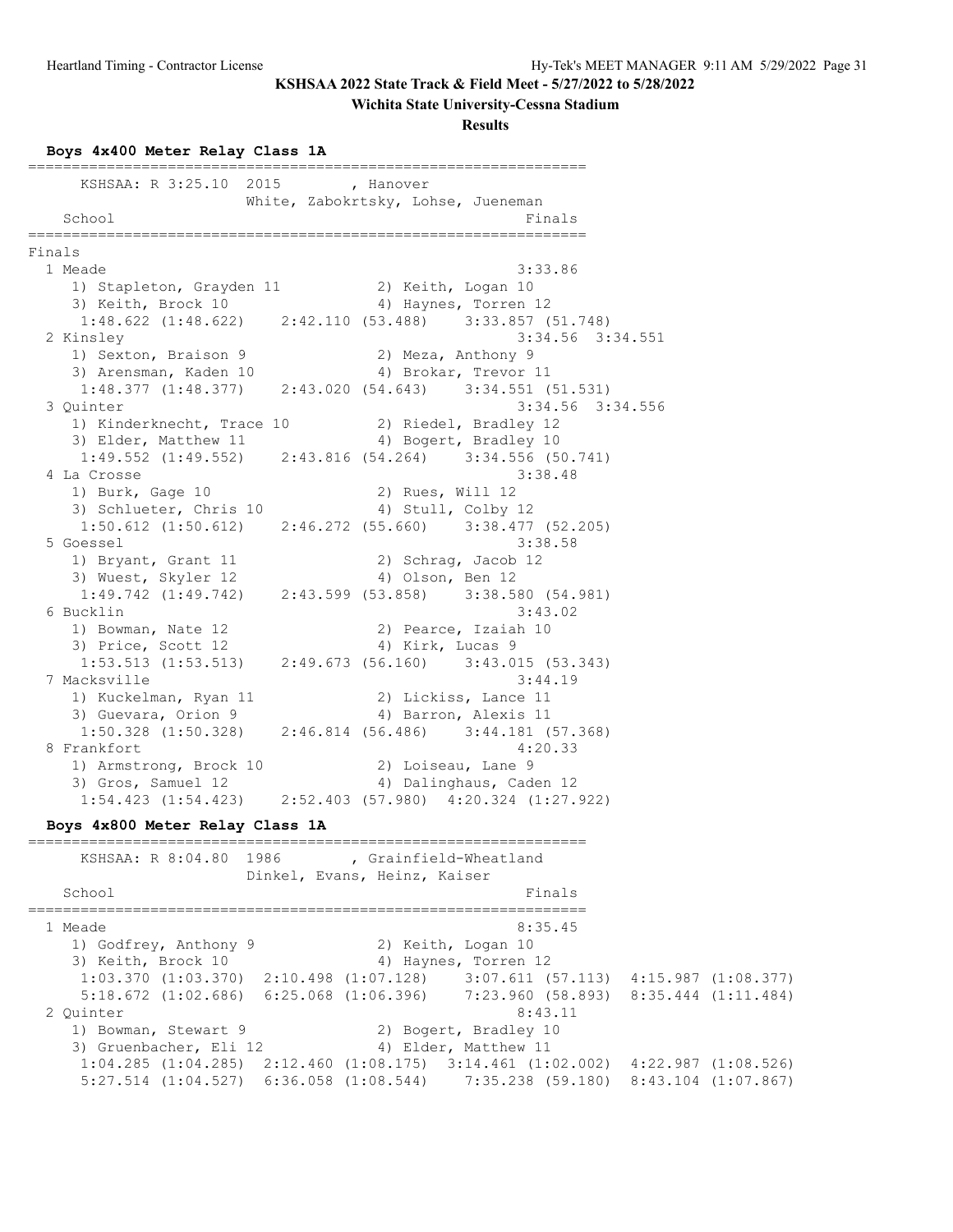**Wichita State University-Cessna Stadium**

#### **Results**

#### **....Boys 4x800 Meter Relay Class 1A**

 3 Axtell 8:47.39 1) Detweiler, Issac 11 12) Buessing, Evan 11 3) Heinen, Daltyn 9 1944 (4) Buessing, Grady 10 1:04.048 (1:04.048) 2:11.416 (1:07.368) 3:14.846 (1:03.431) 4:26.183 (1:11.338) 5:29.371 (1:03.188) 6:40.407 (1:11.036) 7:39.498 (59.092) 8:47.389 (1:07.891) 4 St. John 8:49.32 1) Smith, Quade 9 2) Smith, Hunter 12 3) Delp, Elijah 12 (4) Dunn, Preston 12 1:04.044 (1:04.044) 2:11.094 (1:07.051) 3:14.397 (1:03.303) 4:30.001 (1:15.604) 5:32.958 (1:02.958) 6:43.658 (1:10.701) 7:41.142 (57.484) 8:49.313 (1:08.172) 5 Olpe 8:55.47<br>1) Cole, Jed 12 (2) Kueser, Connor 11 1) Cole, Jed 12 2) Kueser, Connor 11 3) Temeyer, Andon 11 4) Heins, Darren 11 1:03.469 (1:03.469) 2:09.636 (1:06.168) 3:12.008 (1:02.373) 4:29.552 (1:17.544) 5:33.499 (1:03.948) 6:47.586 (1:14.088) 7:45.460 (57.874) 8:55.470 (1:10.011) 6 Osborne 8:55.69 1) Hamel, Jonny 10 2) Conrad, Aiden 10 3) Kendig, Sam 10 4) Bales, Graham 11 1:03.876 (1:03.876) 2:11.916 (1:08.040) 3:16.871 (1:04.956) 4:32.719 (1:15.848) 5:36.841 (1:04.123) 6:45.381 (1:08.540) 7:47.975 (1:02.595) 8:55.690 (1:07.715) 7 South Gray 8:57.62 1) Deges, Brady 12 2) Moore, Sam 9 3) Martin, Dominic 10 4) Racy, Andrew 12 1:04.393 (1:04.393) 2:14.193 (1:09.800) 3:17.620 (1:03.428) 4:31.611 (1:13.991) 5:32.330 (1:00.720) 6:43.597 (1:11.267) 7:46.830 (1:03.234) 8:57.620 (1:10.791) 8 Cunningham 9:04.04 1) Reed, Dagim 9 2) Mills, Keiden 12 3) Wegerer, Will 9 4) DeWeese, Trey 11 1:03.729 (1:03.729) 2:13.176 (1:09.447) 3:18.915 (1:05.739) 4:34.914 (1:15.999) 5:40.133 (1:05.220) 6:55.407 (1:15.274) 7:56.863 (1:01.457) 9:04.038 (1:07.175) 9 La Crosse 9:06.57 1) Castaneira, Dominic 9 2) Rues, Will 12 3) Nelson, Triston 10 (4) Maneth, Kolton 11 1:03.642 (1:03.642) 2:09.736 (1:06.094) 3:09.347 (59.612) 4:23.233 (1:13.886) 5:27.956 (1:04.723) 6:45.069 (1:17.113) 7:51.159 (1:06.091) 9:06.564 (1:15.406) 10 Kensington-Thunder Ridge 9:11.45 1) Stauffer, Jaden 12 2) Bice, Dylan 11 3) Randall, Jace 11 4) Baker, Mason 10 1:04.321 (1:04.321) 2:12.125 (1:07.804) 3:17.078 (1:04.954) 4:30.878 (1:13.801) 5:34.455 (1:03.577) 6:47.086 (1:12.631) 7:53.529 (1:06.443) 9:11.447 (1:17.918) 11 Goessel 9:20.02 1) Schrag, Jacob 12 2) Flaming, Jake 10 3) Wuest, Skyler 12 4) Schrag, Timothy 12 1:05.327 (1:05.327) 2:15.329 (1:10.003) 3:20.875 (1:05.546) 4:39.598 (1:18.724) 5:46.008 (1:06.411) 7:04.984 (1:18.976) 8:07.233 (1:02.250) 9:20.015 (1:12.782) 12 Lebo 9:26.32 1) Durst, Caleb 9 2) Kiefer, Kord 10 3) Davies, Luke 11 4) Whalen, Colin 12 1:06.415 (1:06.415) 2:17.485 (1:11.070) 3:24.013 (1:06.528) 4:42.682 (1:18.670) 5:57.713 (1:15.031) 7:11.489 (1:13.777) 8:17.045 (1:05.556) 9:26.313 (1:09.268) 13 Burrton 9:35.25 1) Barnes, Jude 10 2) Phillips, Noble 9 3) Hoopes, Aiden 9 4) Schmidt, Camden 9 1:05.794 (1:05.794) 2:23.270 (1:17.477) 3:33.999 (1:10.729) 4:47.938 (1:13.940) 5:55.958 (1:08.021) 7:07.779 (1:11.821) 8:15.487 (1:07.708) 9:35.245 (1:19.758)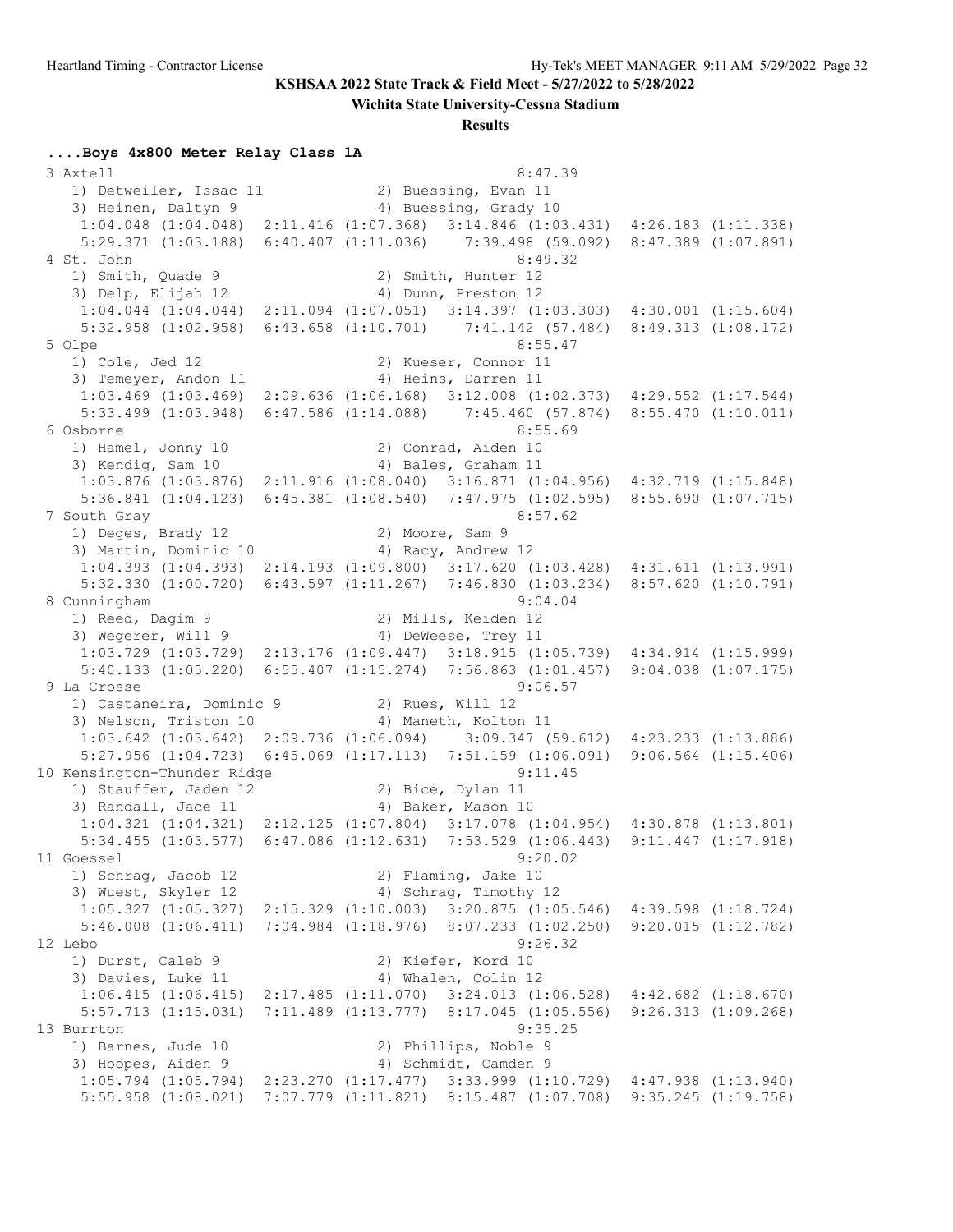**Wichita State University-Cessna Stadium**

#### **Results**

#### **....Boys 4x800 Meter Relay Class 1A**

 14 Clifton-Clyde 9:36.38 1) Skocny, Jack 9 2) Winter, Jackson 11 3) Koch, Brodin 9 4) Czapanskiy, Colton 12 1:05.044 (1:05.044) 2:19.610 (1:14.567) 3:31.262 (1:11.653) 4:52.882 (1:21.620) 6:01.831 (1:08.950) 7:18.242 (1:16.411) 8:25.860 (1:07.619) 9:36.375 (1:10.515) 15 Lincoln 9:39.04 1) Sinclair, Branden 10 2) Baxter, Dominick 9 3) Romesburg, Aiden 9 4) Dickerman, James 9 1:05.617 (1:05.617) 2:19.065 (1:13.448) 3:30.934 (1:11.869) 4:52.465 (1:21.532) 6:03.369 (1:10.904) 7:20.453 (1:17.085) 8:28.440 (1:07.988) 9:39.033 (1:10.593) 16 Frankfort 9:43.69 1) Keller, Jett 9 2) Smith, Connor 9 3) Smith, Ty 9 4) Gros, Samuel 12 1:08.602 (1:08.602) 2:27.085 (1:18.484) 3:34.656 (1:07.571) 4:51.472 (1:16.816) 5:58.545 (1:07.074) 7:16.222 (1:17.677) 8:22.868 (1:06.646) 9:43.686 (1:20.819)

**Boys High Jump Class 1A**

================================================================

|                                              |                     |  | KSHSAA: R 7-00 1994 Shane Lavy, Glasco          |              |
|----------------------------------------------|---------------------|--|-------------------------------------------------|--------------|
| Name                                         |                     |  | Year School                                     | Finals       |
|                                              |                     |  |                                                 |              |
|                                              |                     |  | 1 Colglazier, Braden 12 Pawnee Hts 6-06.00      |              |
|                                              |                     |  | 5-06 5-08 5-10 6-00 6-02 6-04 6-06 6-08         |              |
|                                              |                     |  | PPP PPP 0 0 0 0 XXO XXX                         |              |
|                                              |                     |  | 2 Heckman, Matthew 11 Burlingame                | $J6 - 06.00$ |
|                                              |                     |  | 5-06 5-08 5-10 6-00 6-02 6-04 6-06 6-08         |              |
|                                              |                     |  | PPP 0 0 XO 0 0 XXO XXX                          |              |
|                                              |                     |  | 3 Burk, Gage 10 La Crosse                       | $6 - 04.00$  |
|                                              |                     |  | 5-06 5-08 5-10 6-00 6-02 6-04 6-06              |              |
|                                              |                     |  | PPP PPP 0 0 0 0 XXX                             |              |
|                                              |                     |  | 4 Russell, Jaxon 12 Scandia-Pike Valley 6-02.00 |              |
| 5-06 5-08 5-10 6-00 6-02 6-04                |                     |  |                                                 |              |
| O O O XO O XXX                               |                     |  |                                                 |              |
|                                              |                     |  | 5 Carlson, Alec 11 Pawnee Hts                   | $J6 - 02.00$ |
| 5-06 5-08 5-10 6-00 6-02 6-04                |                     |  |                                                 |              |
| PPP PPP 0 XO XO XXX                          |                     |  |                                                 |              |
|                                              |                     |  | 6 Rodriguez, Edwin 12 Satanta                   | $J6 - 02.00$ |
| 5-06 5-08 5-10 6-00 6-02 6-04                |                     |  |                                                 |              |
| $\circ$                                      | O O XXO XO XXX      |  |                                                 |              |
|                                              |                     |  | 6 Riedel, Bradley 12 Quinter                    | $J6 - 02.00$ |
| 5-06 5-08 5-10 6-00 6-02 6-04                |                     |  |                                                 |              |
|                                              |                     |  | O OXXO OXOXXX                                   |              |
|                                              |                     |  | 8 Hogan, Kylor 12 Logan                         | $J6 - 02.00$ |
| 5-06 5-08 5-10 6-00 6-02 6-04                |                     |  |                                                 |              |
|                                              | PPP O XO XXO XO XXX |  |                                                 |              |
| 9 Sellars, Trace                             |                     |  | 12 Fowler                                       | $J6 - 02.00$ |
| 5-06 5-08 5-10 6-00 6-02 6-04                |                     |  |                                                 |              |
| PPP XO O XXO XXO XXX                         |                     |  |                                                 |              |
|                                              |                     |  | 10 Collins, Trey 11 Tipton Catholic 6-00.00     |              |
| $5 - 06$ $5 - 08$ $5 - 10$ $6 - 00$ $6 - 02$ |                     |  |                                                 |              |
|                                              | 0 0 0 0 XXX         |  |                                                 |              |
|                                              |                     |  | 10 Long, Ben 10 Burden-Central 6-00.00          |              |
| $5 - 06$ $5 - 08$ $5 - 10$ $6 - 00$ $6 - 02$ |                     |  |                                                 |              |
| O O O O XXX                                  |                     |  |                                                 |              |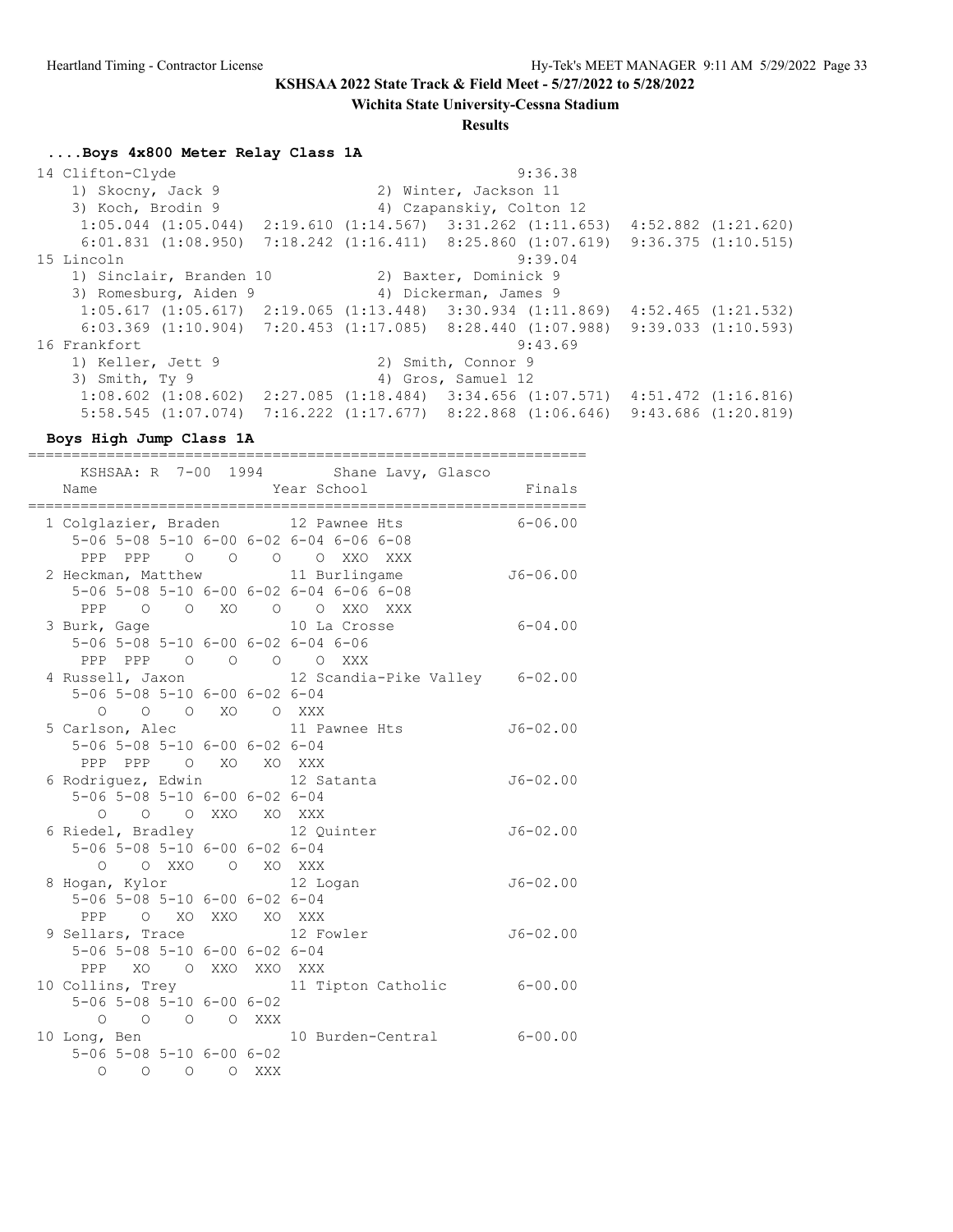# **Wichita State University-Cessna Stadium**

**Results**

| Boys High Jump Class 1A             |            |              |
|-------------------------------------|------------|--------------|
| 12 Myers, Casey                     | 12 Onaga   | $5 - 10.00$  |
| $5 - 06$ $5 - 08$ $5 - 10$ $6 - 00$ |            |              |
| XO XO XXX<br>PPP                    |            |              |
| 13 Neeley, Max                      | 11 Dighton | $J5 - 10.00$ |
| $5 - 06$ $5 - 08$ $5 - 10$ $6 - 00$ |            |              |
| O XXO XXX<br>$\bigcirc$             |            |              |
| 14 Smith, Damien                    | 11 Argonia | $J5 - 10.00$ |
| $5 - 06$ $5 - 08$ $5 - 10$ $6 - 00$ |            |              |
| XO XXO XXX<br>$\circ$               |            |              |
| 15 Burkholder, Caleb                | 11 Goessel | $5 - 08.00$  |
| $5 - 06$ $5 - 08$ $5 - 10$          |            |              |
| O XO XXX                            |            |              |
| 16 Jordan, Cordell                  | 9 Oxford   | $J5 - 08.00$ |
| $5 - 06$ $5 - 08$ $5 - 10$          |            |              |
| XXO<br>XO XXX                       |            |              |

# **Boys Pole Vault Class 1A**

| Name                            |                                                        |       |  |                                           |  | KSHSAA: R 16-07 1986 Darrin Bryant, Burrton<br>Year School Finals                                |  |
|---------------------------------|--------------------------------------------------------|-------|--|-------------------------------------------|--|--------------------------------------------------------------------------------------------------|--|
|                                 |                                                        |       |  |                                           |  | 1 Neeley, Max 11 Dighton 14-06.00<br>11-00 11-06 12-00 12-06 13-00 13-06 14-00 14-06 15-00 15-03 |  |
|                                 |                                                        |       |  |                                           |  | PPP PPP PPP PPP XO O O XO PPP XXX                                                                |  |
|                                 |                                                        |       |  |                                           |  | 2 Porter, Tristen 12 Wichita County 13-06.00                                                     |  |
|                                 |                                                        |       |  | 11-00 11-06 12-00 12-06 13-00 13-06 14-00 |  |                                                                                                  |  |
|                                 |                                                        |       |  | PPP PPP PPP 0 0 XXO XXX                   |  |                                                                                                  |  |
| 2 Pfaff, Mason                  |                                                        |       |  | 11 Minneola                               |  | $13 - 06.00$                                                                                     |  |
|                                 |                                                        |       |  | 11-00 11-06 12-00 12-06 13-00 13-06 14-00 |  |                                                                                                  |  |
|                                 |                                                        |       |  | PPP PPP 0 0 0 XXO XXX                     |  |                                                                                                  |  |
| 4 Deges, Brady 12 South Gray    |                                                        |       |  |                                           |  | J13-06.00                                                                                        |  |
|                                 |                                                        |       |  | 11-00 11-06 12-00 12-06 13-00 13-06 14-00 |  |                                                                                                  |  |
|                                 |                                                        |       |  | PPP XO PPP 0 0 XXO XXX                    |  |                                                                                                  |  |
| 5 Ronnebaum, Derek 11 Centralia |                                                        |       |  |                                           |  | $13 - 00.00$                                                                                     |  |
|                                 | 11-00 11-06 12-00 12-06 13-00 13-06                    |       |  |                                           |  |                                                                                                  |  |
|                                 | $\begin{matrix} 0 & 0 & X0 & 0 & 0 & XXX \end{matrix}$ |       |  |                                           |  |                                                                                                  |  |
|                                 |                                                        |       |  |                                           |  | 6 Thalheim, Kenton 10 Almena-Northern Vly J13-00.00                                              |  |
|                                 | 11-00 11-06 12-00 12-06 13-00 13-06                    |       |  |                                           |  |                                                                                                  |  |
|                                 | XO XXO XO O XXO XXX                                    |       |  |                                           |  |                                                                                                  |  |
| 7 Peterson, Wyatt 11 Attica     |                                                        |       |  |                                           |  | $12 - 06.00$                                                                                     |  |
|                                 | 11-00 11-06 12-00 12-06 13-00                          |       |  |                                           |  |                                                                                                  |  |
|                                 | PPP 0 0 0 XXX                                          |       |  |                                           |  |                                                                                                  |  |
| 7 Newberry, Xander 12 Attica    |                                                        |       |  |                                           |  | $12 - 06.00$                                                                                     |  |
|                                 | 11-00 11-06 12-00 12-06 13-00                          |       |  |                                           |  |                                                                                                  |  |
|                                 | PPP 0 0 0 XXX                                          |       |  |                                           |  |                                                                                                  |  |
|                                 |                                                        |       |  |                                           |  | 9 Koch, Tee<br>12 Clifton-Clyde<br>J12-06.00                                                     |  |
|                                 | 11-00 11-06 12-00 12-06 13-00                          |       |  |                                           |  |                                                                                                  |  |
| O O O XO XXX                    |                                                        |       |  |                                           |  |                                                                                                  |  |
|                                 |                                                        |       |  |                                           |  | 10 Vincent, Trey 12 Wheatland 12-00.00                                                           |  |
|                                 | 11-00 11-06 12-00 12-06                                |       |  |                                           |  |                                                                                                  |  |
|                                 | O PPP O XXX                                            |       |  |                                           |  |                                                                                                  |  |
| 11 Reese, Kyle 12 Lebo          |                                                        |       |  |                                           |  | $J12-00.00$                                                                                      |  |
|                                 | 11-00 11-06 12-00 12-06                                |       |  |                                           |  |                                                                                                  |  |
| PPP XO                          |                                                        | O XXX |  |                                           |  |                                                                                                  |  |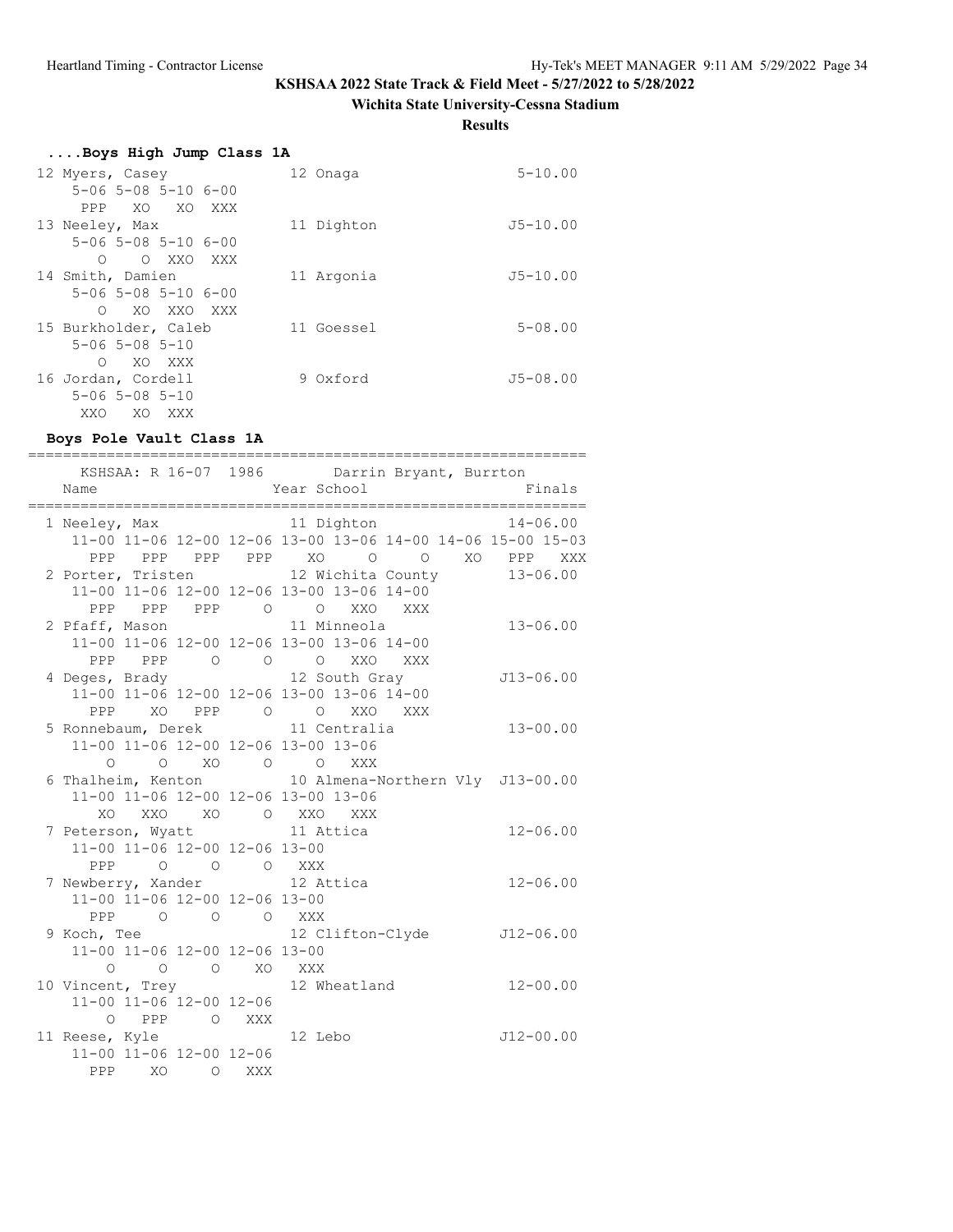#### **Wichita State University-Cessna Stadium**

#### **Results**

#### **....Boys Pole Vault Class 1A**

| 11 Reeves, Teagon                       | 11 Scandia-Pike Valley J12-00.00 |               |
|-----------------------------------------|----------------------------------|---------------|
| $11 - 00$ $11 - 06$ $12 - 00$ $12 - 06$ |                                  |               |
| XO<br>$\Omega$<br>$\Omega$<br>XXX       |                                  |               |
| 13 Henderson, Austin                    | 12 Burden-Central                | $J12 - 00.00$ |
| $11 - 00$ $11 - 06$ $12 - 00$ $12 - 06$ |                                  |               |
| XO<br>XO<br>XXX<br>∩                    |                                  |               |
| 14 Fahey, Payton                        | 10 Clifton-Clyde                 | $11 - 06.00$  |
| $11 - 00$ $11 - 06$ $12 - 00$           |                                  |               |
| ∩<br>$\bigcirc$<br>XXX                  |                                  |               |
| 15 Reese, Corey                         | 10 Lebo                          | $11 - 00.00$  |
| $11 - 00$ $11 - 06$                     |                                  |               |
| XO.<br>XXX                              |                                  |               |
| -- Perkins, Brody                       | 12 Caldwell                      | ΝH            |
| $11 - 00$                               |                                  |               |
| XXX                                     |                                  |               |

#### **Boys Long Jump Class 1A**

======================================================================== KSHSAA: R 23-00 1992 Ed Broxterman, Baileyville-B&B Name  $Year School$  Finals Wind H# ======================================================================== 1 Jueneman, Emmitt 12 Hanover 22-01.00 -2.2 2 FOUL 22-01(-2.2) 22-00.75(-2.9) 20-10(-1.1) FOUL FOUL 2 Carlson, Alec 11 Pawnee Hts 22-00.75 -1.8 2 21-05.50(-1.8) 20-06.50(-3.1) 21-02.50(-1.4) FOUL 21-08(-2.4) 22-00.75(-1.8) 3 Turner, Bryson 11 Madison 21-10.25 -3.8 2 FOUL 21-02.25(-1.5) 21-10.25(-3.8) 21-04(-1.5) FOUL FOUL 4 Sellars, Trace 12 Fowler 21-05.50 -2.0 2 20-05.75(-2.4) 20-02.50(-3.8) FOUL 20-07.75(-2.8) 21-04(-1.7) 21-05.50(-2.0) 5 Losew, Jack 12 Cent Christian 20-10.50 -2.3 1 20-02.75(-2.5) 19-04.50(-2.6) 20-00.25(-3.1) 20-04(-2.0) 20-10.50(-2.3) 20-03.25(-2.0) 6 Schmelzle, Brandon 9 Axtell 20-10.25 -3.1 2 20-06(-2.0) 20-10.25(-3.1) 19-11.75(-2.4) 19-03.50(-1.4) 20-06(-1.8) 20-07.25(-3.1) 7 Colglazier, Braden 12 Pawnee Hts 20-09.50 -2.5 2<br>20-03(-1.8) 20-01.25(-4.1) 20-09.50(-2.5) FOUL FOUL 16-02 20-03(-1.8) 20-01.25(-4.1) 20-09.50(-2.5) FOUL FOUL 16-02.75(-2.9) 8 Smith, Keiondra 11 Caldwell 20-01.50 -2.8 1 18-09.50(-2.2) 19-09(-3.3) 20-01.50(-2.8) 19-03.25(-1.8) 19-10.50(-2.2) 19-07(-1.2) 9 Klima, Kreighton 11 Linn 20-00.25 -2.2 2 19-11.25(-1.8) 19-04.50(-3.0) 13-00(-3.0) 20-00.25(-2.2) 19-00.50(-2.6) 17-06.50(-1.6) 10 Godderz, Ethan 11 Colony-Crest 19-10.50 -2.7 1 18-03(-2.1) 19-02.50(-2.9) 19-10.50(-2.7) 11 Burk, Gage 10 La Crosse 19-09.75 -3.8 1 19-04.25(-2.3) 19-09.75(-3.8) 18-08.75(-1.5) 12 Partridge, Jake 12 Peabody-Burns 19-09.50 -1.5 1 19-05(-2.3) 19-09.50(-1.5) 19-04.75(-1.9) 13 Meyers, Nate 9 Mankato-Rock Hills 19-08.50 -3.4 2 19-03(-1.4) 19-08.50(-3.4) 17-08.75(-0.8) 14 Coleman, Jaden 12 Dighton 18-10.00 -0.9 1 18-07.25(-1.6) 18-10(-0.9) 18-06(-2.1) 15 Mastin, Tod 12 Decatur Comm 18-08.50 -3.0 1 12 Decatur Comm<br>17-10.50(-0.6) 18-03.25(-1.4) 18-08.50(-3.0)<br>2014 Sabail 16 Rudd, Gabriel 10 Almena-Northern Vly 18-00.00 -2.3 1 18-00(-2.3) 17-09.25(-3.6) FOUL(-2.5)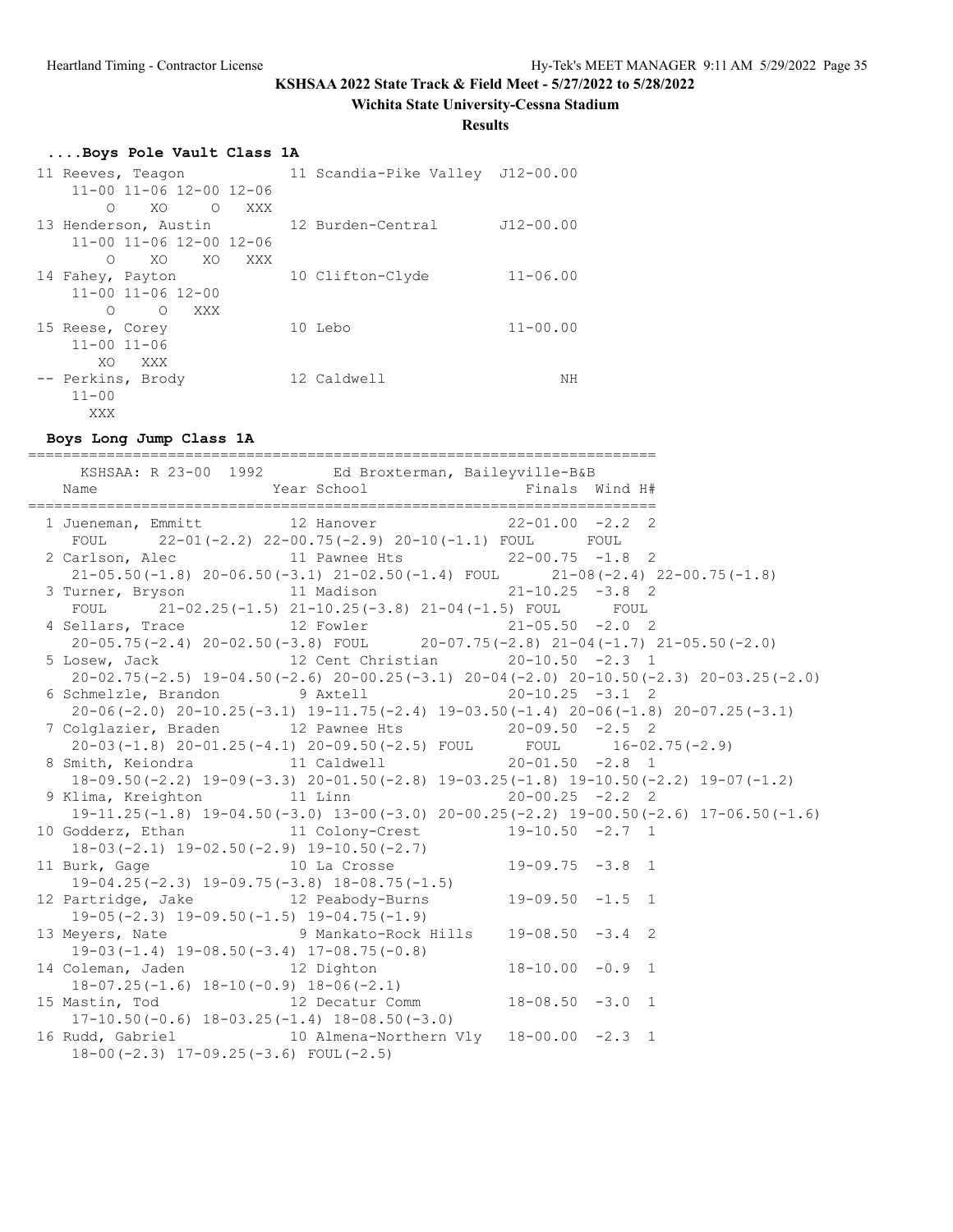**Wichita State University-Cessna Stadium**

### **Results**

**Boys Triple Jump Class 1A**

| KSHSAA: R 47-05.75 1992 Fred Gee, Axtell                                                                             |                                                                                              |  |
|----------------------------------------------------------------------------------------------------------------------|----------------------------------------------------------------------------------------------|--|
|                                                                                                                      |                                                                                              |  |
|                                                                                                                      |                                                                                              |  |
| 1 Carlson, Alec 11 Pawnee Hts 46-05.00 4.0 2                                                                         |                                                                                              |  |
| $44-00.75(0.1)$ $45-01(2.9)$ $45-09.50(0.6)$ FOUL FOUL $(1.9)$ $46-05(4.0)$                                          |                                                                                              |  |
| 2 Jueneman, Emmitt 12 Hanover 46-00.00 2.1 2                                                                         |                                                                                              |  |
|                                                                                                                      | FOUL FOUL $45-08.50(2.3)$ FOUL $44-02.75(2.5)$ $46-00(2.1)$                                  |  |
| 3 Turner, Bryson 11 Madison 44-06.50 2.1 2                                                                           |                                                                                              |  |
|                                                                                                                      | $44-02.25(0.6)$ $43-10(2.5)$ $43-06(2.1)$ $43-11(+0.0)$ $44-05.25(2.6)$ $44-06.50(2.1)$      |  |
| 4 Colglazier, Braden 12 Pawnee Hts 42-09.00 4.1 2                                                                    |                                                                                              |  |
|                                                                                                                      | $42-02.25(1.8)$ $42-02.75(3.5)$ FOUL FOUL FOUL $42-09(4.1)$                                  |  |
| 5 Losew, Jack 12 Cent Christian 42-08.50 0.3 1<br>TOUL 41-03.25(0.9) 41-00(1.2) FOUL 41-07(2.2) 42-08.50(0.3)        |                                                                                              |  |
|                                                                                                                      |                                                                                              |  |
| 6 Schmelzle, Brandon 9 Axtell 42-07.25 0.7 2                                                                         |                                                                                              |  |
| $41-11(1.8)$ $42-07.25(0.7)$ $42-04(0.7)$ $41-10.50(1.7)$ $41-03(3.9)$ $41-10.25(2.5)$                               |                                                                                              |  |
| 7 Thompson, Teagan 11 Caldwell 42-05.50 1.9 1                                                                        |                                                                                              |  |
|                                                                                                                      | 40-01.75(2.4) 40-06.25(1.4) 41-04.25(-0.2) 41-07(1.8) 42-05.50(1.9) 38-07.25(0.8)            |  |
| 8 Eitzmann, Jaret 12 Beloit-St. John's 41-11.25 1.4 2                                                                |                                                                                              |  |
|                                                                                                                      | $41-04.50(1.4)$ $41-03.50(2.5)$ $41-00.75(1.3)$ $40-11(2.6)$ $41-11.25(1.4)$ $41-06.50(3.8)$ |  |
| 9 Dalinghaus, Caden 12 Frankfort 41-09.00 2.1 2                                                                      |                                                                                              |  |
|                                                                                                                      | 41-04.50(-0.1) 41-09(2.1) FOUL PASS PASS PASS                                                |  |
| 10 Lafferty, Braxton 11 Little River 41-01.25 1.9 1                                                                  |                                                                                              |  |
|                                                                                                                      |                                                                                              |  |
| $40-08.75(2.8)$ 39-05(2.1) $41-01.25(1.9)$<br>11 Hogan, Kylor 12 Logan $40-07.75$ 1.8 2<br>$40-07.75(1.8)$ FOUT FOUT |                                                                                              |  |
| 11 Hogan, Nyror<br>40-07.75(1.8) FOUL FOUL<br>12 Godderz, Ethan 11 Colony-Crest 40-06.50 3.6 1                       |                                                                                              |  |
|                                                                                                                      |                                                                                              |  |
|                                                                                                                      |                                                                                              |  |
| FOUL 40-06.50(3.6) 40-05.75(2.1)<br>13 Bermudez, Pablo 10 Cheylin 40-03.50 1.1 1                                     |                                                                                              |  |
|                                                                                                                      |                                                                                              |  |
| FOUL 40-03.50(1.1) 39-04(0.8)<br>14 Schrag, Jacob 12 Goessel 39-09.50 2.7 1                                          |                                                                                              |  |
|                                                                                                                      |                                                                                              |  |
| 39-09.50(2.7) 38-11(2.4) 39-02.25(2.9)<br>15 Van Laeys, Dylan 12 Logan 38-10.25 1.9 1                                |                                                                                              |  |
| FOUL $38-03.50(2.9) 38-10.25(1.9)$                                                                                   |                                                                                              |  |
| 16 Martinez, Jesus 12 Greeley County 38-06.00 2.8 1                                                                  |                                                                                              |  |
| $38-06(2.8)$ $37-01.50(-0.1)$ $37-05.75(-0.3)$                                                                       |                                                                                              |  |

### **Boys Shot Put Class 1A**

| KSHSAA: R 58-04.25 1998 Kyle Johnson, Burrton<br>Year School<br>Finals H#<br>Name                         |                |
|-----------------------------------------------------------------------------------------------------------|----------------|
| $59 - 04.75R$ 2<br>12 Madison<br>1 Helm, Casey<br>59-04.75 58-06 FOUL 58-02 FOUL PASS                     |                |
| 10 Wichita County 48-08.50<br>2 Medina, Simon<br>44-06.75 47-00 48-01.50 45-05.25 PASS 48-08.50           | $\overline{2}$ |
| 3 Deibert, Alex<br>46-01.50 45-11 FOUL 45-06.25 46-01.50 45-08.25                                         |                |
| 12 Sylvan-Lucas 45-09.75 2<br>4 Couse, Dayton<br>$43-11.50$ $38-08.25$ $44-09$ $45-09.75$ $44-05$ $44-06$ |                |
| 12 South Barber 50 45-06.50<br>5 Erikson, Ruston<br>45-01 44-05.50 40-01.25 43-07.50 45-06.50 40-02       | 2              |
| 12 Kiowa County 44-09.75<br>6 West, Bo<br>40-09.25 44-00.25 44-02 43-00.75 FOUL 44-09.75                  | $\sqrt{1}$     |
| $44-03.25$ 2<br>7 Woolf, Brock<br>11 Brewster<br>FOUL 44-03.25 42-01.75 42-01.50 42-05.75 43-08           |                |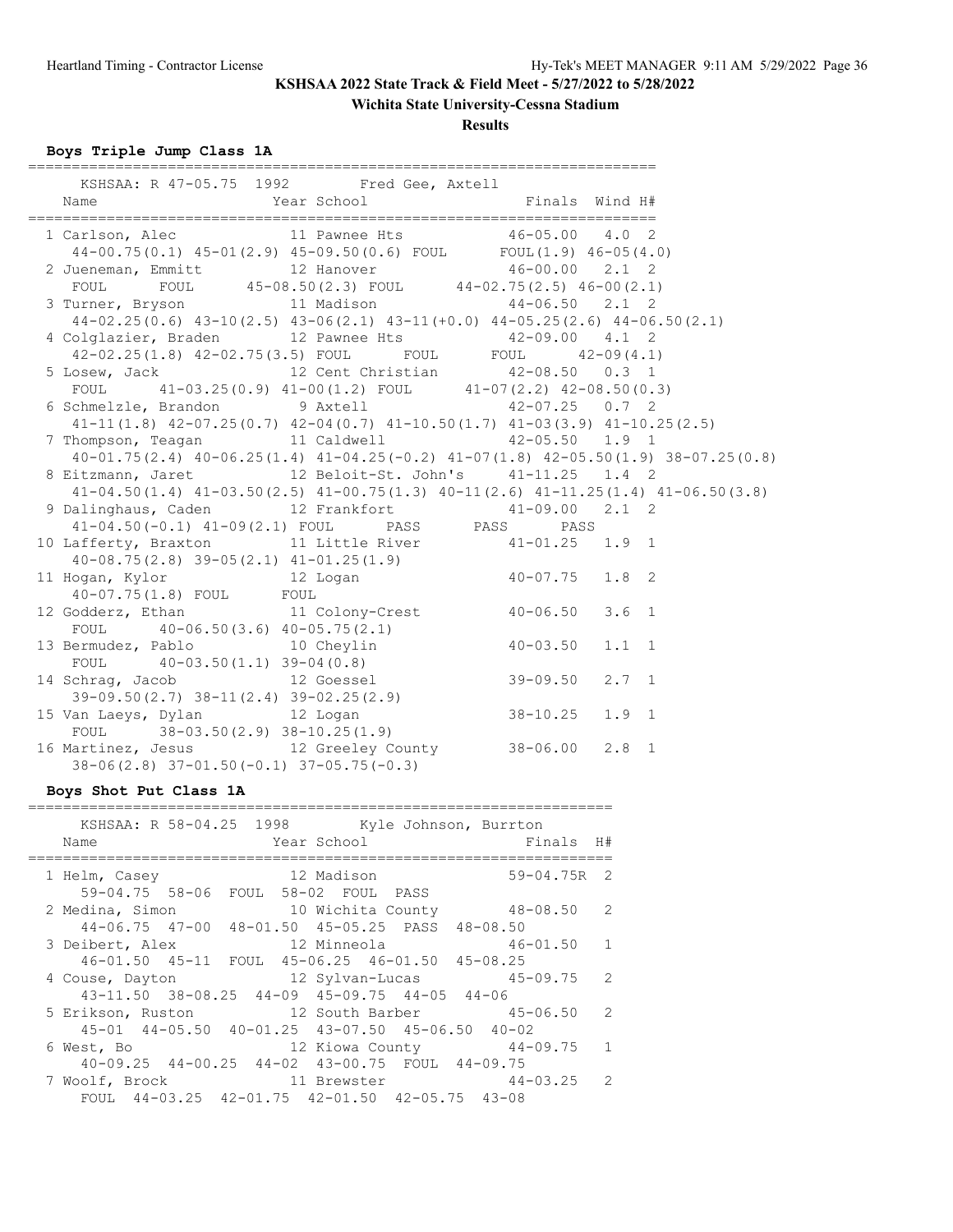### **Wichita State University-Cessna Stadium**

### **Results**

# **....Boys Shot Put Class 1A**

| 8 Deters, Sawyer 10 Axtell                                     |                      | $42 - 11.25$   | 1              |
|----------------------------------------------------------------|----------------------|----------------|----------------|
| $40-07.50$ $40-11.25$ $42-10$ $41-01.75$ $42-08.25$ $42-11.25$ |                      |                |                |
| 9 Brungardt, Tanis 11 Victoria                                 |                      | $42 - 11.00$ 2 |                |
| FOUL FOUL 42-11 FOUL FOUL 42-09.50                             |                      |                |                |
| 10 Stutesman, Drew                                             | 12 Hamilton          | $42 - 08.50$   | 1              |
| $41 - 09.75$ $42 - 08.50$ $42 - 04$                            |                      |                |                |
| 11 Leclair, Seth                                               | 11 Clifton-Clyde     | $42 - 08.25$   | 2              |
| $42 - 03.50$ $42 - 08.25$ $41 - 03.50$                         |                      |                |                |
| 12 Middleton, Colby                                            | 11 Burlingame        | $41 - 11.25$   | 1              |
| 41-06.50 41-11.25 FOUL                                         |                      |                |                |
| 13 Weiss, Brayden 12 Olpe                                      |                      | $41 - 09.00$   | $\overline{1}$ |
| $38 - 05.50$ $41 - 09$ $41 - 08$                               |                      |                |                |
| 14 Brandt, Zavier                                              | 12 Frankfort         | $41 - 04.75$   | 2              |
| 40-04.50 FOUL 41-04.75                                         |                      |                |                |
| 15 Zongker, Zack                                               | 11 Langdon-Fairfield | $40 - 03.75$   | 1              |
| 39-10 40-03.75 FOUL                                            |                      |                |                |
| 16 Eames, Matrix                                               | 10 Caldwell          | $38 - 01.75$ 1 |                |
| 38-01.75 FOUL FOUL                                             |                      |                |                |

### **Boys Discus Throw Class 1A**

| KSHSAA: R 186-04 2004 Jeff Horinek, Atwood                                                                 |             |                |
|------------------------------------------------------------------------------------------------------------|-------------|----------------|
| Year School<br>Name                                                                                        | Finals      | H#             |
| 1 Helm, Casey 12 Madison<br>174-00 195-00 188-08 FOUL 190-11 192-03                                        | 195-00R     | 2              |
| 2 Woolf, Brock<br>11 Brewster<br>151-06 149-02<br>FOUL 143-11 144-01 FOUL                                  | $151 - 06$  | $\overline{2}$ |
| 3 Bauman, Jacob<br>12 Langdon-Fairfield<br>130-05 144-04 FOUL 138-03 128-11 132-01                         | $144 - 04$  | $\mathbf{1}$   |
| 4 Tice, Nathaniel 12 Washington County<br>117-00 139-11 139-05 133-09 144-03 132-02                        | $144 - 03$  | $\mathbf{1}$   |
| 5 West, Bo<br>12 Kiowa County<br>FOUL 117-09 140-05 129-10 FOUL FOUL                                       | $140 - 05$  | $\overline{2}$ |
| 6 Newell, Jadin 12 Palco<br>137-01 136-08 138-07 138-11 127-09 FOUL                                        | $138 - 11$  | $\overline{2}$ |
| 7 Stuck, Tyler 12 Hartford<br>117-06 FOUL 138-00 134-10 FOUL 127-02                                        | $138 - 00$  | $\overline{2}$ |
| 8 Van Laeys, Dylan 12 Logan                                                                                | $J138 - 00$ | $\overline{2}$ |
| 138-00 FOUL 128-02 129-11 FOUL FOUL<br>9 Weiss, Brayden 12 Olpe<br>128-03 131-05 119-07 123-06 115-00 FOUL | $131 - 05$  | $\mathbf{1}$   |
| 10 Langdon-Fairfield<br>10 Wente, Calen<br>128-03 117-00 131-02                                            | $131 - 02$  | $\mathbf{1}$   |
| 11 Eames, Matrix<br>10 Caldwell                                                                            | $131 - 00$  | $\overline{2}$ |
| 126-06 FOUL 131-00<br>12 Brandt, Zavier<br>12 Frankfort                                                    | $128 - 11$  | $\mathbf{1}$   |
| 105-00 128-11 123-02<br>13 Reinecke, Brock<br>11 Centralia                                                 | $126 - 09$  | $\mathbf{1}$   |
| 126-01 116-03 126-09<br>14 Shaw, Brian<br>11 Thunder Ridge                                                 | $125 - 04$  | $\mathbf{1}$   |
| FOUL 125-04 FOUL<br>15 Patterson, Matthew<br>10 Hodgeman County<br>FOUL 120-05 112-03                      | $120 - 05$  | $\overline{2}$ |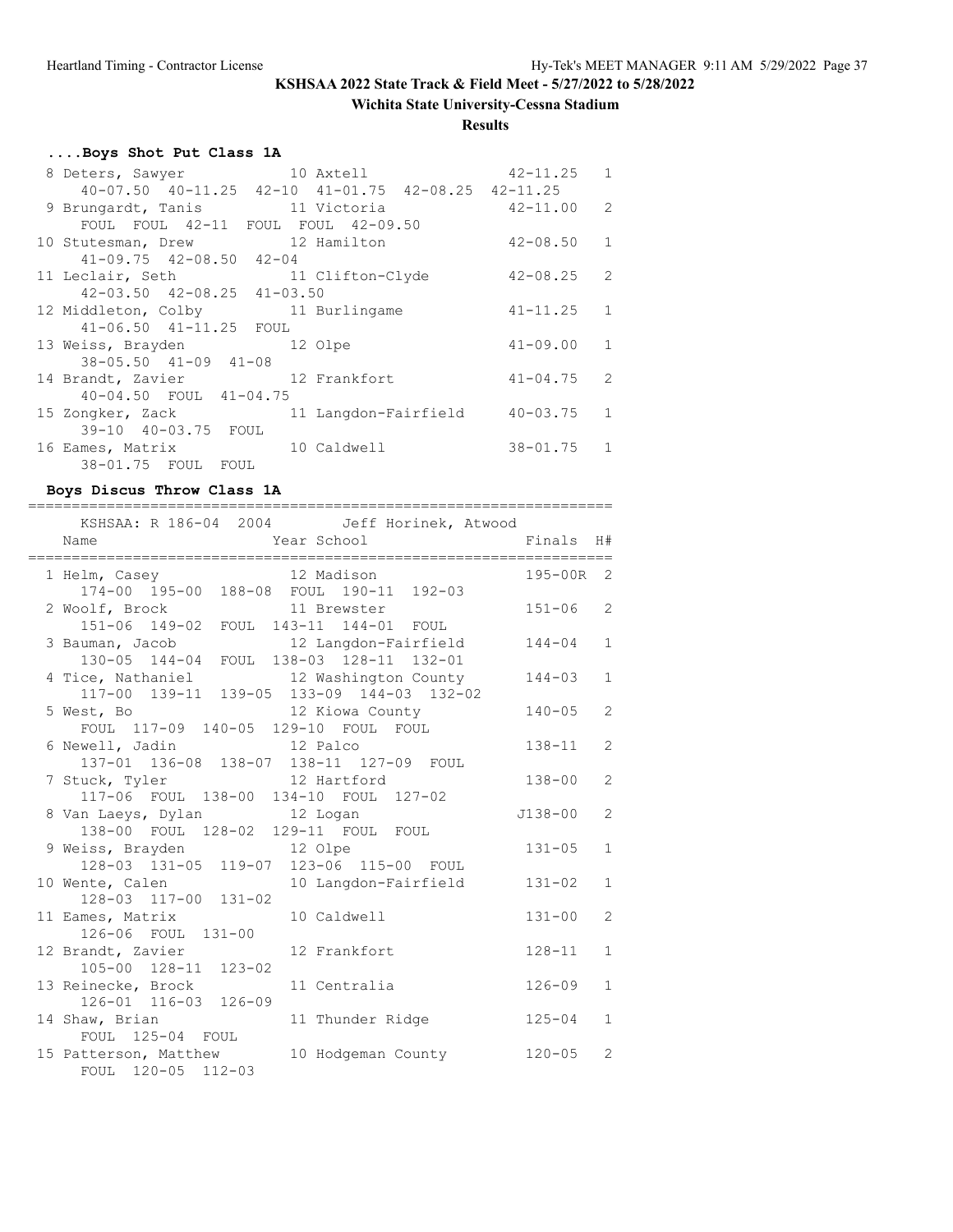### **Wichita State University-Cessna Stadium**

#### **Results**

# **....Boys Discus Throw Class 1A**

 16 Aurand, Jaren 11 Scandia-Pike Valley 106-02 1 95-03 105-00 106-02

### **Boys Javelin Throw Class 1A**

| ===========                                                                    | KSHSAA: R 202-00 2014 Aaron True, Southern Coffey Cou |              |                |
|--------------------------------------------------------------------------------|-------------------------------------------------------|--------------|----------------|
| Name                                                                           | Year School                                           | Finals H#    |                |
| 1 Basart, Rylan<br>165-07 170-05 182-06 FOUL 181-00 190-01                     | 12 Stockton                                           | $190 - 01$ 2 |                |
| 2 Doebele, Philip<br>164-01 177-03 164-04 170-09 152-06 187-04                 | 12 Hanover                                            | $187 - 04$   | 2              |
| 3 Getz, Lakin<br>154-00 168-00 145-10 FOUL 155-06 171-03                       | 10 Quinter                                            | $171 - 03$   | $\overline{2}$ |
| 4 Van Laeys, Dylan 12 Logan<br>FOUL 164-11 FOUL 170-00 FOUL 161-10             |                                                       | $170 - 00$   | 2              |
| 5 Lafferty, Braxton 11 Little River<br>163-11 156-08 151-05 FOUL 156-10 136-07 |                                                       | $163 - 11$   | $\mathbf{1}$   |
| 6 Konrade, Jonas 12 Lebo<br>FOUL 144-08 150-05 162-06 157-05 143-04            |                                                       | $162 - 06$   | 2              |
| 7 Struber, Tyson 12 Canton-Galva<br>161-06 156-09 141-10 148-05 134-08 FOUL    |                                                       | $161 - 06$   | $\mathbf{1}$   |
| 8 Newell, Jadin<br>158-01 150-06                                               | 12 Palco<br>149-03 142-00 FOUL 149-04                 | $158 - 01$   | 2              |
| 9 Bowman, Andrew<br>128-05 144-03                                              | 10 Bucklin<br>141-04 129-03 126-10 145-03             | $145 - 03$   | $\mathbf{1}$   |
| 10 Huff, Justus<br>132-03 143-11 133-07                                        | 10 Cent Christian                                     | $143 - 11$   | $\mathbf{1}$   |
| 11 Halderson, Lane<br>143-07 134-04 133-00                                     | 11 Cunningham                                         | $143 - 07$   | $\overline{2}$ |
| 12 Smith, Alex<br>140-10 FOUL 141-01                                           | 10 South Haven                                        | $141 - 01$   | $\mathbf{1}$   |
| 13 Hackler, Storm<br>FOUL 139-10 134-10                                        | 12 Wetmore                                            | $139 - 10$   | $\mathbf{1}$   |
| 14 Leduc, Payton<br>123-10 137-03 FOUL                                         | 11 Washington County                                  | $137 - 03$   | 2              |
| 15 Locke, Tucker<br>127-11 125-02 132-11                                       | 12 South Haven                                        | $132 - 11$   | $\mathbf{1}$   |
| 16 Brogan, Tony<br>110-04 FOUL 121-07                                          | 12 Burden-Central                                     | $121 - 07$   | $\mathbf{1}$   |

=========================================================================================

Women - Class 1A - Team Rankings - 18 Events Scored

| 1) Hanover              | 60    | 2) Kiowa County          | 52    |
|-------------------------|-------|--------------------------|-------|
| 3) Hodgeman County      | 43    | 4) Doniphan West         | 40    |
| 5) Meade                | 39.50 | 6) Rexford-Golden Plains | 30    |
| 7) Washington County    | 28    | 8) Osborne               | 27    |
| 9) Randolph-Blue Valley | 26    | 10) South Gray           | 25    |
| 11) Wallace County      | 21    | 12) Little River         | 20    |
| 13) Lebo                | 18.50 | 14) Victoria             | 18    |
| 15) Rawlins County      | 16    | 16) Centralia            | 15    |
| 17) St. Paul            | 14    | 18) Burlingame           | 12    |
| 18) Downs-Lakeside      | 12    | 18) St. John             | 12    |
| 18) Frankfort           | 12    | 22) Ouinter              | 11.50 |
| 23) Macksville          |       | 24) Beloit-St. John's    | 10    |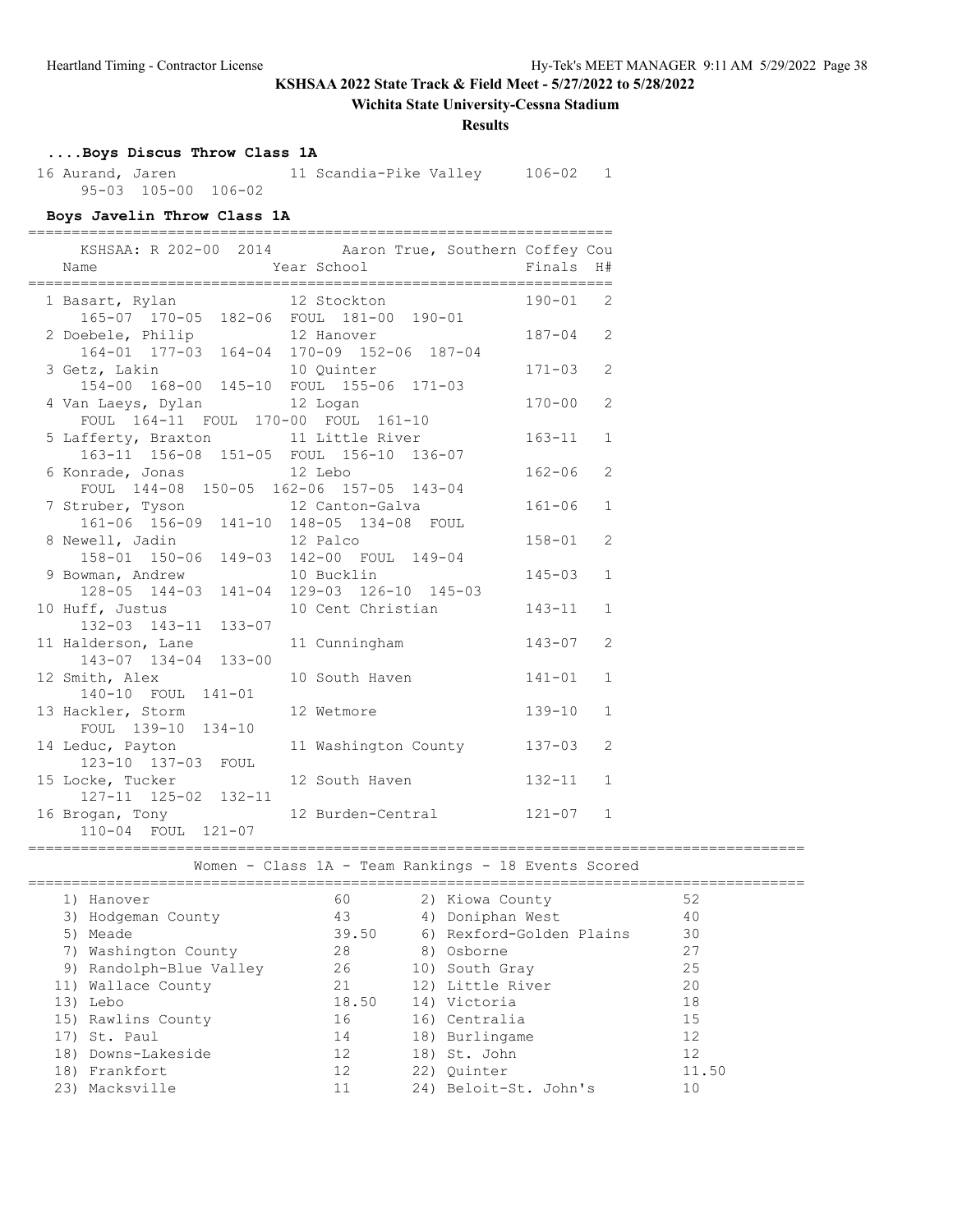### **Wichita State University-Cessna Stadium**

#### **Results**

### **....Boys Javelin Throw Class 1A**

|     | 24) Kensington-Thunder Ridge | 10 | 24) Attica                  | 10   |
|-----|------------------------------|----|-----------------------------|------|
|     | 27) Dighton                  | 9  | 27) South Barber            | 9    |
|     | 29) Stockton                 | 8  | 29) Goessel                 | 8    |
|     | 29) Central Plains           | 8  | 29) Moran-Marmaton Valley   | 8    |
|     | 33) Ness City                |    | 33) Pretty Prairie          |      |
|     | 35) Coldwater-So Central     | 6  | 36) Rozel-Pawnee Heights    | 5    |
|     | 37) Grainfield-Wheatland     | 4  | 37) Palco                   | 4    |
|     | 37) South Haven              | 4  | 40) Argonia                 | 3.50 |
|     | 41) Kinsley                  |    | 41) Cheylin                 |      |
|     | 43) Waverly                  |    | 43) Otis-Bison              | ↷    |
|     | 43) Oxford                   | 2  | 43) Hutch-Central Christian | っ    |
|     | 47) Ingalls                  |    | 47) Clifton-Clyde           |      |
| 47) | Bucklin                      |    |                             |      |

========================================================================================= Women - Class 2A - Team Rankings - 18 Events Scored

|     | 1) Garden Plain           | 58   | 2) Wabaunsee                 | 55             |
|-----|---------------------------|------|------------------------------|----------------|
|     | 3) Stanton County         | 50   | 4) Elbing-Berean Academy     | 42             |
| 4)  | Blue Rapids-Valley Hts    | 42   | 6) Pittsburg-St. Marys-Colga | 40             |
| 7)  | Salina-Sacred Heart       | 33   | 7) Plainville                | 33             |
| 9)  | Whitewater-Remington      | 24   | 10) St. Marys                | 23             |
|     | 11) Bennington            | 22   | 12) Ellis                    | 20             |
| 12) | SEDAN                     | 20   | 14) Jefferson County North   | 18             |
| 15) | Syracuse                  | 17   | 15) Jackson Heights          | 17             |
| 17) | Inman                     | 15   | 18) McLouth                  | 13             |
| 18) | Elkhart                   | 13   | 20) Oakley                   | 12.50          |
|     | 21) Smith Center          | 12   | 22) Sedqwick                 | 11             |
|     | 22) Leon-Bluestem         | 11   | 22) Sterling                 | 11             |
|     | 25) Conway Springs        | 10   | 25) Ell-Saline               | 10             |
| 27) | Shawnee-Maranatha Academy | 9    | 28) KC Christian             | 8              |
|     | 28) Horton                | 8    | 30) Marion                   |                |
|     | 31) Hillsboro             | 6    | 31) Sublette                 | 6              |
|     | 33) Maur Hill Mt Acad     | 5    | 34) Arma-Northeast           | 4              |
|     | 35) Oskaloosa             | 3    | 35) Eskridge-Mission Valley  | 3              |
|     | 35) Allen-Northern Hts    | 3    | 38) Richmond-Central Hts     | $\overline{2}$ |
|     | 38) Moundridge            | 2    | 40) Lyndon                   |                |
|     | 40) Hoxie                 |      | 40) Cherokee-Southeast       |                |
|     | 43) Erie                  | 0.50 |                              |                |

=========================================================================================

Women - Class 3A - Team Rankings - 18 Events Scored

|     | 1) Lindsborg-Smoky Valley  | 82.50 | 2) Eureka                    | 42    |
|-----|----------------------------|-------|------------------------------|-------|
|     | 3) Cheney                  | 41    | 4) Phillipsburg              | 35    |
|     | 5) LaCygne-Prairie View    | 30    | 6) Seneca-Nemaha Central     | 29    |
|     | 7) Heritage Christian Acad | 27    | 8) Rossville                 | 20    |
|     | 8) Southeast of Saline     | 20    | 10) Scott Community          | 19.50 |
|     | 11) Marysville             | 19    | 11) West Franklin            | 19    |
|     | 11) Hesston                | 19    | 14) Norton Community         | 18    |
|     | 15) Kingman                | 16    | 15) Nickerson                | 16    |
|     | 17) Hoisington             | 15    | 18) Cimarron                 | 14    |
|     | 19) Columbus               | 13    | 19) Goodland                 | 13    |
|     | 21) Burlington             | 12    | 21) Girard                   | 12    |
| 21) | TMP-Marian                 | 12    | 24) Lakin                    | 11.50 |
|     | 25) Beloit                 | 11    | 26) Anthony-Harper Chaparral | 10    |
| 26) | Santa Fe Trail             | 10    | 26) Hoyt-Royal Valley        | 10    |
|     |                            |       |                              |       |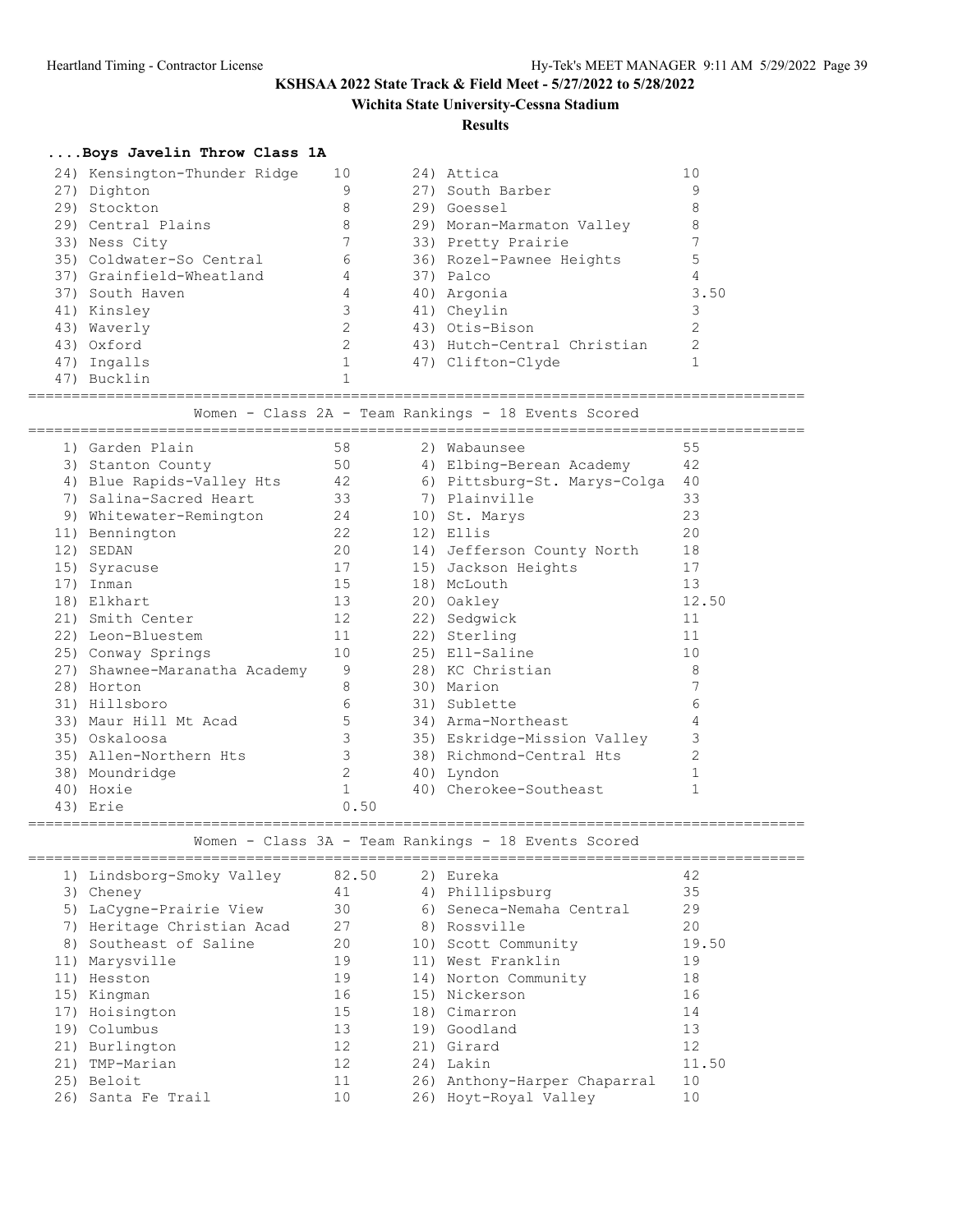**Wichita State University-Cessna Stadium**

**Results**

### **....Boys Javelin Throw Class 1A**

| 29) Colby              | 9.50 |     | 30) Hugoton         |   |
|------------------------|------|-----|---------------------|---|
| 30) Haven              | 9    |     | 32) Halstead        |   |
| 33) Larned             |      |     | 33) Riverton        |   |
| 35) Osaqe City         | 6    |     | 35) Sabetha         | რ |
| 35) Perry-Lecompton    | 6    |     | 35) Wichita-Trinity | 6 |
| 35) Wichita-Collegiate | 6    |     | 40) Hiawatha        |   |
| 41) Council Grove      | 4    |     | 41) Holcomb         |   |
| 41) Neodesha           | 4    |     | 44) Ellsworth       |   |
| 45) Silver Lake        | 2    |     | 45) Caney Valley    |   |
| 47) Anderson County    |      | 47) | Humboldt            |   |
|                        |      |     |                     |   |

|  |  |  |  |  |  | Women - Class 4A - Team Rankings - 18 Events Scored |  |  |  |  |
|--|--|--|--|--|--|-----------------------------------------------------|--|--|--|--|
|--|--|--|--|--|--|-----------------------------------------------------|--|--|--|--|

| 1) | Andale                    | 152            |     | 2) Eudora                  | 78             |
|----|---------------------------|----------------|-----|----------------------------|----------------|
|    | 3) Clearwater             | 48             |     | 4) Paola                   | 46             |
| 5) | Independence              | 41             |     | 6) Louisburg               | 40             |
| 7) | Wellington                | 38             |     | 8) Chapman                 | 29             |
| 9) | Baldwin                   | 20             |     | 10) Abilene                | 19             |
|    | 11) Buhler                | 18             |     | 12) McPherson              | 17             |
|    | 13) Winfield              | 15.20          |     | 14) Ottawa                 | 14             |
|    | 14) Rock Creek            | 14             |     | 16) Wamego                 | 13             |
|    | 17) Parsons               | 12.20          |     | 18) Topeka-Hayden          | 11             |
|    | 19) Clay Center Community | 10             |     | 19) Cfyville-Field Kindley | 10             |
|    | 19) Holton                | 10             |     | 19) Pratt                  | 10             |
|    | 23) Rose Hill             | 7.20           |     | 24) Chanute                | $\overline{7}$ |
|    | 25) Labette County        | 6              |     | 26) Tonganoxie             | 4.20           |
|    | 27) Concordia             | 4              |     | 27) Fort Scott             | 4              |
|    | 29) Shawnee Mission-Miege | $\mathfrak{D}$ | 29) | El Dorado                  | 2              |
|    | 31) Mulvane               | 0.20           |     |                            |                |

=========================================================================================

Women - Class 5A - Team Rankings - 18 Events Scored

|    | 1) Shawnee-Mill Valley        | 75.50 | 2) Great Bend                                       | 67 |
|----|-------------------------------|-------|-----------------------------------------------------|----|
|    | 3) Wichita-Kapaun Mount Carme | 66    | 4) Salina-Central                                   | 47 |
| 5) | Goddard-Eisenhower            |       | 5) Spring Hill                                      | 38 |
| 7) | KC-Piper                      | 37    | 8) St. James Academy                                | 34 |
|    | 9) Andover-Central            | 28.50 | 10) Wichita-Bishop Carroll                          | 25 |
|    | 11) Tecumseh-Shawnee Heights  | 24    | 11) Bonner Springs                                  | 24 |
|    | 13) DeSoto                    | 23    | 14) Lansing                                         | 19 |
|    | 15) Basehor-Linwood           | 18    | 16) Topeka-Seaman                                   | 17 |
|    | 17) Maize                     | 16    | 18) Leavenworth                                     | 14 |
|    | 19) Topeka-Highland Park      | 13    | 20) OP-St. Thomas Aquinas                           | 12 |
|    | 21) Salina-South              | 10.50 | 22) Newton                                          | 10 |
|    | 23) KC-Sumner Academy         | 8     | 23) Andover                                         | 8  |
|    | 25) Maize South               | 6     | 26) Topeka-West                                     | 5  |
|    | 26) OP-BLUE VALLEY SOUTHWEST  | 5     | 26) Valley Center                                   | 5  |
|    | 29) Hays                      | 4     | 29) Ark City                                        | 4  |
|    | 31) Pittsburg                 | 0.50  |                                                     |    |
|    |                               |       |                                                     |    |
|    |                               |       | Women - Class 6A - Team Rankings - 18 Events Scored |    |
|    |                               |       |                                                     |    |

| 1) Olathe Northwest | 76.   | 2) Shawnee Mission-Northwest 75 |     |
|---------------------|-------|---------------------------------|-----|
| 3) Olathe West      | 59    | 4) OP-Blue Valley West          | 49  |
| 5) Manhattan        | 45.50 | 6) Shawnee Mission-East         | -43 |
| 7) Olathe North     | 39    | 8) Lawrence Free State          | -31 |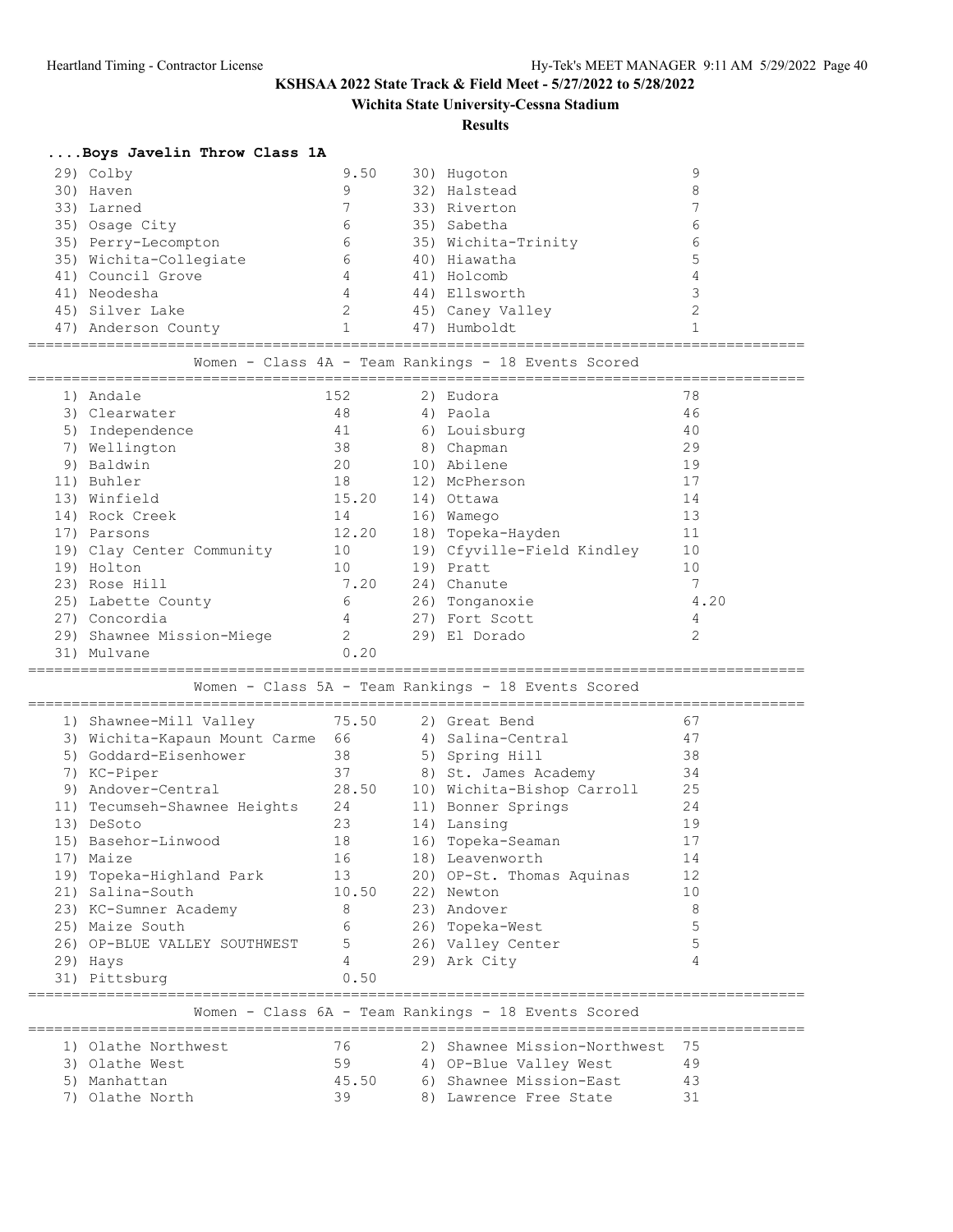**Wichita State University-Cessna Stadium**

#### **Results**

### **....Boys Javelin Throw Class 1A**

| 9) Shawnee Mission-South     | 28   | 10) Wichita-East          | 27.50 |  |
|------------------------------|------|---------------------------|-------|--|
| 11) OP-Blue Valley North     | 26   | 12) Olathe East           | 24    |  |
| 13) OP-Blue Valley Northwest | 21   | 14) Olathe South          | 18    |  |
| 14) Wichita-Northwest        | 18   | 16) OP-Blue Valley        | 16.50 |  |
| 17) Hutchinson               | 15   | 18) Wichita-Heights       | 13    |  |
| 19) Derby                    | 12   | 20) Liberal               | 10    |  |
| 21) Gardner-Edgerton         | 9.50 | 22) Wichita-South         | 8     |  |
| 22) Shawnee Mission-North    | 8    | 24) Lawrence              |       |  |
| 25) Garden City              | 5    | 25) Topeka-Washburn Rural |       |  |
| 27) Wichita-North            | 4    | 28) Haysville-Campus      |       |  |
| 28) Junction City            |      | 30) Dodge City            |       |  |
|                              |      |                           |       |  |

Men - Class 1A - Team Rankings - 18 Events Scored

| 1) Meade                                    | 69              | 2) Madison                | 52           |  |
|---------------------------------------------|-----------------|---------------------------|--------------|--|
| 3) Osborne                                  | 40              | 4) Rozel-Pawnee Heights   | 39           |  |
| 5) Ouinter                                  | 33.50           | 6) Axtell                 | 32           |  |
| 7) Hanover                                  | 26              | 8) Ingalls                | 23           |  |
| 8) La Crosse                                | 23 23           | 10) Fowler                | 22           |  |
| 10) Spearville                              | 22              | 12) Caldwell              | 21           |  |
| 13) Frankfort                               | 15              | 13) Wichita County        | 15           |  |
| 15) Hutch-Central Christian 14 16) Minneola |                 |                           | 13           |  |
| 17) Kinsley                                 | 11              | 18) Downs-Lakeside        | 10           |  |
| 18) Canton-Galva                            | 10              | 18) Stockton              | 10           |  |
| 10<br>18) St. John                          |                 | 18) Brewster              | 10           |  |
| 18) Dighton                                 | 10              | 24) Goessel               | 9            |  |
| $25)$ Linn                                  | 8 <sup>8</sup>  | 25) Burlingame            | 8            |  |
| 25) Washington County                       | 8               | 25) Central Plains        | 8            |  |
| 29) Tescott                                 | $7\phantom{.0}$ | 29) Kiowa County          | 7            |  |
| 29) South Gray                              | 7               | 29) Logan                 | 7            |  |
| 33) Waverly                                 | 6               | 33) Wetmore               | 6            |  |
| 33) Langdon-Fairfield                       | 6               | 33) Beloit-St. John's     | 6            |  |
| 33) Macksville                              | 6               | 33) Moran-Marmaton Valley | 6            |  |
| 33) Doniphan West                           | $6\overline{6}$ | 40) Wallace County        | 5            |  |
| 40) Scandia-Pike Valley                     | 5               | 40) Sylvan-Lucas Unified  | 5            |  |
| 43) Greeley County                          | $4\overline{ }$ | 43) Palco                 | 4            |  |
| 43) Little River                            | $\overline{4}$  | 43) South Barber          | 4            |  |
| 43) Centralia                               | $\overline{4}$  | 43) Olpe                  | 4            |  |
| 49) Attica                                  | $\mathcal{E}$   | 49) Almena-Northern Vly   | 3            |  |
| 49) Bucklin                                 | $\mathcal{S}$   | 49) Lebo                  | 3            |  |
| 53) Satanta                                 | 2.50            | 54) Hodgeman County       | $\sqrt{2}$   |  |
| 54) Hartford                                | 2               | 56) Cunningham            | $\mathbf{1}$ |  |
| 56) Clifton-Clyde                           | $\mathbf{1}$    |                           |              |  |

### ========================================================================================= Men - Class 2A - Team Rankings - 18 Events Scored

|     | 1) Moundridge                 | 58    | 2) Garden Plain          | 56    |
|-----|-------------------------------|-------|--------------------------|-------|
|     | Inman                         | 53    | 4) Elbing-Berean Academy | 40.50 |
|     | 5) KC Christian               | 37    | 6) Stanton County        | 31    |
|     | 7) Plainville                 | 30.50 | 8) St. Marys             | 27    |
|     | 9) Hutchinson-Trinity         | 25    | 10) Hoxie                | 21    |
|     | 10) Jefferson County North    | 21    | 12) Trego Community      | 19    |
|     | 13) Belle Plaine              | 16    | 14) Pleasanton           | 15.50 |
|     | 15) Atchison County Community | 15    | 16) Cherokee-Southeast   | 14    |
| 16) | SEDAN                         | 14    | 16) Conway Springs       | 14    |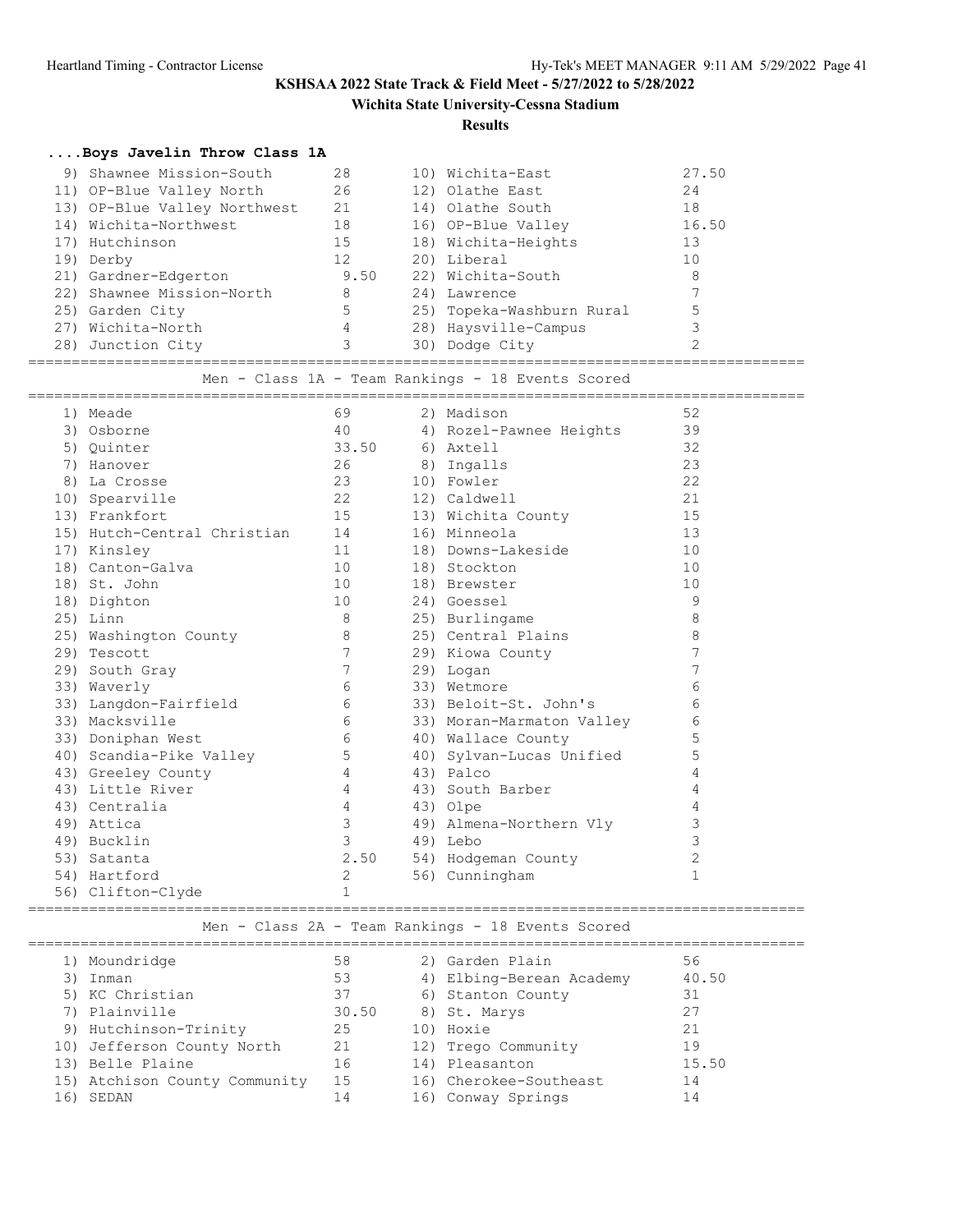**Wichita State University-Cessna Stadium**

**Results**

# **....Boys Javelin Throw Class 1A**

| 16) Chase County            | 14 | 16) Pittsburg-St. Marys-Colga | 14    |  |
|-----------------------------|----|-------------------------------|-------|--|
| 21) Ell-Saline              | 13 | 21) Smith Center              | 13    |  |
| 23) Sublette                | 12 | 24) Bennington                | 10.50 |  |
| 25) Sedqwick                | 10 | 25) Ellis                     | 10    |  |
| 25) Wichita-Independent     | 10 | 28) Sterling                  | 8     |  |
| 28) Medicine Lodge          | 8  | 28) Leon-Bluestem             | 8     |  |
| 31) Allen-Northern Hts      |    | 31) Blue Rapids-Valley Hts    |       |  |
| 33) Ellinwood               | 6  | 33) Uniontown                 | 6     |  |
| 35) Richmond-Central Hts    | 5  | 35) Shawnee-Maranatha Academy | 5     |  |
| 35) Eskridge-Mission Valley | 5  | 38) Marion                    | 4.50  |  |
| 39) Lyndon                  | 4  | 39) Jackson Heights           |       |  |
| 39) Pratt-Skyline           | 4  | 42) McLouth                   |       |  |
| 43) Maur Hill Mt Acad       |    | 44) Erie                      | 0.50  |  |
|                             |    |                               |       |  |

Men - Class 3A - Team Rankings - 18 Events Scored

|     | 1) Southeast of Saline       | 94 | 2) Burlington            | 50    |  |
|-----|------------------------------|----|--------------------------|-------|--|
| 3)  | Wichita-Collegiate           | 48 | 4) Marysville            | 41    |  |
| 5)  | Lakin                        | 33 | 6) Wichita-Trinity       | 30    |  |
| 7)  | Silver Lake                  | 27 | 7) Seneca-Nemaha Central | 27    |  |
| 7)  | TMP-Marian                   | 27 | 10) Beloit               | 24    |  |
| 10) | Kingman                      | 24 | 12) Scott Community      | 23    |  |
| 13) | Santa Fe Trail               | 19 | 13) Osage City           | 19    |  |
|     | 13) Lindsborg-Smoky Valley   | 19 | 16) Cheney               | 18.50 |  |
| 17) | Hesston                      | 15 | 18) Hoisington           | 13    |  |
|     | 18) Holcomb                  | 13 | 18) Council Grove        | 13    |  |
|     | 21) Girard                   | 11 | 22) KC-Bishop Ward       | 10    |  |
|     | 22) Columbus                 | 10 | 24) Halstead             | 9     |  |
|     | 25) Lyons                    | 8  | 25) Colby                | 8     |  |
|     | 25) Anthony-Harper Chaparral | 8  | 28) Russell              | 6.50  |  |
|     | 29) Wellsville               | 6  | 29) Humboldt             | 6     |  |
|     | 29) Norton Community         | 6  | 32) Phillipsburg         | 5     |  |
| 32) | West Franklin                | 5  | 32) Galena               | 5     |  |
| 32) | Sabetha                      | 5  | 36) Rossville            |       |  |
|     | 37) Caney Valley             | 3  | 37) Anderson County      |       |  |
| 39) | Goodland                     | 2  | 40) Riverton             |       |  |
| 40) | Cherryvale                   | 1  | 40) Perry-Lecompton      |       |  |
|     |                              |    |                          |       |  |

Men - Class 4A - Team Rankings - 18 Events Scored

| 1)  | Andale                    | 101   | 2) Chanute                 | 71 |
|-----|---------------------------|-------|----------------------------|----|
|     | 3) Louisburg              | 67    | 4) Topeka-Hayden           | 64 |
|     | 5) Buhler                 | 51    | 6) Eudora                  | 41 |
|     | Tonganoxie                | 40    | 8) Augusta                 | 34 |
|     | 9) Rose Hill              | 29    | 10) Wamego                 | 26 |
|     | 11) Abilene               | 24    | 12) Shawnee Mission-Miege  | 23 |
|     | 13) Paola                 | 21.50 | 14) Concordia              | 16 |
|     | 15) McPherson             | 15    | 16) Iola                   | 13 |
|     | 16) Winfield              | 13    | 18) El Dorado              | 10 |
|     | 19) Parsons               | 9     | 20) Cfyville-Field Kindley |    |
|     | 21) Ottawa                | 6     | 21) Pratt                  | 6  |
|     | 23) Clay Center Community | 4     | 24) Rock Creek             |    |
|     | 25) Fort Scott            | 2.50  | 26) Clearwater             | ◠  |
| 26) | Towanda-Circle            | 2     | 28) Labette County         |    |
|     |                           |       |                            |    |